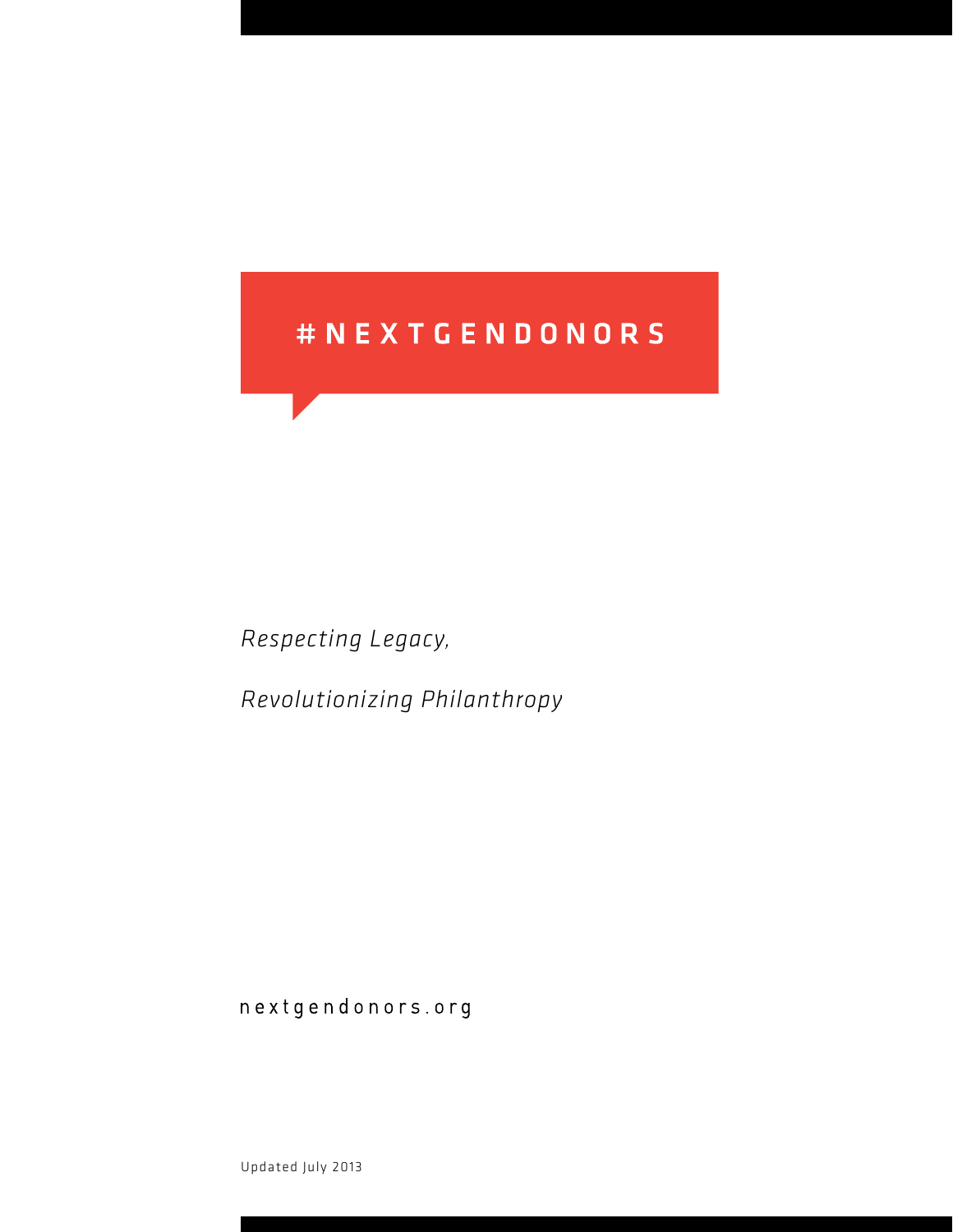*A collaborative project of:*





The Next Gen Donors research project is a collaboration of 21/64 [\(www.2164.net](http://www.2164.net)) and the Dorothy A. Johnson Center for Philanthropy [\(www.johnsoncenter.org\)](http://www.johnsoncenter.org ).

The project is funded by the supporters of the Frey Chair for Family Philanthropy at the Johnson Center, the Andrea and Charles Bronfman Philanthropies, the Max M. and Marjorie S. Fisher Foundation, the Eugene and Agnes E. Meyer Foundation, and an anonymous donor.

A network of partner organizations helped gather data for the project:

Association of Baltimore Area Grantmakers Association of Small Foundations Bolder Giving Council on Foundations Council of Michigan Foundations Emerging Practitioners in Philanthropy Forum of Regional Associations of Grantmakers Grand Street GrantCraft Indiana Grantmakers Alliance Jewish Communal Fund Jumpstart Liberty Hill Foundation The Minneapolis Foundation National Center for Family Philanthropy Resource Generation

Copyright© 2013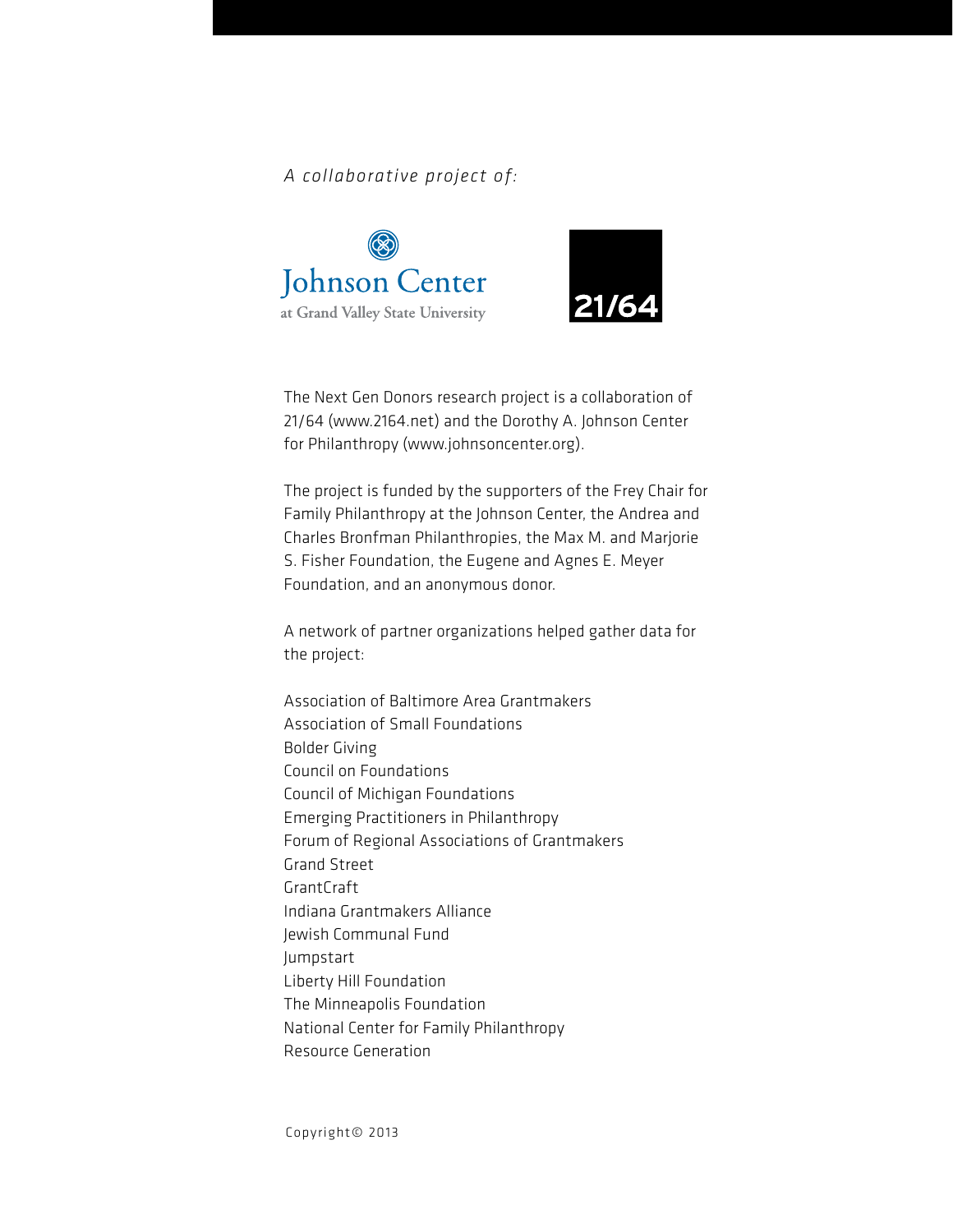# Next Gen Donors

*Respecting Legacy, Revolutionizing Philanthropy*

# Table of Contents

| Executive Summary -<br>Who Are the Next Generations of Major Donors?                                             |
|------------------------------------------------------------------------------------------------------------------|
| Our Approach - Listening to the Next Gen Donors                                                                  |
|                                                                                                                  |
|                                                                                                                  |
| Their Values (1999) 13 (1999) 13 (1999) 13 (1999) 13 (1999) 14 (1999) 14 (1999) 14 (1999) 14 (1999) 14 (1999) 15 |
|                                                                                                                  |
|                                                                                                                  |
|                                                                                                                  |
|                                                                                                                  |
|                                                                                                                  |
|                                                                                                                  |
|                                                                                                                  |
|                                                                                                                  |
|                                                                                                                  |
|                                                                                                                  |
|                                                                                                                  |
|                                                                                                                  |
|                                                                                                                  |
|                                                                                                                  |
| Appendix A:                                                                                                      |
| Appendix B:<br>Demographic and Other Information about                                                           |
|                                                                                                                  |
|                                                                                                                  |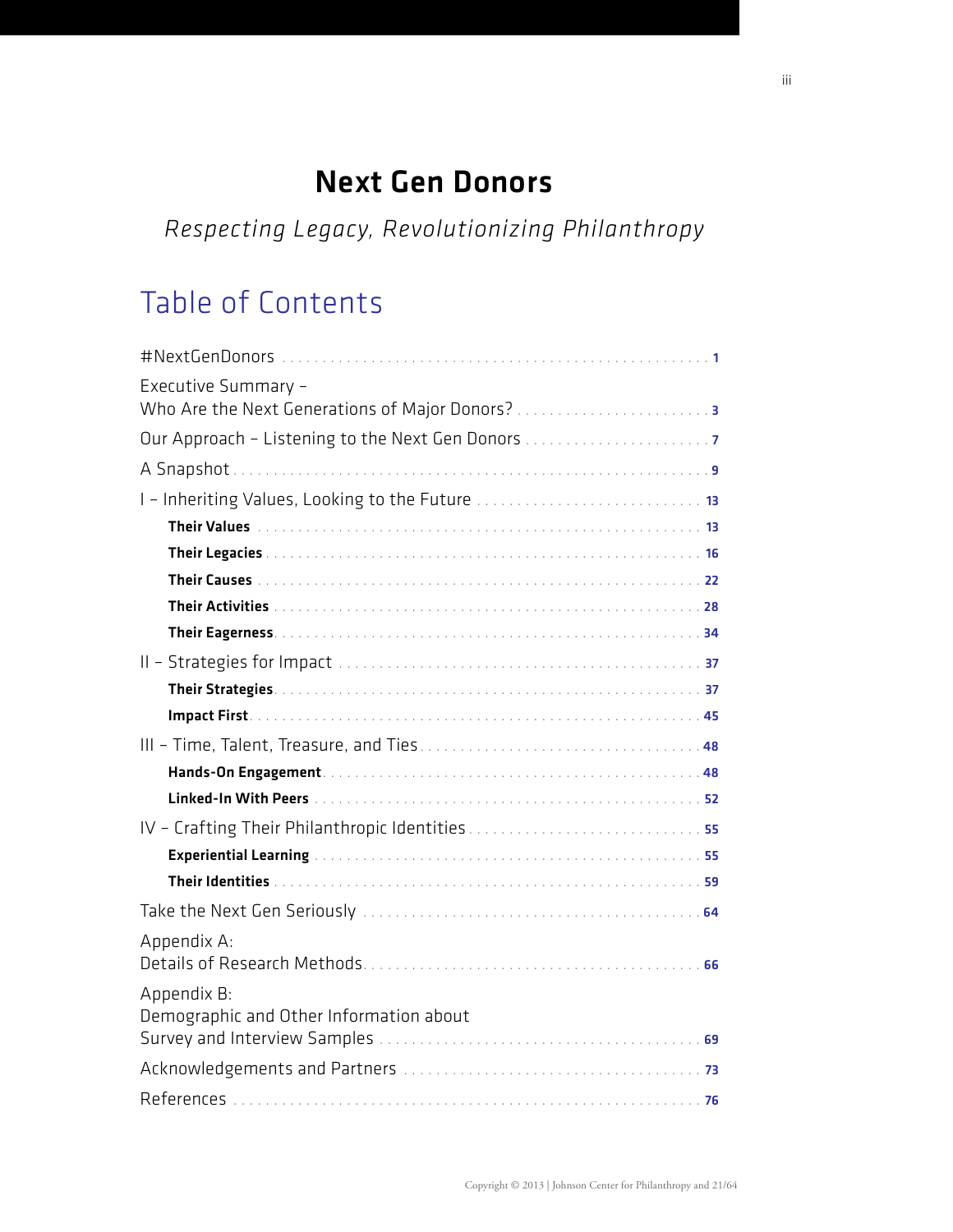## # N E X T G E N D O N O R S

*Today's younger generations have the potential to be the most significant philanthropists in history. But we don't know much about them.*

A relatively small group of Gen Xers and Millennials are inheriting over \$40 trillion in wealth, A telatively sinall group of Gen Aers and Millennials are inheriting over \$40 trinion in wealth,<br>much of that designated for charitable giving. Many are making their own wealth, too. They will be much of that designated for charitable giving. Many are making their<br>the major donors in America for decades to come; some already are.

These next gen donors will face immense, complex social problems in their lifetimes, requiring them to be both generous and smart in their giving. For example, after decades of decline in our underperforming education system, the United States needs new ideas and new energy to ensure good schools for all. Growing scarcity of clean water and other natural resources threatens to affect good schools for all. Growing scarcity of clean water and other natural resources threatens to affect<br>livelihoods and cost lives around the globe. A less homogeneous nation forces more people to engage with differences more often and in more corners of their lives. omj million n donors will face immense, com example, after decades c<br>eds new ideas and new  $\epsilon$ <br>other natural resources th<br>ogeneous nation forces  $\frac{1}{2}$  generi $\frac{1}{2}$  or around the g giving n gener eds new ideas and new<br>other natural resources<br>nogeneous nation force<br>of their lives. ieir lives.

The rising generations of high-capacity donors promise to have an outsized impact on these and other growing challenges in our world. And they hold the future of philanthropy in their hands.



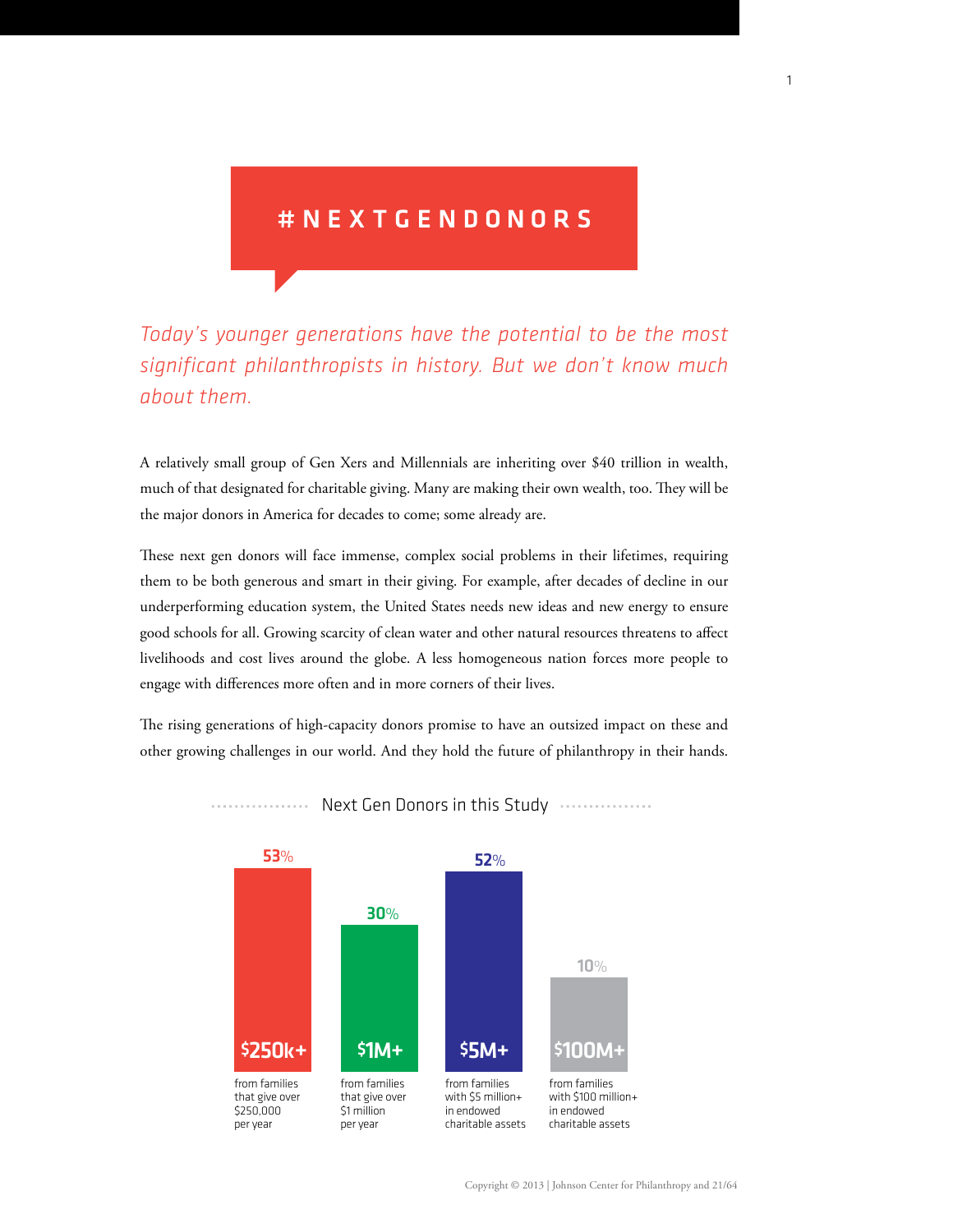*We find they have a lot to say, even while just beginning to develop their identities as donors.*



*About their parents and grandparents:*

Therefore, we have undertaken the first major effort to understand what we can expect from them, and how they might affect everything about 21st century philanthropy.

We have experienced a long period of generational stability in the philanthropic world. The Greatest Generation and the Baby Boomers have created and guided almost all of our key institutions for years. But while we weren't looking, their children and grandchildren grew up.

We have conducted this study to begin a conversation – not just about a cohort of donors but about the issues and strategies that will guide major giving for decades to come. Please join us for this discussion: #NextGenDonors ([www.NextGenDonors.org](http://www.NextGenDonors.org)).

Anan Ila

 $\frac{1}{2}$ 

Sharna Goldseker Michael Moody Managing Director **Frey Foundation Chair for Family** 21/64 Foundations and Philanthropy Johnson Center for Philanthropy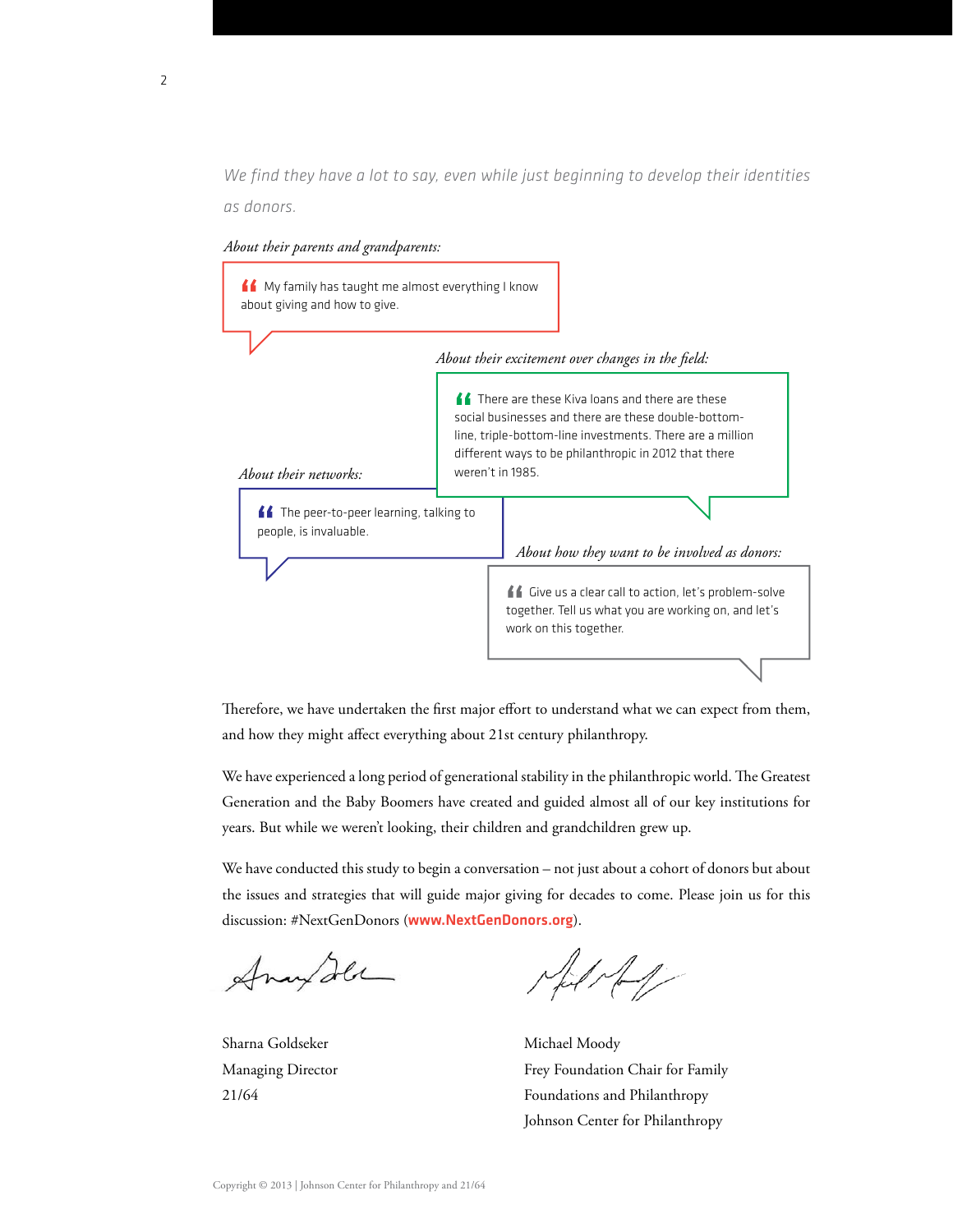# Executive Summary Who Are the Next Generations of Major Donors?

*The next generations of major philanthropists, those who fit into "Gen X" (born 1964-1980) or "Gen Y/Millennial" (born 1981-2000) generational cohorts, will have tremendous influence on the direction of and support for efforts to improve local communities and solve global problems over the next several decades.1*

Corporations want to know how to hire and supervise these next generation members, parents want to know how to engage them, and everyone – nonprofit and for-profit – wants to know how to attract their dollars. However, we have not heard much from these high-capacity next gen donors themselves, outside of a couple of interviews with *Forbes* magazine or the occasional conference presentation.

Considering how much of our future is in their hands, we have set out to understand how next gen major donors think about philanthropy, what and how they want to learn about it, and how and with whom they want to be engaged in philanthropy. We need to know even more, but we hope this report offers a good starting place.

So, who are the next gen major donors of today and tomorrow? While there certainly are entitled, wealthy kids out there, we have discovered many people, mostly inheritors and some earners, who are serious and responsible, who work hard to educate and prepare themselves because they know they are poised to become the most philanthropic donors in history.

While they are not necessarily more charitably-minded than members of previous generations, the sheer volume of funds, foundations, and other giving among people from high-net-worth families is expanding to unprecedented levels. And the Gen X and Millennial members of those families stand to become the decision-makers for those unprecedented resources over the next several decades.

Even with the recent economic downturn, the trend of the last several decades toward increasing wealth concentration among the highest net-worth families in the United States has continued.

<sup>1</sup> We use the term "Millennials" throughout this report for ease of reference, but the name for that generation is still in flux. For descriptions of the general features of Gen X and Gen Y/Millennial members, see Howe and Strauss (1991, 2000).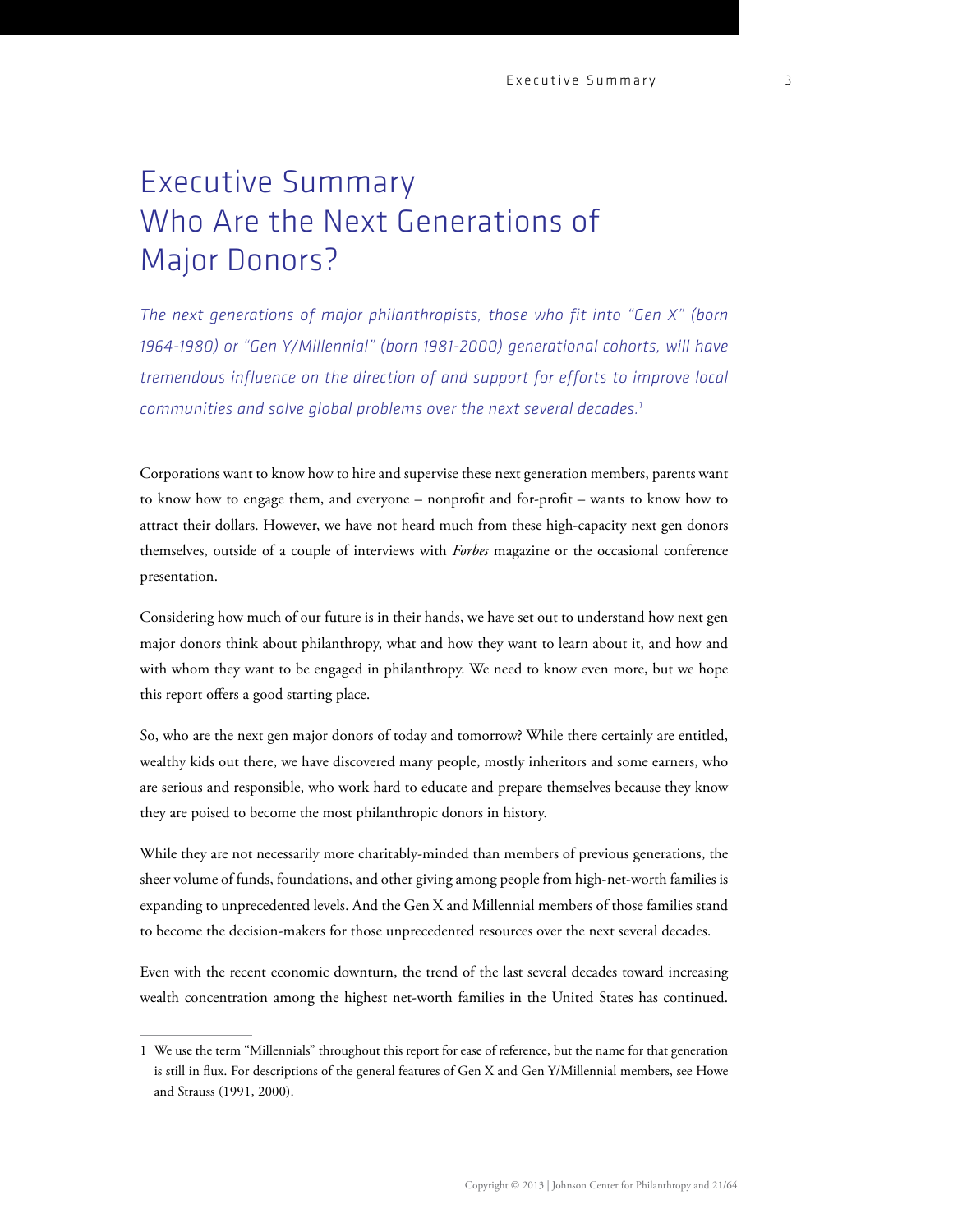Scholars calculate that the U.S. is currently undergoing a massive "wealth transfer" process, as historic amounts of accumulated assets pass from one generation to another. Scholars project that at least \$41 trillion will transfer as bequests to the post-Baby Boom generations over the first half of the 21st century. This large amount of wealth, along with assets passed to descendants through pre-bequest transfers and the amount of new wealth being created, has led some observers to predict a new "golden age of philanthropy" (Havens and Schervish, 1999) as much of this wealth becomes available for charitable purposes.

Alongside this expansion in philanthropic assets is a simultaneous expansion in philanthropic innovation and entrepreneurial passion. New social entrepreneurs attract people to philanthropy who might not otherwise dedicate as much time, talent, or treasure to doing good.

More money and more diverse ways to engage can grow and change philanthropy in ways we have not seen since the advent of modern philanthropy in the time of John D. Rockefeller and Andrew Carnegie. These major donors during the earlier golden age of philanthropic expansion and innovation focused on creating enduring institutions such as universities, libraries, and foundations, and devising "scientific philanthropy" techniques to guide their decisions.

What will the major donors of our current era of significant philanthropic change look like? What kind of philanthropists will they be or become?

This research seeks to understand who these next gen donors are and how they think. It aims to:

- Reflect back to these donors what we hear them saying about themselves in order to help them become more proactive donors, stewards, grantmakers, and agents of social change;
- Encourage and inform conversations among multiple generations involved in philanthropy today and in the future;
- Help those who seek to engage and assist these next gen donors to do so in more effective and productive ways, to inspire them and help them make change.

This report is based on first-of-its kind data, listening to members of the next generations of major donors, ages 21 to 40, in their own voices. A national online survey (310 total responses) and indepth interviews (30 total) have revealed the following key findings:

1. Driven by Values, Not Valuables: Because these next gen donors come from families with wealth and philanthropic resources, are members of generations experiencing rapid social changes, and are currently in important developmental stages of their lives, many readers may expect them to be entitled by privilege, careless with legacy, and eager for change. However, we have discovered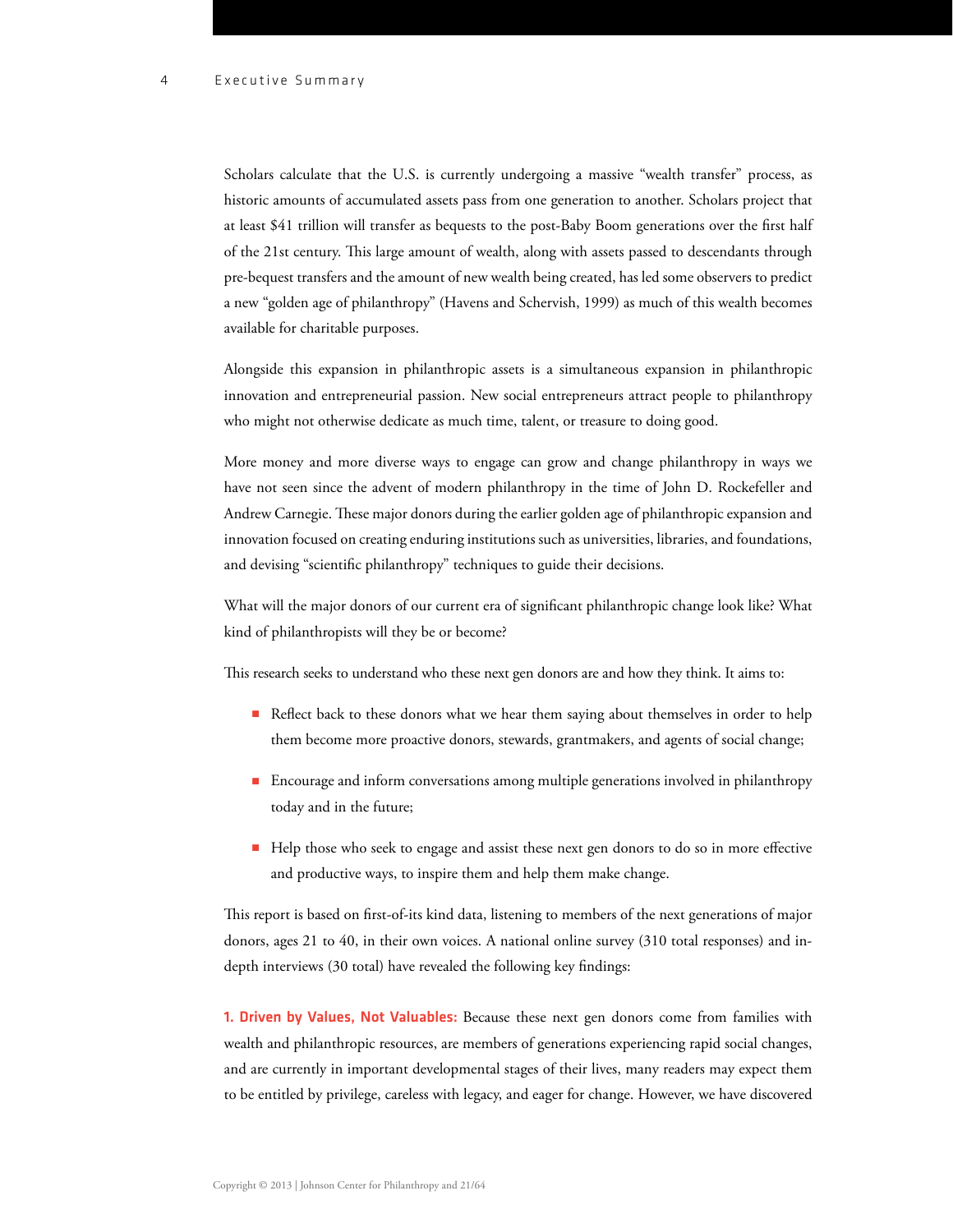5

quite the opposite. *Values* drive these next gen major donors, not valuables – values they often say they have learned from parents and grandparents. They are mindful of the privilege they have inherited or that comes with the wealth they are creating. They seek a balance between honoring family legacy and assessing the needs and tools of the day. They fund many of the same causes that their families support and even give locally, so long as that philanthropy fits with their personal values. They give using many of the same methods that their families use, but they want to explore new philanthropic and investing tools as well. They are eager to share in lifting the mantle of responsibility, along with other members of their families, and to put their resources to work for social good. Yet while they feel a commitment to philanthropy that comes from the past, they plan to meet that commitment in somewhat different ways in the future. Most of all, they are ready to be donors – and all that the term entails – now.

**2. Impact First:** The word "strategic" is used – probably over-used – in many different ways in the field of philanthropy these days. But these next gen major donors highlight the importance of strategy for the future of the field. They see philanthropic "strategy" as the major distinguishing factor between themselves and previous generations. They intend to change *how* decisions are made and how research and due diligence are conducted, utilizing multiple sources for information and all of the "tools in the toolbox," as one of them describes it. They see previous generations as more motivated by a desire for recognition or social requirements, while they see themselves as focused on impact, first and foremost. They want impact they can see, and they want to know that their own involvement has contributed to that impact. They want to use any necessary strategies, assets, and tools – new or old – for greater impact.

3. Time, Talent, Treasure, and Ties: Once engaged, these next gen major donors want to go "all in." Giving without significant, hands-on engagement feels to them like a hollow investment with little assurance of impact. They want to develop close relationships with the organizations or causes they support; they want to listen and offer their own professional or personal talents, all in order to solve problems together *with* those whom they support. They have grown up volunteering, and they still want to offer their time, but in more meaningful ways, not just holding a seat on a gala organizing committee. Like other Gen Xers and Millennials, these next gen donors are highly networked with their peers. They learn about causes and strategies from their peer networks and enjoy sharing their own knowledge and experiences with their peers. They believe that collaborating with peers makes them all better donors, and extends their impact. Put simply, they want to give their full range of their assets – their treasure, of course, but also their time, their talents, and even their ties, encouraging others to give their own time, talent, treasure, and ties.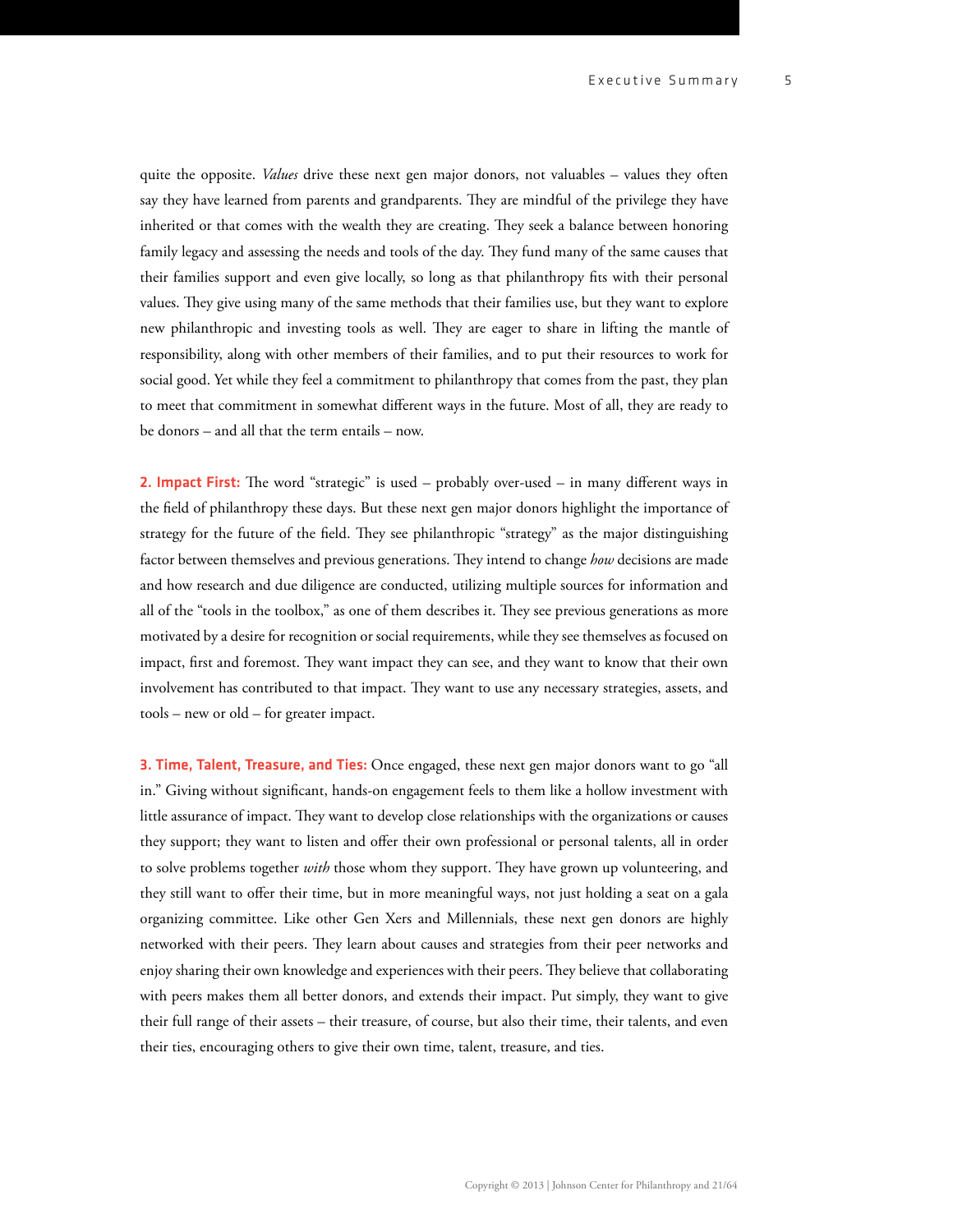4. Crafting Their Philanthropic Identities: As much as they discuss what and how they think about philanthropy and what they definitely want to do when they take over, these next gen major donors are still figuring out who they will be as donors. Many are in their twenties, experiencing a move from adolescence to emerging adulthood and developing a sense of self. All are from high-capacity families, where wealth does not always transfer easily to the next generation, and where many adolescents come of age feeling like children waiting to inherit independence on many levels. And lastly, events and conditions specific to these historical generations have left lasting impressions that must affect how they act as donors. How do you craft a philanthropic identity amid these three forces? Mostly, these donors say, through personal experience. They learn most from seeing and doing, or even hearing from others about their own authentic experiences of seeing and doing. Rather than waiting until the sunset of their lives to decide who they are as philanthropists and what legacies they want to leave, these next gen major donors actively craft their identities now and *actively* think about their own legacies.

The process of identity formation is important to all generations in all parts of society. But the process of philanthropic identity formation among these particular next gen major donors is especially significant, not just for the field of philanthropy, but for everyone affected by major philanthropy in our society. Again, these generations of major donors have the potential to become the most significant philanthropists in history. Providing a glimpse into their emerging philanthropic identities is the purpose of this study.

What we have found should help us all be less afraid as they take the reins. These next gen donors do not plan to let the legacies of philanthropy wither away. However, while they respect their families' legacies and continue to give to similar causes and in similar ways as their families, they are also eager to revolutionize philanthropy. They want to make philanthropy more impactful, more handson, more networked. While these next gen donors want to change things fundamentally, they want to do so in responsible ways, honoring the past while improving the future. They take their roles as major donors seriously. And as they grow into these roles, they are also eager to be taken seriously.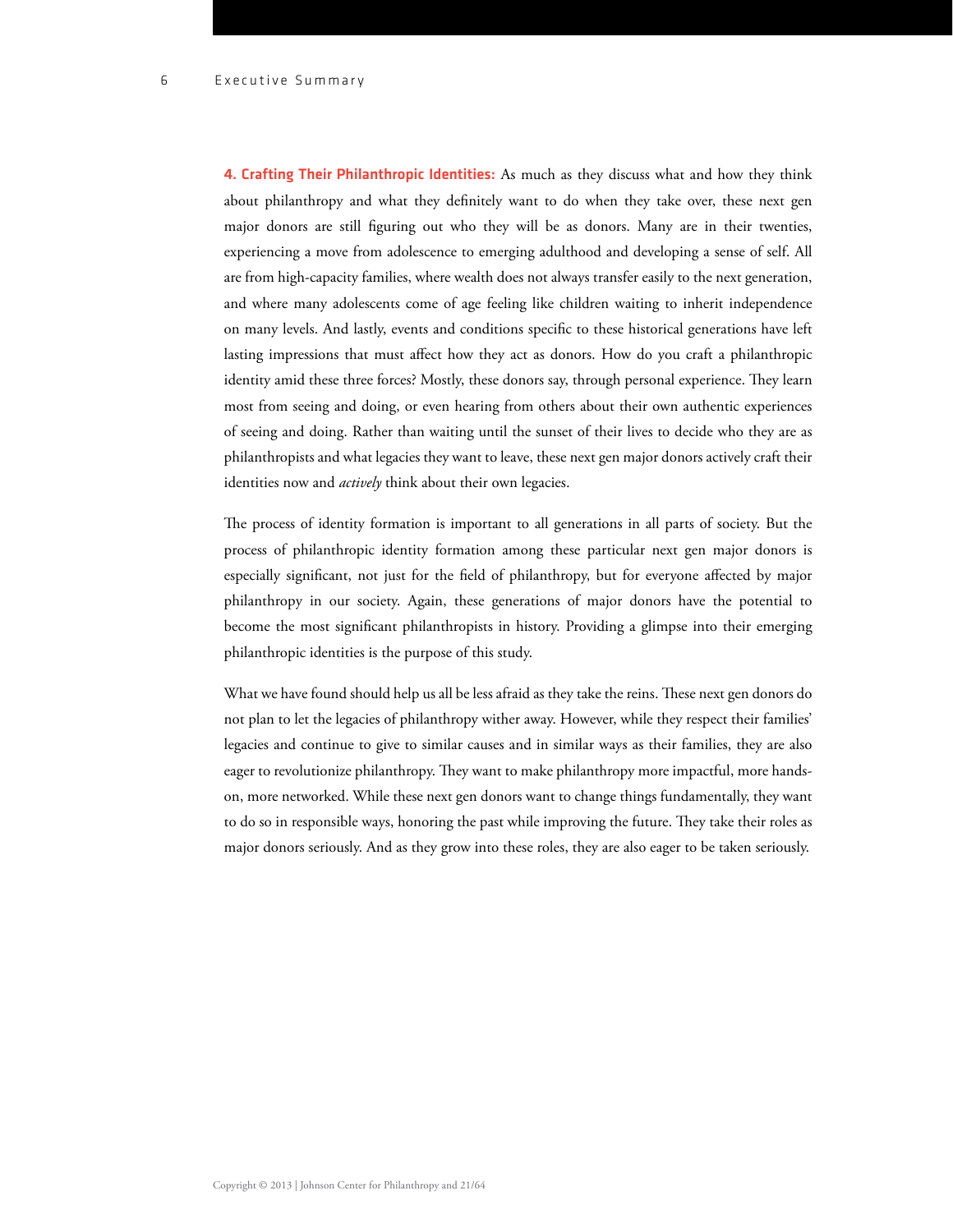7

# Our Approach – Listening to the Next Gen Donors

*There has been little previous research on the powerful but very private group of young people who stand to become the major donors of the future. We know some qualities of the Gen X and Millennial generations in general, and even have some information about how they approach giving and social change (Achieve and Johnson, Grossnickle and Associates, 2012; Bhagat, Loeb, & Rovner, 2010; Center on Philanthropy, 2008, 2010; Davis, 2012). But previous examinations have not focused on these* high-capacity *next gen donors who can have such influence on the future.2*

The Frey Chair for Family Philanthropy program at the Johnson Center for Philanthropy, and 21/64, a nonprofit consulting practice specializing in next gen and multigenerational strategic philanthropy, have partnered on this first-of-its-kind research to examine the next generation of major donors through careful, detailed study of philanthropic orientation, priorities, strategies, activities, and decision-making. This project studies this crucial group directly, rather than summarizing what others think about them.

Along with the active cooperation of a number of partner organizations (see the "Acknowledgements and Partners" section), this unique collaboration allows for both adequate access to this hard-toreach group of donors and careful data gathering and rigorous analysis. After a literature review and research scan, throughout 2012 we have listened to the next generation of major donors by gathering data in two ways: a national online survey (310 total responses) and in-depth interviews (30 total).

In both cases, participants have been screened to ensure that they are 21 to 40 years old and that they fit our criteria to be considered high-capacity donors. We define "high-capacity" as people currently or potentially active in their families' significant philanthropic processes, and/or who are wealth creators themselves and are currently or potentially active in their own philanthropy. See Appendix A for more detail.

<sup>2</sup> Some previous analyses that do focus on high-capacity next gen donors do so by examining the experiences of single organizations working with these donors (Goldberg, Pittleman, & Resource Generation, 2007; Lerner, 2011).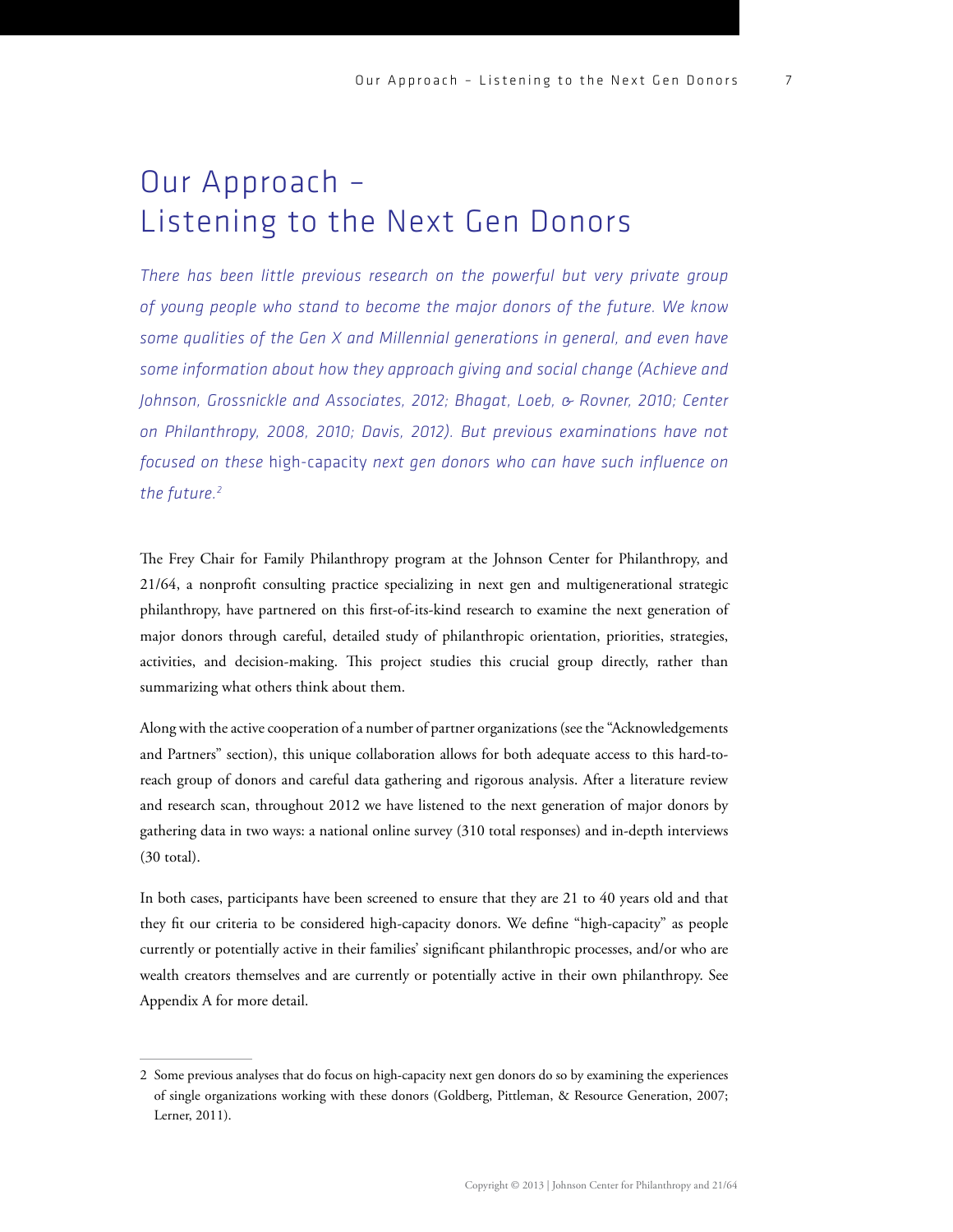Note that this study includes, roughly, the latter half of the Gen X cohort (the younger ones), and the first half of the Millennial cohort (the older ones). That age range allows us to obtain information from both generations, while focusing on those people who are most likely to be settling into their roles as major donors. When comparing many survey answers for Gen Xers versus Millennials in the analysis, we find few notable differences. This gives us the confidence to combine these portions of the two generational cohorts under the single category of "next gen."

The survey and interviews focus on answering the primary research question: What is the philanthropic identity of the next generation of major donors? To explore this question, we have asked these donors:

- How do you think about philanthropy?
- What are the similarities or differences in your views from those of previous generations?
- What are your preferred philanthropic strategies?
- How do you make decisions about giving, and with what kind of information?
- What sort of engagement do you seek in addition to giving money?
- What do you consider "good" philanthropy?
- Where and how have you learned this approach to philanthropy?
- What do you hope for the future of your philanthropy?

Throughout this report, we allow these next gen donors to speak for themselves by quoting them directly, though anonymously. Quotations come from either open-ended responses written by survey participants or verbatim transcriptions of in-depth interviews.

We do not attempt to assess the value or correctness of the perspectives these donors present in the data. However, we do highlight what seems most significant about our findings, given the preconceptions about these generations, and we also discuss the findings' implications for the larger philanthropic community.

Also, in this project, we have not gathered data on the attitudes and behaviors of previous generations of major philanthropists. While we make occasional comparisons to what we know from previous research about older generations, most such comparisons in this report come from the next gen donors themselves – from what they have seen and what they think about their parents, grandparents, and other major donors who have come before.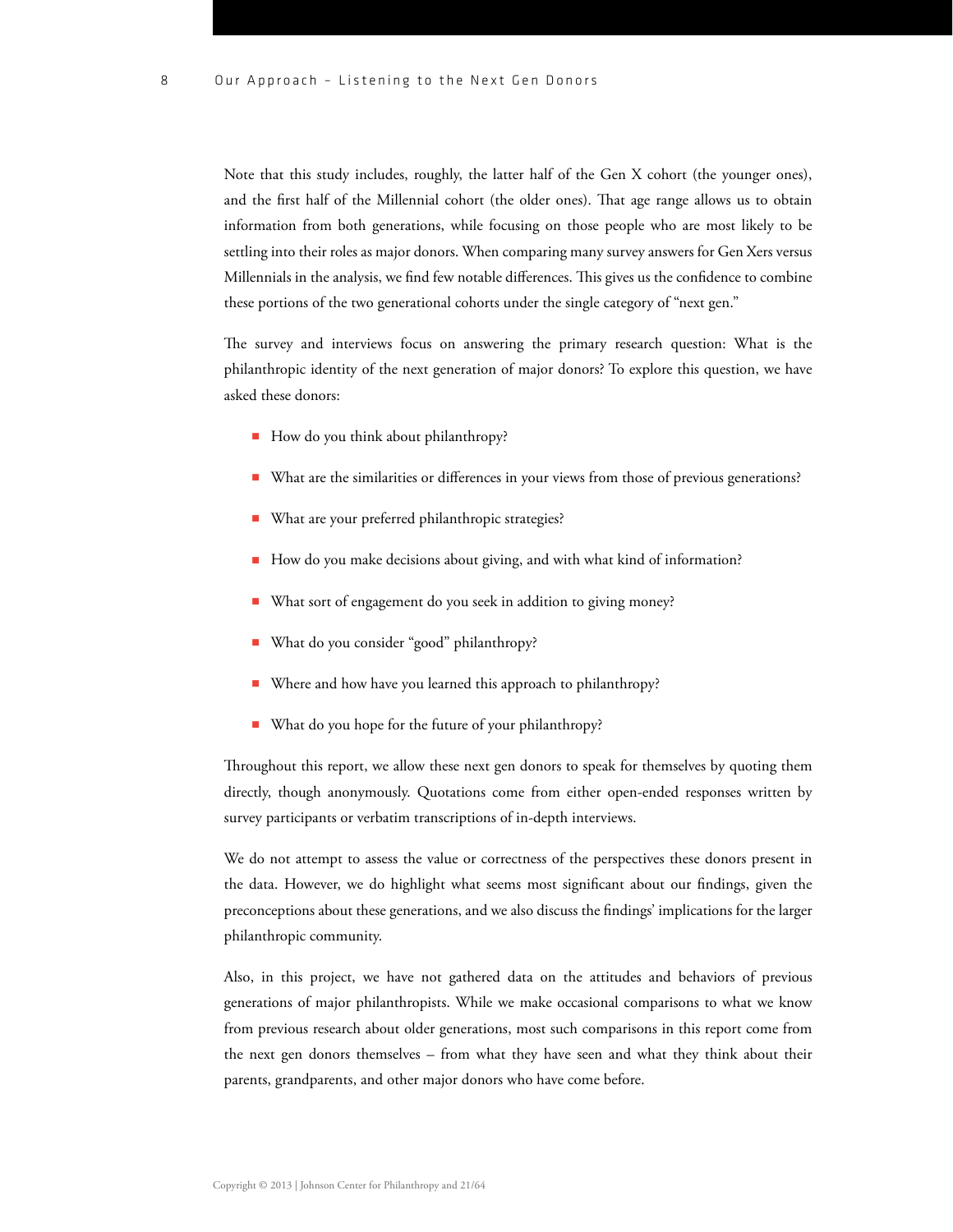## A Snapshot

## David and Jennifer

David is a financial advisor in his mid-20s.<sup>3</sup> He grew up in a family that received honors for their commitment to local philanthropic campaigns. David's parents encouraged him and his brothers to give regularly, even just a few coins, and talked to the boys about the grants the family made from a donor-advised fund.

Now an adult, David has moved away from his hometown, and while he credits his parents with teaching him the value of giving, he chooses to give in ways that he sees as very different from theirs. He feels dissatisfied with the traditional organizations in his new town, groups that he says only want to talk to him about how he can be recognized as he moves from one donor category up to a higher category over time, and that only offer generic options for volunteering, for example, allowing him to "feed people at a homeless shelter" for a day, or "sit in the board meeting for no apparent reason."

Looking for more, David has become involved with a local organization that allows him to give his time, talent, and treasure in more meaningful and fullling ways. He loves having the chance to offer financial and marketing advice, his skills and interests, as well as writing a check. He loves the deep engagement with one nonprofit at a time. "When I want to get involved in an organization, it is all in…. If I'm going to be involved with something, it is going to be 100 percent, until I feel like I have run my course in that organization, and I will move on to something else." He loves that this hands-on engagement contributes to his own "personal growth" as a man, as a professional, and as a philanthropist.

Jennifer is in her mid-30s, and like David she actively takes charge of her own growth as a philanthropist. In fact, she has made it her career. Jennifer traces her family's wealth back through multiple generations preceding both her great-grandfather and great-grandmother. She says she has "a deeply responsible feeling of stewardship" toward that wealth and toward her family's legacy in the Southern town in which they have been prominent donors for many years.

But the legacy of giving that Jennifer has inherited is not what she would call "strategic" giving. Finding herself given a larger role in the family foundation at a relatively young age, she has worked hard to revamp the family's giving processes. She encourages them to conduct extensive "due

<sup>3</sup> All names used for interviewees are pseudonyms, and some personal facts have been altered to protect their identities.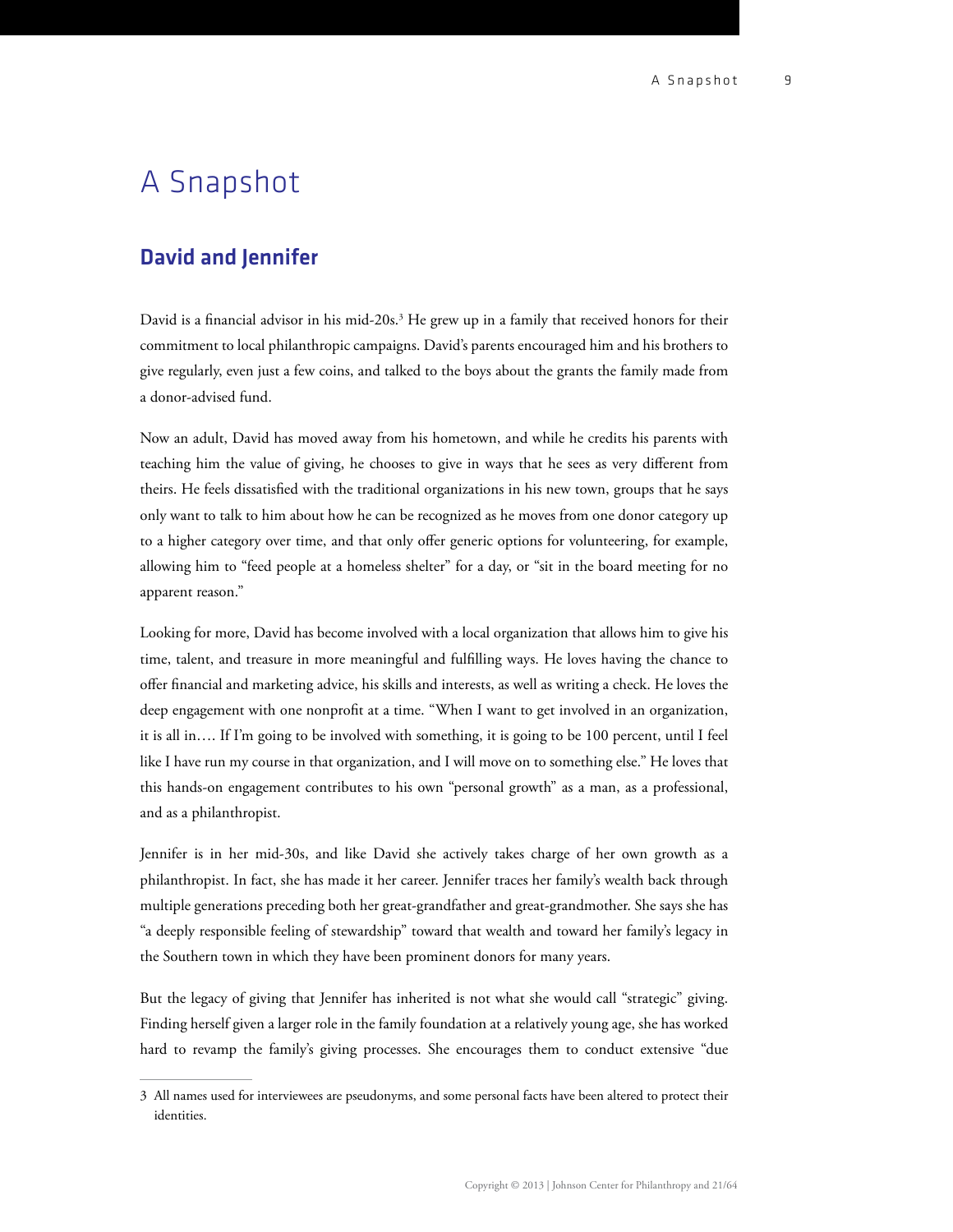diligence" reviews and to make it a priority to fund smaller organizations, those nonprofits in need of "infusions of cash and a stamp of credibility," where the foundation can have a real impact.

Jennifer has also started building relationships with and learning from her peers and other next gen donors around the country, going to conferences, and developing networks that she relies on for occasional collaboration and frequent inspiration. She spends her time "hanging out with a lot of social entrepreneurs" and brings her interest in innovation, such as program-related investments or boundary-blurring social enterprises, back to her work with her family's foundation. She didn't plan it this way, but philanthropy has become her full-time job, and she is excited to be part of the next gen group that is eagerly pushing the field in new directions.

David and Jennifer illustrate the type of major donors with whom we have spoken in our interviews and who have described their philanthropy in our national survey. They illustrate how these rising philanthropic leaders are hands-on, linked to peers, and focused on making an impact with innovative strategies. They also show how the next gen respects family legacy and values the lessons learned from parents and grandparents, even while moving on to new strategies or new hometowns.

Appendix B provides demographic and other key summary information about the sample of next gen survey respondents and in-depth interview participants. Of the survey respondents, roughly half are in their 20s and half in their 30s, and 63.8 percent are female. Most (60.6 percent) are married, although only 38.8 percent have children, and they are distributed widely across the country. They are well educated; 98.7 percent hold Bachelor's degrees or above and 54.2 percent hold graduate degrees. Seventy percent work full time or are self-employed; the rest are students, stay-at-home parents, or work part time only. The vast majority self-identify as white (95.6 percent), although 9.3 percent also identify with another racial or ethnic category or as mixed heritage – respondents can identify with more than one category. Most are either Christian (34.7 percent) or Jewish (32 percent), while 16.9 percent are agnostic or atheist, and 20.1 percent say they never attend religious services. Quite a bit more identify as liberal (55.1 percent) than as conservative (15.6 percent), and while the same is true of their parents, the numbers are not as far apart. Demographics for the interviewees, like David and Jennifer, are roughly similar, although the percentage of interviewees indicating some racial or ethnic category other than, or in addition to, white is slightly larger.<sup>4</sup>

<sup>4</sup> Because there are no good sources of data on the general demographics of 21- to 40-year-olds in high-networth, high-capacity philanthropic families, we cannot make an objective assessment of the representativeness of our survey and interview samples. We may have an oversample of women, Jews, and liberals, although younger generations tend to report more liberal political attitudes than older generations.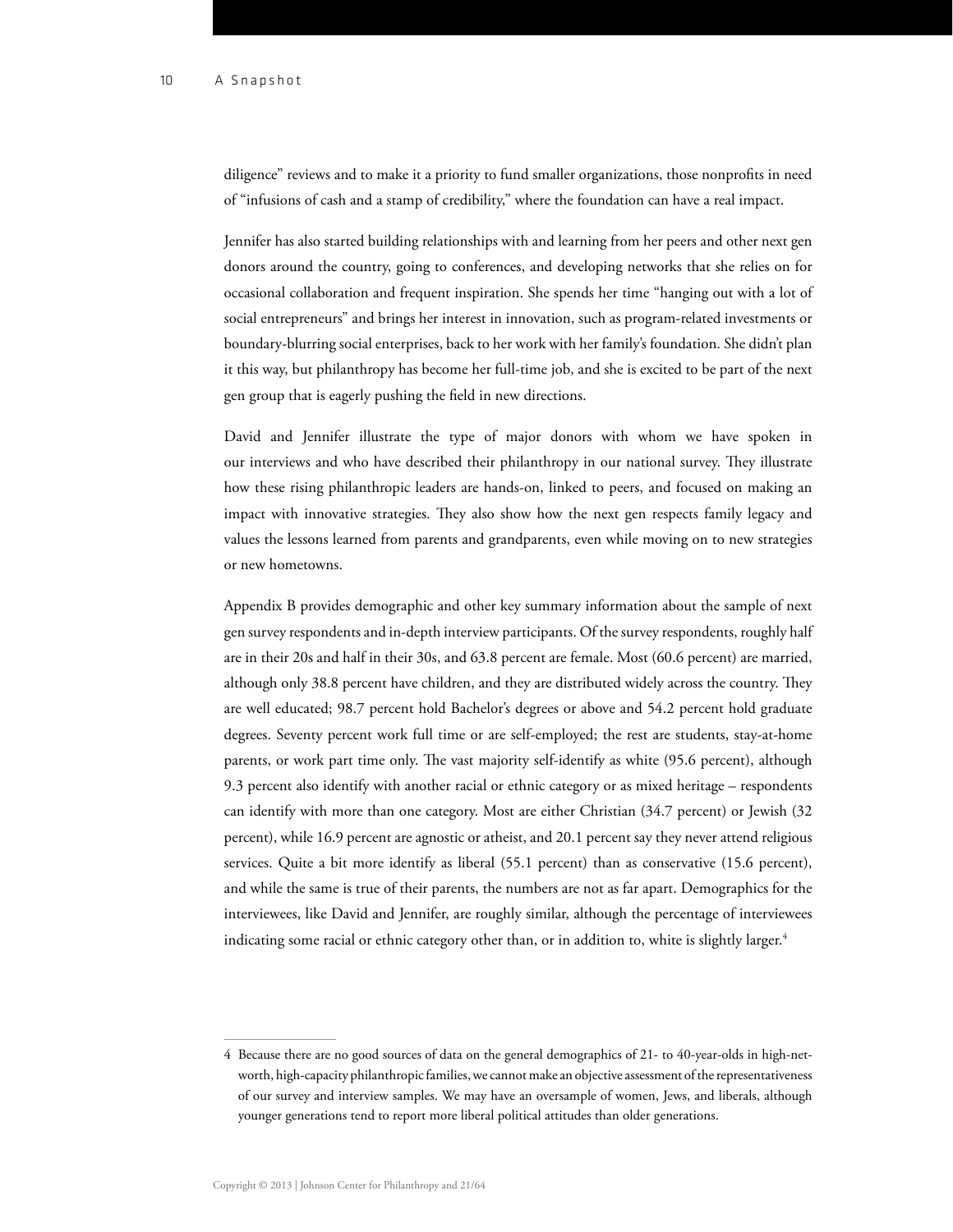As noted, this study focuses on high-capacity donors in this age group, those who look to make decisions about an unprecedented amount of charitable resources in the next few decades. For most respondents, their capacities for major giving come from their families' assets rather than their own at this stage in their lives. As detailed in Appendix B, while 42.7 percent of survey respondents do report personal net worth over \$1 million, and 55.2 percent receive an annual income over \$100,000, most (72.9 percent) report under \$10,000 per year in personal charitable giving, and only 7.7 percent say they personally give \$50,000 or more per year.

Survey respondents report that family giving is much higher, as Appendix B and Figures 1 and 2 show. Of those who know their levels of family giving, 53.4 percent say their families donate over \$250,000 per year, and 29.7 percent donate \$1 million or more. Of those who know their families' levels of endowed assets designated for charity, 52.2 percent say the family has \$5 million or more, and 9.5 percent have \$100 million or more.

On the whole, interview participants report higher personal income, net worth, and annual personal giving than survey respondents. Like the survey respondents, however, their personal capacities for giving remain lower than their families' capacities at this point.



Figure 1: Family's Total Annual Giving

*percent of survey respondents, minus "Don't know" n = 270 (33 "Don't know")*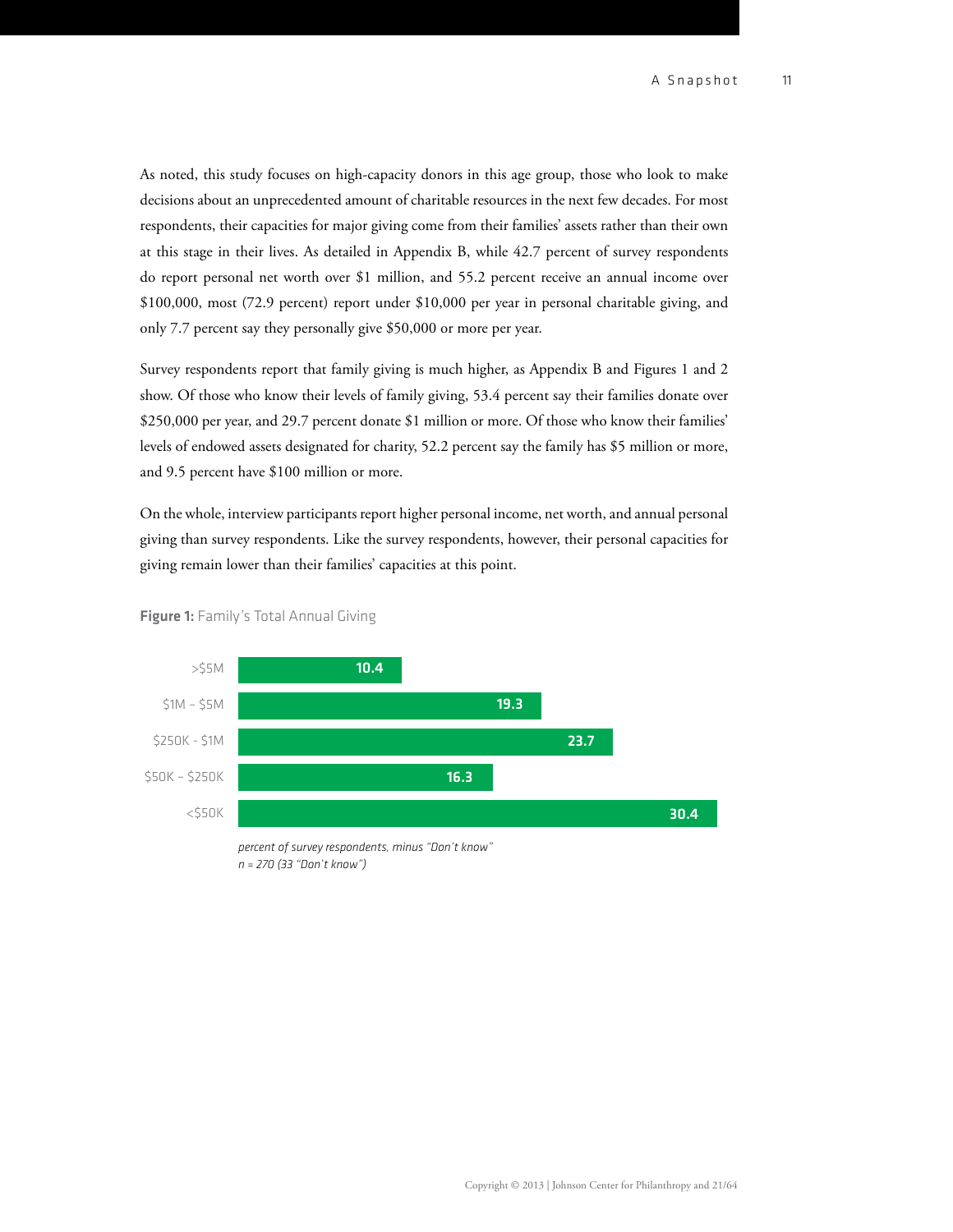

#### Figure 2: Family's Total Endowed Philanthropic Assets

As detailed later in the report, over half of the participants in this study (53.5 percent) are part of a family with a private foundation, and 11.6 percent have their own personal foundations. About a quarter of respondents (27.4 percent) are part of families with donor-advised funds at community foundations, and 12.3 percent have their own funds. Many others have endowed family or personal advised funds at other institutions as well as a range of other philanthropic vehicles used by highnet-worth families. Many utilize more than one such vehicle in their personal and/or family giving, as well as giving by check or cash.

*percent of survey respondents, minus "Don't know" n = 211 (92 "Don't know")*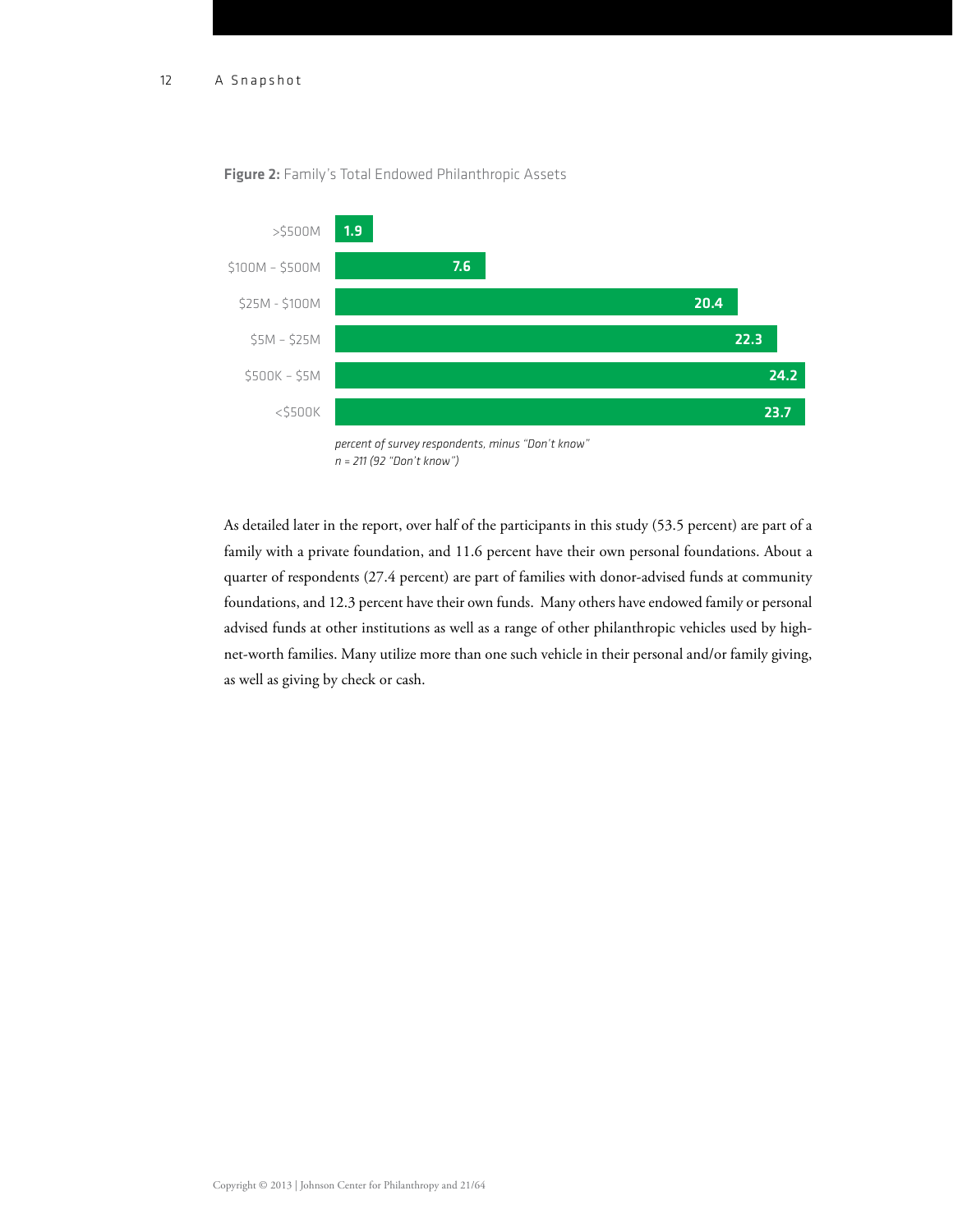# I – Inheriting Values, Looking to the Future

## Their Values

<u>f</u>f Those who have a lot must give a lot. It was ingrained in us that if you 'have' you must also 'give back.'

> Wealth is a privilege, not a right, and at the risk of sounding cliché, with great wealth, comes great responsibility.

These next gen major donors carry deeply-held feelings of responsibility. Despite popular culture's focus on the materialism of post-Baby Boomer generations, our data suggest that high-capacity donors are strongly driven by their values, not their valuables. In fact, many inheritors of wealth and philanthropy describe their social positions as one of "privilege." They say that privilege carries with it a great sense of duty to give, and to give without a desire for the recognition that they feel previous generations have wanted to accompany their gifts.

As shown in Figure 3, when asked about personal reasons for engaging in philanthropy, "Supporting a mission or cause that I believe in, and that fits with my personal values" is deemed most important, with nearly all respondents identifying that reason as "very important." "Fulfilling my duty as a person of privilege, to give back to society" is the second most highly rated. Helping the less fortunate and the disadvantaged also ranks high on the list. On the other hand, "Receiving some sort of sincere recognition or thanks" (like a mention on a donor list), "Having the chance to attend a social event," and "Receiving some sort of tangible benefit" (like a tote bag or magazine subscription) are among the least valued.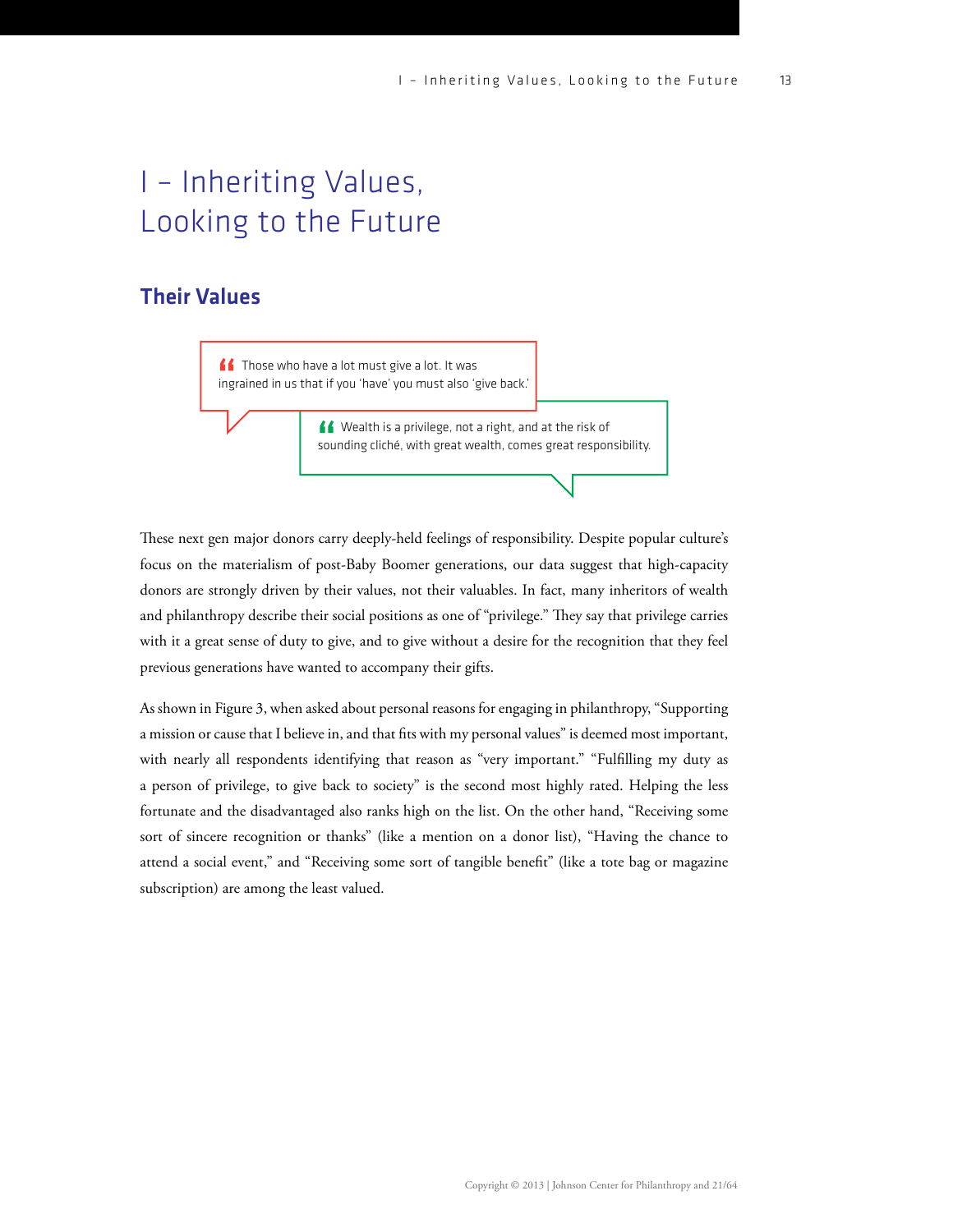### Figure 3: Importance of Reasons for Engaging in Philanthropy

| 3.8              | Supporting a mission or cause that fits with personal values                             |
|------------------|------------------------------------------------------------------------------------------|
| $\overline{3.4}$ | Fulfilling duty as a person of privilege, to give back to society                        |
| 3.4              | Seeing that contribution makes real difference and organization has real impact          |
| 3.3              | Helping less fortunate help themselves, helping communities be self-sustaining           |
| 3.3              | Addressing problems in local community or hometown                                       |
| 3.2              | Supporting issues that have affected me or ones personally                               |
| 2.9              | Helping in times of crisis or emergency                                                  |
| 2.8              | Addressing the most pressing problems and helping the most disadvantaged                 |
| 2.7              | Giving back in return for help received in the past                                      |
| 2.7              | Honoring and continuing my family's philanthropic legacy                                 |
| 2.6              | Having an opportunity to give or volunteer together with family                          |
| 2.5              | Being asked to give by peers or respected others                                         |
| 2.5              | Connecting philanthropic activities with professional activities                         |
| 2.4              | Supporting others who share my identity (e.g., race/ethnicity, gender, politics, etc.)   |
| 2.4              | Giving to faith community, or in ways that reflect faith                                 |
| 2.3              | Coordinating giving with political beliefs and activities                                |
| 2.3              | Having contact with the beneficiaries of the organization                                |
| 2.3              | Supporting alma mater                                                                    |
| 2.3              | Fitting philanthropy into pre-determined giving or financial plan                        |
| 2.0              | Receiving some sort of sincere recognition or thanks                                     |
| 1.9              | Establishing independence from parents and family                                        |
| 1.8              | Having the chance to attend a social event as part of giving                             |
| 1.2              | <b>KEY</b><br>Receiving some sort of tangible benefit<br>$4 = Very$ Important            |
| 2.2              | $3 =$ Somewhat important<br>Other<br>2 = Minimally important<br>1 = Not at all important |
| $n = 241$        |                                                                                          |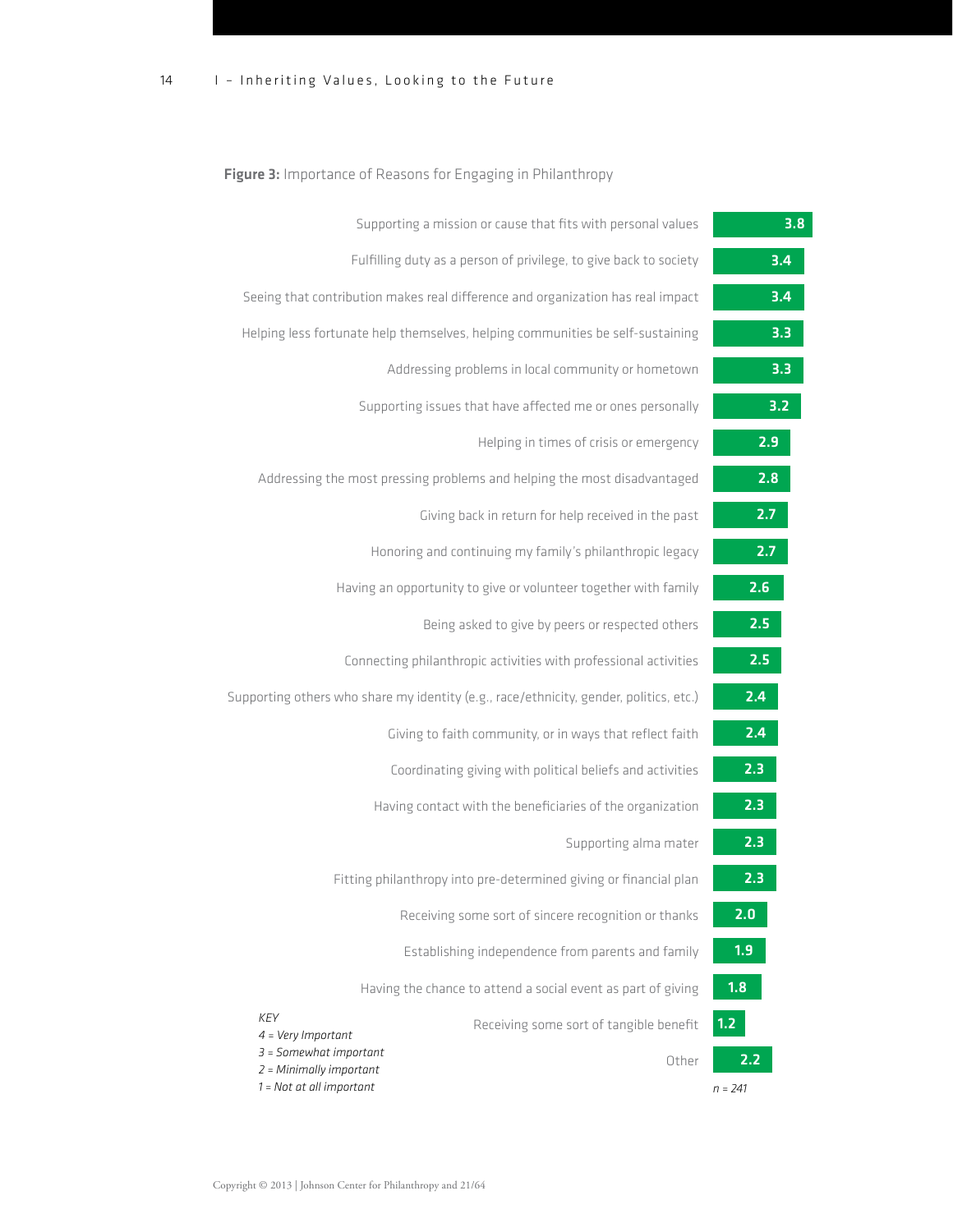Responses to this survey question begin to give shape to the character of the next gen donors in our study. They are motivated by values, and they support causes in which they believe, rather than those from which they derive personal benefit or tangible reciprocity. In this focus on aligning giving with values and feeling an obligation to give back, these younger major donors are similar to older donors, as we know from other studies of high-net-worth donors (Bank of America & Center on Philanthropy, 2012; Noonan & Rosqueta, 2008; Ostrower, 1997; Schervish, 2005; Serafin, 2012). However, they are also different in other ways, as later sections of this report discuss.

Many stories in the interviews show how these supposedly materialistic, even entitled, next generations of wealthy individuals in fact feel a sense of moral responsibility to give and to live out important values. Their stories often describe how these sentiments are part of what they have learned growing up in philanthropic families.

One man, just becoming involved in his family's foundation, describes what he learned by watching his family give when he was a child.

> **ff** Philanthropy matters. It is a part of how you engage with the world. It is a part of being a responsible member of a community. It is part of being an adult, doing it. Just doing it matters, doing it both with the funds you have and with the time you have given away.

Another young woman describes how her family cherishes and honors the origins of this sense of moral obligation.

ff The tremendous resources that we have and the ease that I have in my life has always been tied together with that sense of responsibility for the community. We actually have a letter – this is really cool – my great (maybe another great) uncle came to the United States by himself at age 15, or something like that. And he had a letter in his hands from his uncle about leaving his family and coming to the United States. And it talks a lot about, 'If you should be so lucky as to make great fortune in your new country, always remember that that comes with the responsibility and that is connected with turning it back around and being a part of a community.' It puts it in this sort of moral context. 'It is not your money but money you are a steward of, and it is your obligation of' – he even talks about God – 'and it is your spiritual and moral obligation to turn that back around.' I think that is very much a part of how I see my whole life and especially the foundation work that we do. So in terms of values, I think valuing that giving, that connection, keeping humility about the situation we are in…. This isn't our money…. The money doesn't belong to our family. We have the good fortune of being able to shepherd it to the programs that we are excited about, but this is the cool thing about the foundation, the money has already been given.

We hear similar expressions of responsibility, connected to family, values, and privilege, throughout the interviews.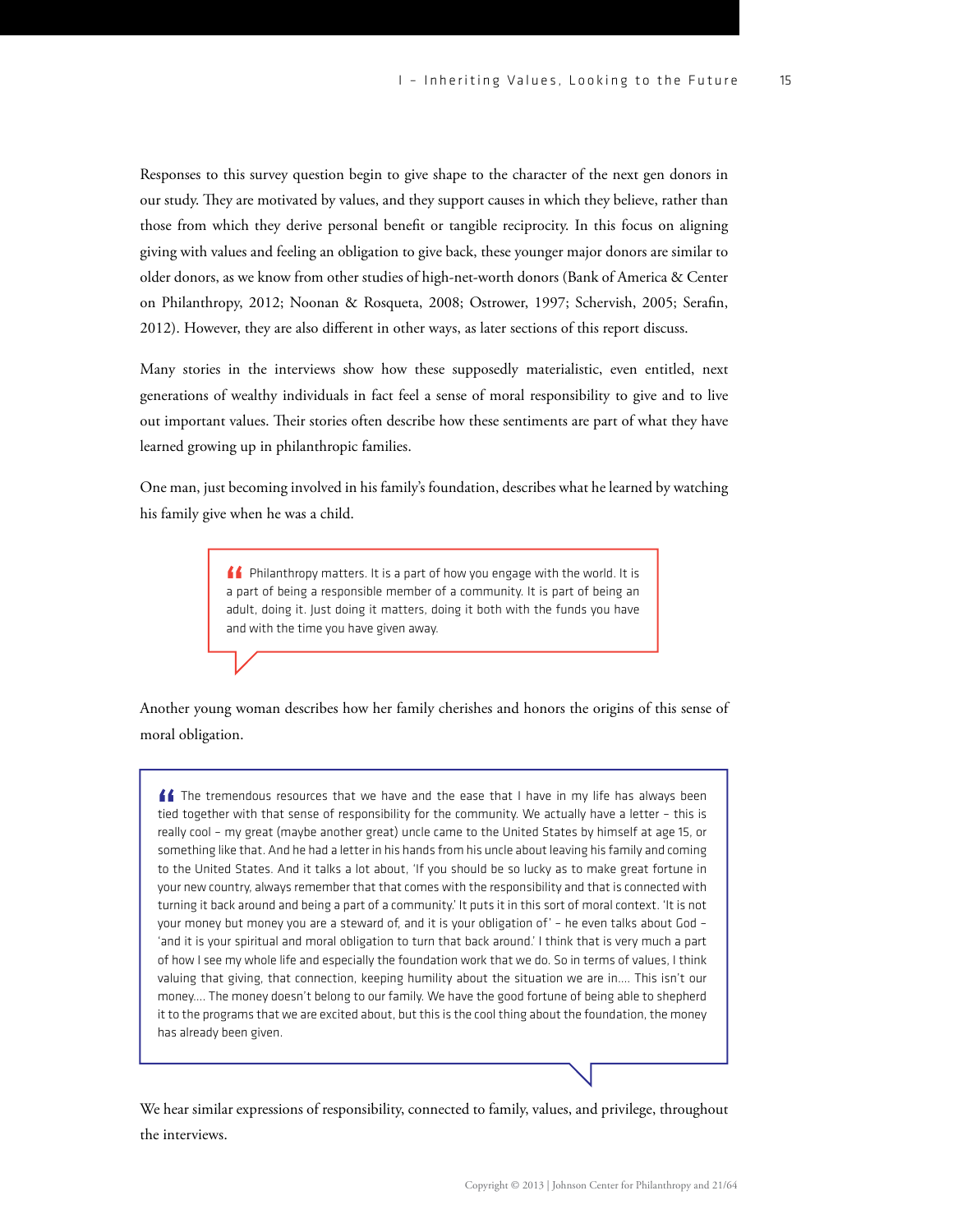## Their Legacies

 $\blacksquare$  I think the family legacy issue is at the background, and it speaks to our values. So I think we have all agreed that the legacy is part of why we come together and why we continue to do this [family foundation giving]. That is a very unifying element and why we are all there.

> K My family has taught me everything I know about giving and how to give. I approach it very differently and, of course, bring different things to the table as a young person with a fresh perspective…. But everything that I do, my 'roadmap,' essentially, to giving is based upon what they have taught me.

In adolescence, parents and children struggle with conflict as young people attempt to individuate and discover who they are, brushing up against parental opinion. As adolescents move to emerging adulthood, they discover that with more perspective comes an ability to understand how their parents see the world, and an appreciation for their parents as people (Arnett, 2004).

In families where there is wealth and/or an existing family legacy of significant philanthropy, this process of reflecting on one's own life and beliefs can be intensified by looking toward parents, and even grandparents, especially in relation to philanthropy. In discovering who they are as adults and clarifying their own identities, the next gen donors in our study seem to look back at their legacies, the family stories and values they have inherited, and find some guidance as they think about their own giving. This leads them to feel strong connections to their families' giving traditions.

Figure 4 details how most of these next gen donors have inherited the family's wealth. For many (41 percent), their parents have created the wealth; therefore, the family legacy of major giving is fairly new to them, and some have spent parts of their childhoods without significant means.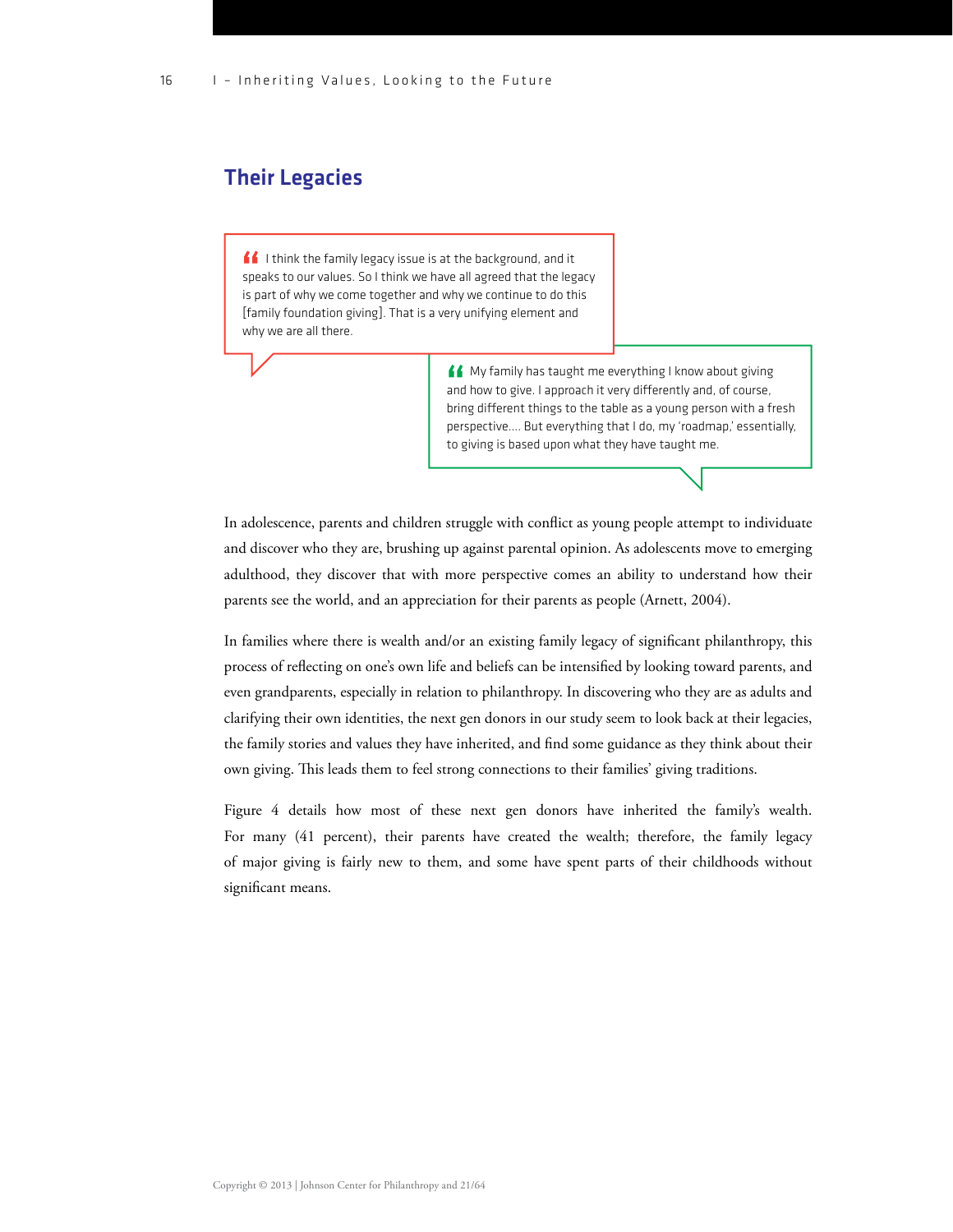



Figure 3 in the previous section shows that all survey respondents consider "Honoring and continuing my family's philanthropic legacy" to be relatively important when compared with other reasons for engaging in philanthropy. When directly asked about legacy in interviews, many donors explain that legacy is an important, although not *the* most important, reason for philanthropy.

These young donors say they are committed to being good stewards of their families' legacies, even if, as we discuss in later sections, they intend to put their own stamps on those legacies when they get the chance. They say awareness of a legacy informs their involvement with their families' giving processes, and some say they also intend to teach their own kids to carry it on.

K My great-grandparents who came to this country over a hundred years ago… there's something about that, it really guides us in some kind of subconscious way. And sometimes we are more aware of it, and we kind of point it out and discuss it, but it is almost an unspoken presence that I think serves as some kind of glue for what we are doing and how we function.

> ▲ One of the purposes of this existence of the foundation is to engage us in philanthropy in our communities and, I think, to carry on the tradition that my grandfather really embodied of being a part of the community, being very generous with the money that he had earned, and turning it back around and putting it into the community.

I I think we would try to teach our kids that you need to be respectful of the person that founded the foundation and make sure that the legacy is carried on to his hopes, if possible.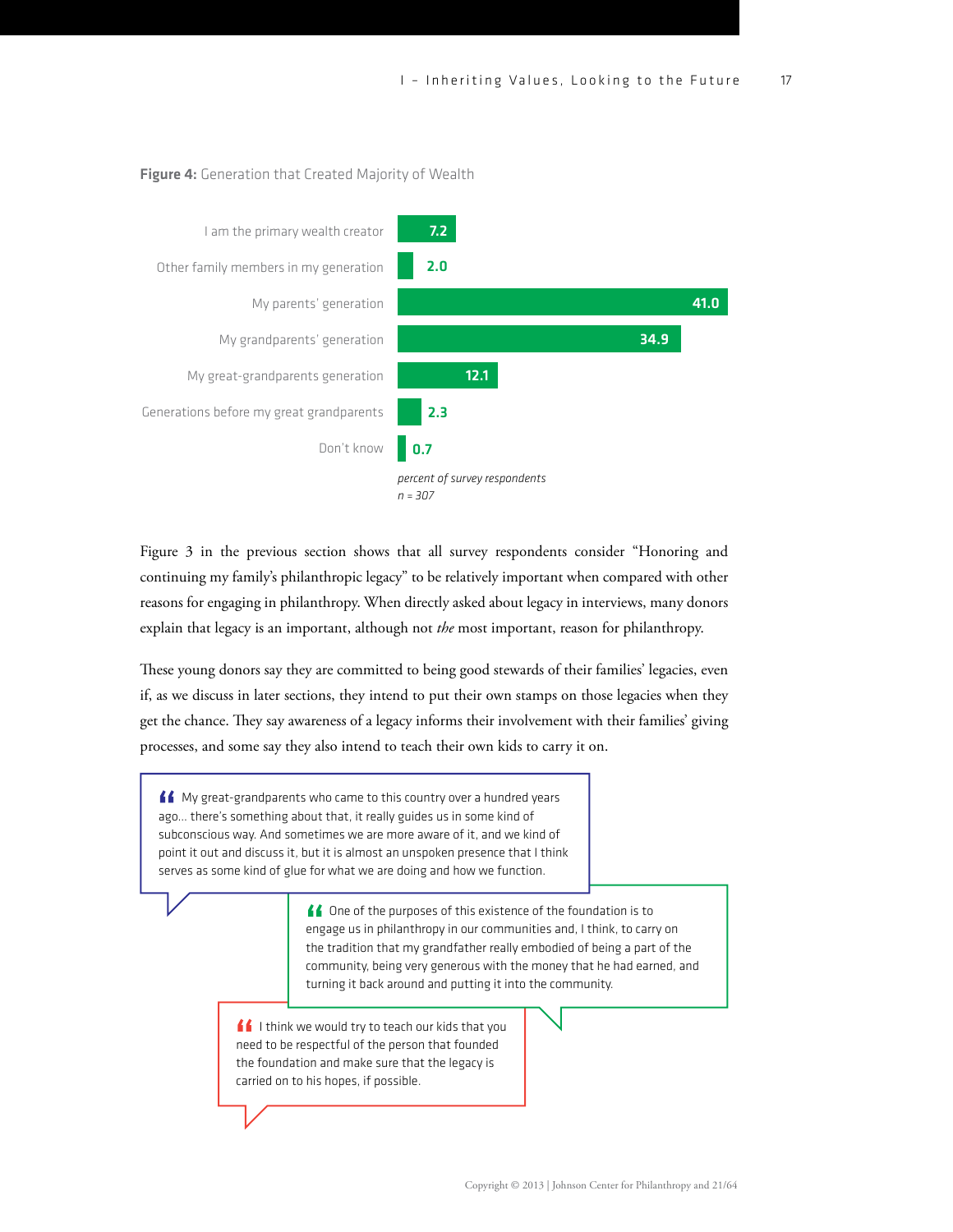Clearly, then, most of these young donors are very aware of their philanthropic legacies and want to honor them, whether those legacies were created long ago or have been recently started by their parents or grandparents. Also, for most, the process of carrying on these legacies is an active process. It involves learning about philanthropy from their parents and grandparents and very early involvement in giving and volunteering, both on their own and with their families.

When asked about the people who might have influenced their learning about philanthropy, more next gen donors say they are influenced by parents and grandparents than by any another group. As Figure 5 shows, 89.4 percent cite their parents as an influence. Note that this question does not ask about the amount of influence of each group, but whether each group is an influence of some sort.



Figure 5: People Who Influenced Learning About Philanthropy

Still, in this information age, in which Millennials in particular spend much of their waking hours on social networking sites and texting, this prominent role for parents and grandparents in teaching philanthropy should not be taken for granted. Well-educated and well-traveled, these independent adults still say that parents and grandparents matter. Of course, "close friends" and "peers" are the next most common groups cited as influences, and the importance of peers is a major finding of this research, which we discuss later.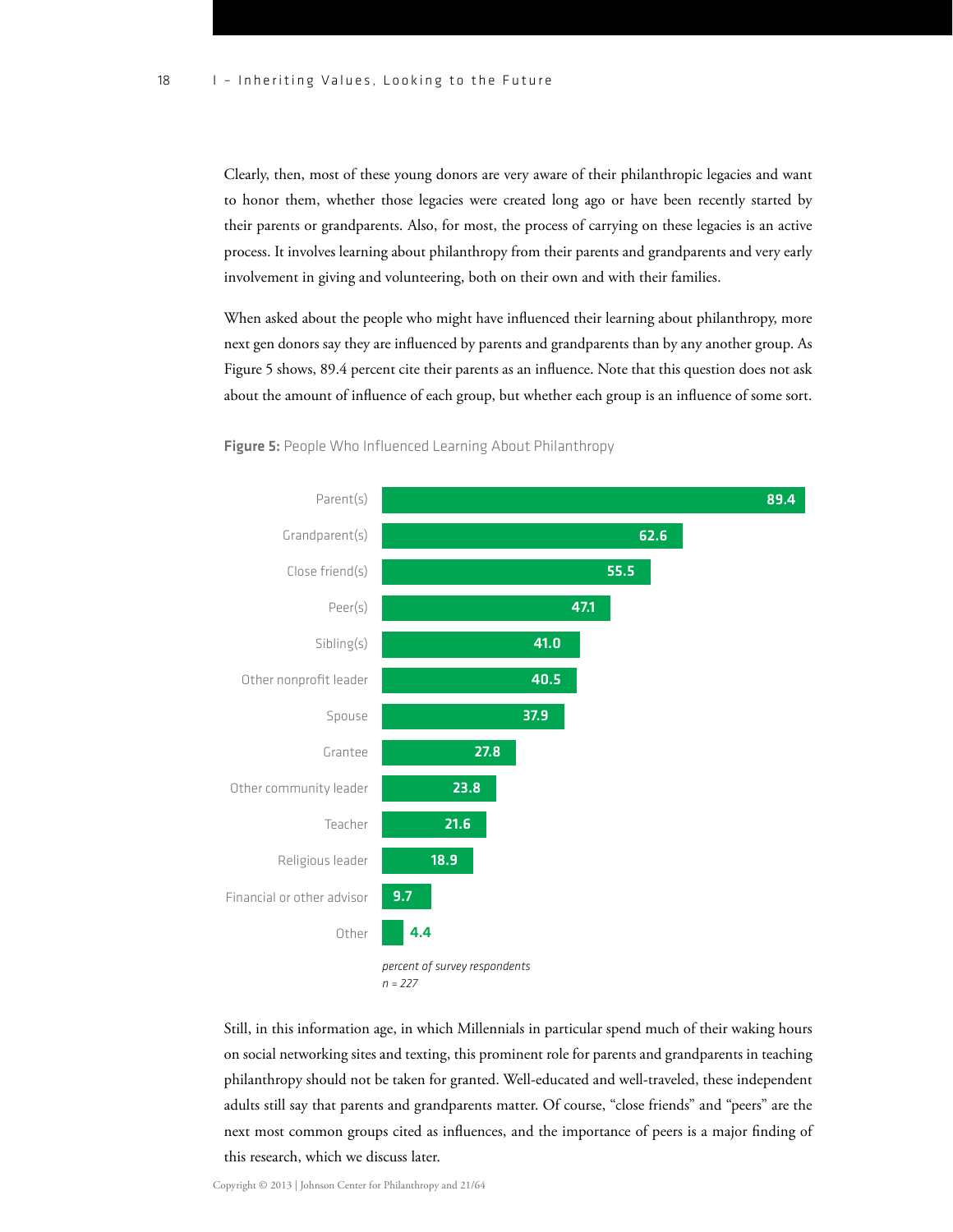

. . . . . . . . . . . . . . . Who Influences Next Gen Donors **With Allences** 

organization's website

But just what and how are parents and grandparents teaching these next gen major donors? How might that teaching influence the next generation's view of the family legacy and the approach to philanthropy going forward?

Interviewees and survey respondents talk mostly about how their parents teach them, either directly or indirectly, by modeling the value and duty of giving. They often credit family with teaching the sort of philanthropic values discussed in the previous section.

 $\blacksquare\spadesuit$  I would say that... without question, my obligation and duty to do this, came from my parents and the childhood that I had. They were working on boards when we were young. They were giving money away before I could talk. That was the 'm.o.,' that is what we do.

> ▲ One of the strongest values came from my grandfather and my mother. Because my grandfather started with nothing, grew up in the Great Depression, and was a war veteran. [He] was very successful and lucky and built up this very successful business, but always said, 'Don't forget where you came from.' 'Take care of those less fortunate than you are.' And, 'We need to help the neediest in the community.'

The data show that a commitment to philanthropy is instilled in these next gen donors very early on. As Figures 6 through 8 show, most of them develop their philanthropic habits initially through volunteering as pre-teens or teenagers, and more than half begin giving their own money before becoming adults. In most cases, both of these activities take place while living in their parents' homes. They are also brought into their families' philanthropic activities early on, with 40.9 percent saying their families have involved them in some way before the age of 21.<sup>5</sup>

<sup>5</sup> Wuthnow (1995) has shown how these early experiences prove to be extremely important in teaching young people about philanthropy.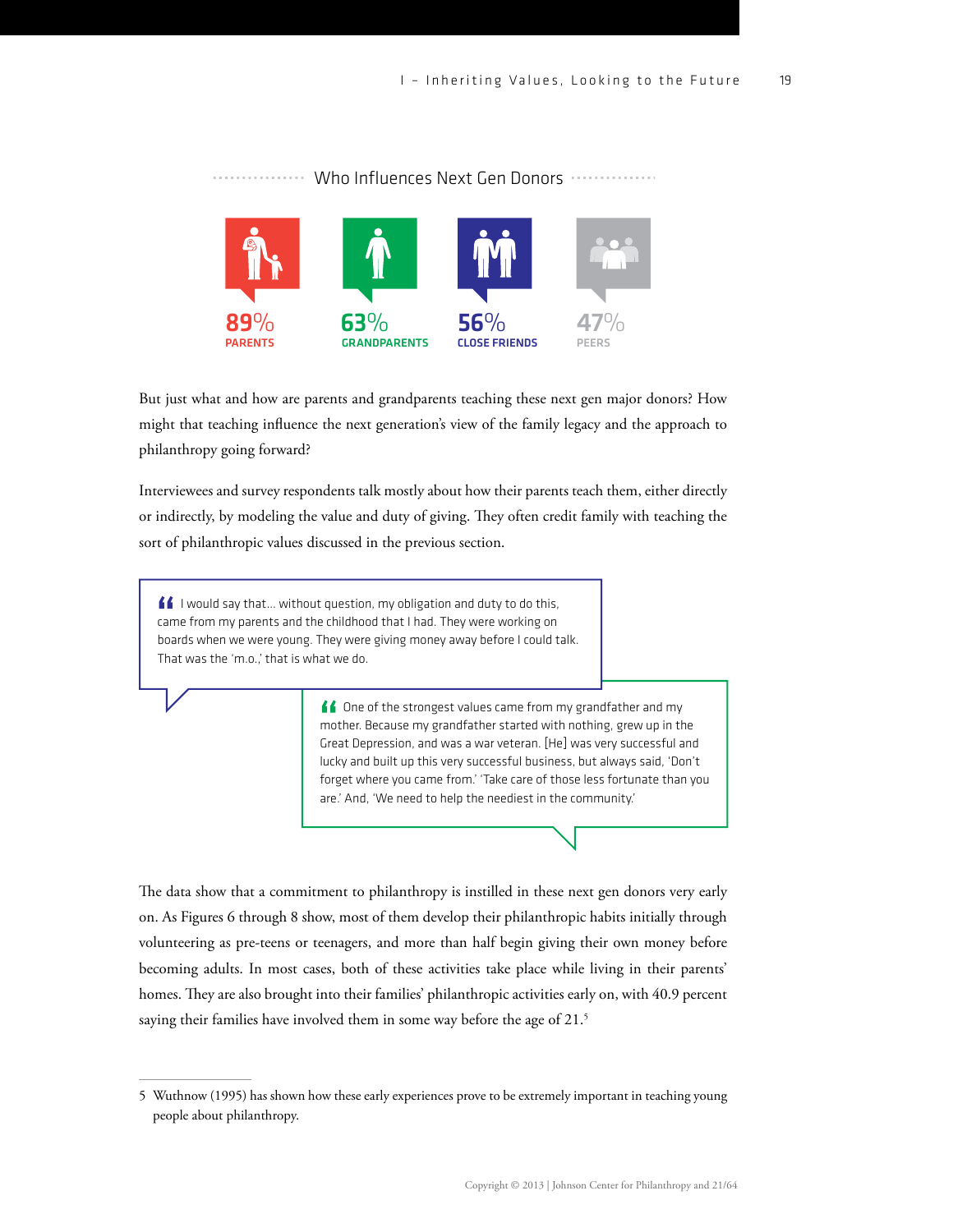#### Figure 6: Age when Started Volunteering



### Figure 7: Age when Started Charitable Giving with Own Resources



#### Figure 8: Age when First Included in Family's Philanthropic Activities

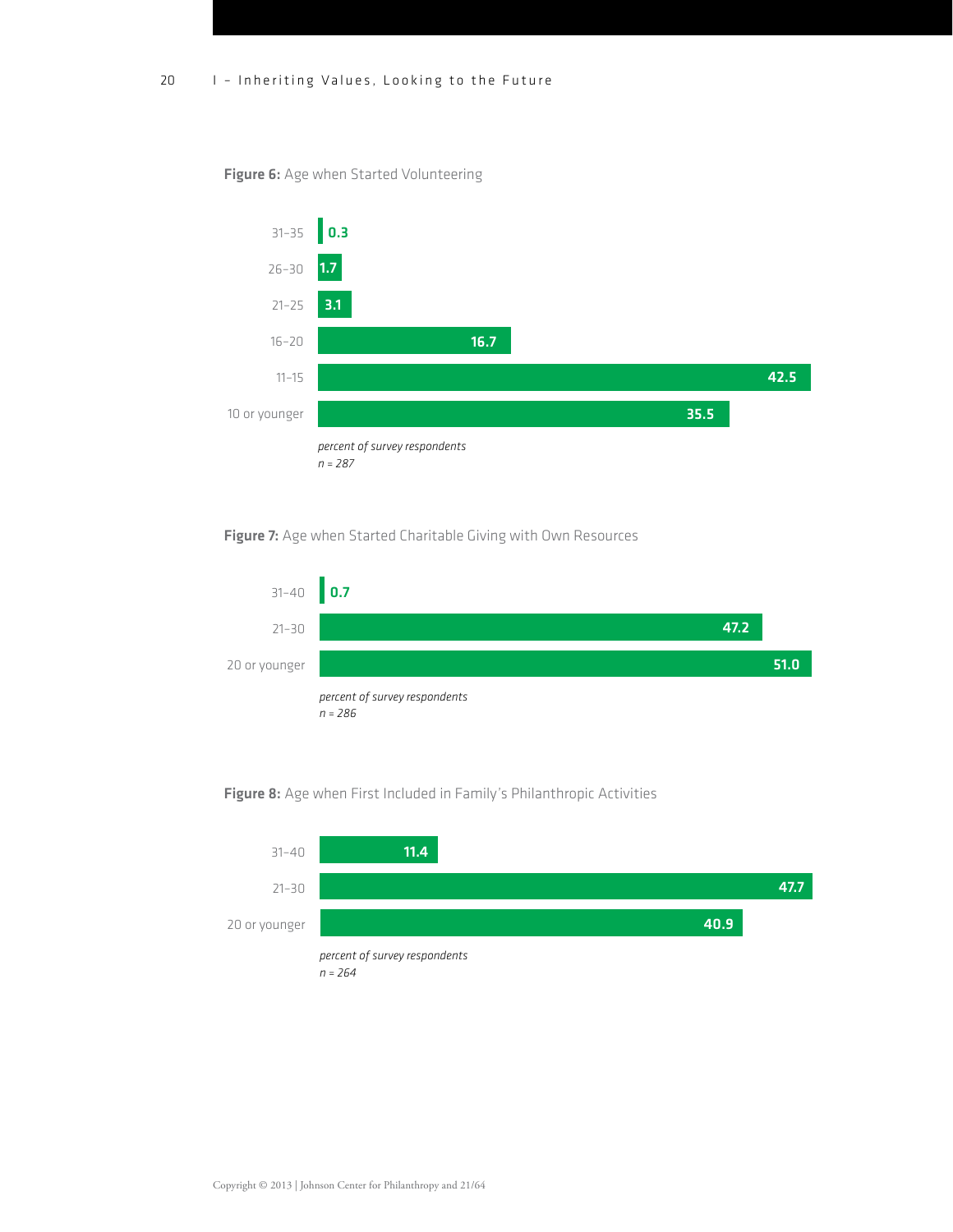For some with these early philanthropic experiences, encouraged by parents and grandparents, their involvement has created a commitment to philanthropy as a part of a privileged life. For others, it has shaped the specific approaches to philanthropy that they pursue today.

If It was the norm and a part of life. I don't even remember actively thinking about what I was doing [that I was volunteering]. It was just what you do.

> **ff** These experiences, at an age when my mind was still forming, have completely shaped my view of the world and my priorities.

I ithink the legacy these early experiences left were the need to volunteer my time and be 'hands-on.' I am blessed by the opportunity these days to participate in philanthropy on a much larger scale, but this feeling of wanting to be connected on the ground to some of the organizations we work with has persisted.

In general, parents and grandparents have been more influential in teaching next gen donors the *why* of philanthropy more than the *how*, transferring values more than strategy. In a way, this could be an expression of the next gen donors' needs as emerging adults to balance their legacies with their own adult identities. Many laud the lessons they have learned from their families while consciously wanting to evolve, to innovate, to bring new tools to the practice of giving, both to make it their own and to meet the emerging needs of today.

This dynamic balance of the past and the future comes through in many of the findings of this report. Next gen donors feel a commitment to philanthropy that comes from the past, but they seek to meet that commitment in somewhat different, maybe even revolutionary ways in the future.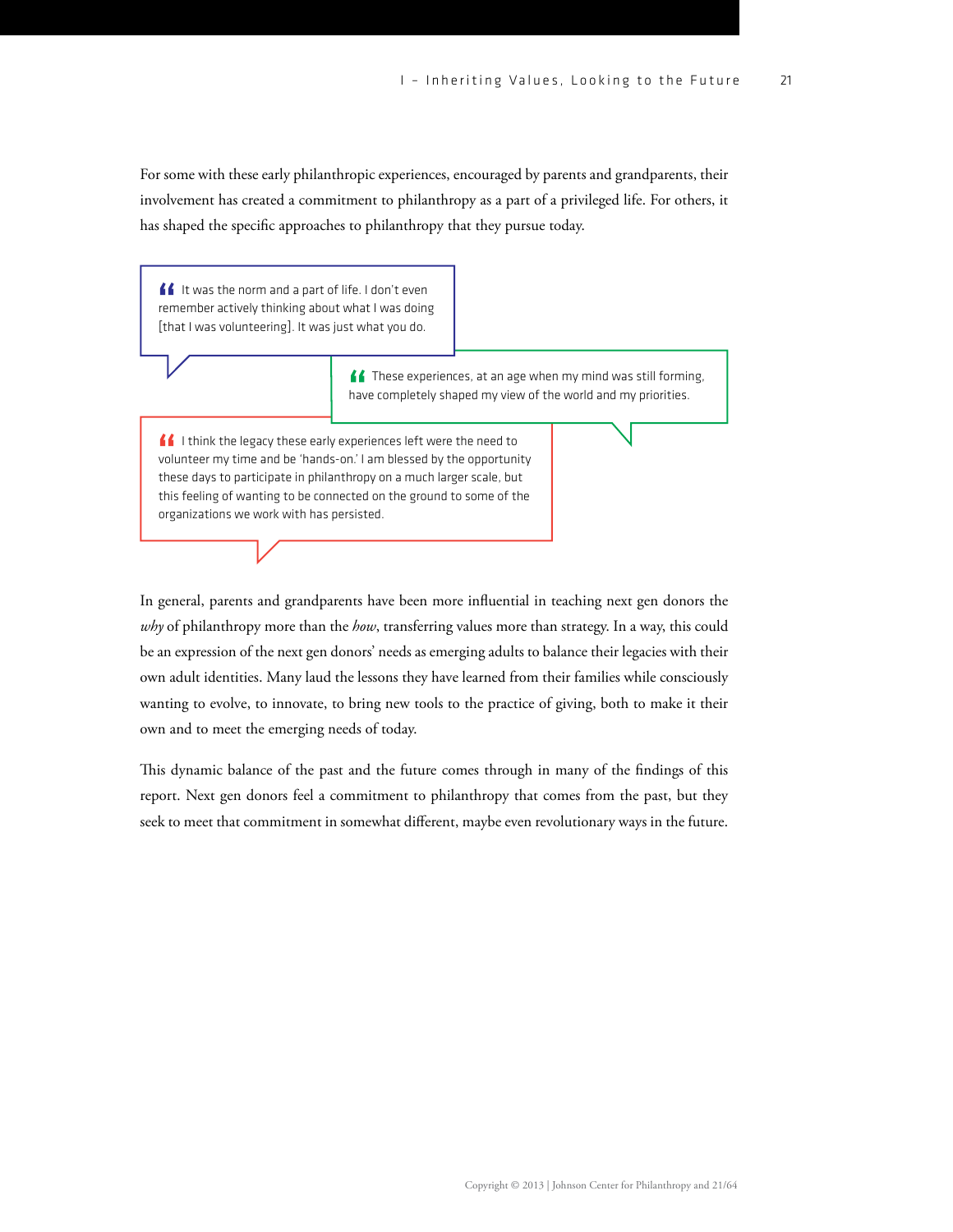## Their Causes

**AC** Because of my family's extensive history with certain organizations, I know the people involved. I know the causes that they do. I have been intimately involved with them with my family and so I trust them.

> $\blacksquare$  I actively seek out different kinds of organizations to support – smaller ones especially, and ones doing innovative things – while my family supports larger organizations and institutions.

Will the next generation of major donors give to the same causes as previous generations? Organizations working in specific cause areas certainly want to know, as they look to engage Gen X and Millennial donors.

Older members of philanthropic families also want to know if younger donors will continue to give in the same issue areas, if not to the same specific organizations, as part of continuing the family's legacy of giving.

Figure 9 shows what the next gen survey respondents say are the issues they support personally, along with those areas their families support. For the two most popular areas - education and basic needs - there is little difference between their giving and their families' giving. They are more likely than their families to give to civil rights/advocacy and environment/animal causes, and less likely to give to arts and culture, religious, youth and family, health, community development, and "combination" organizations, such as the United Way or Jewish Federations. And perhaps the most surprising similarity is in giving to international organizations, as the next generations are thought to be relatively more focused on global causes versus domestic.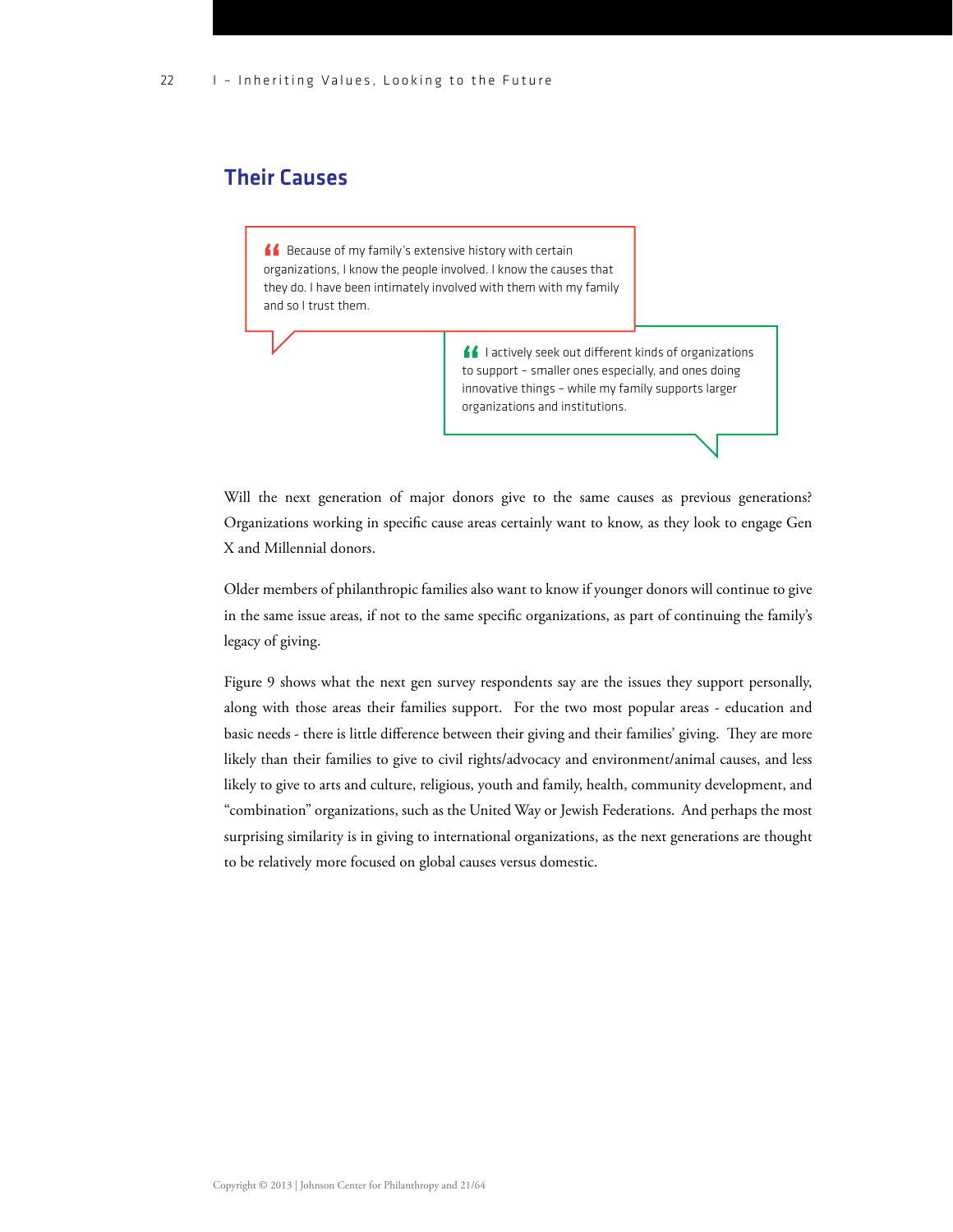

Figure 9: Family and Personal Giving to Issue Areas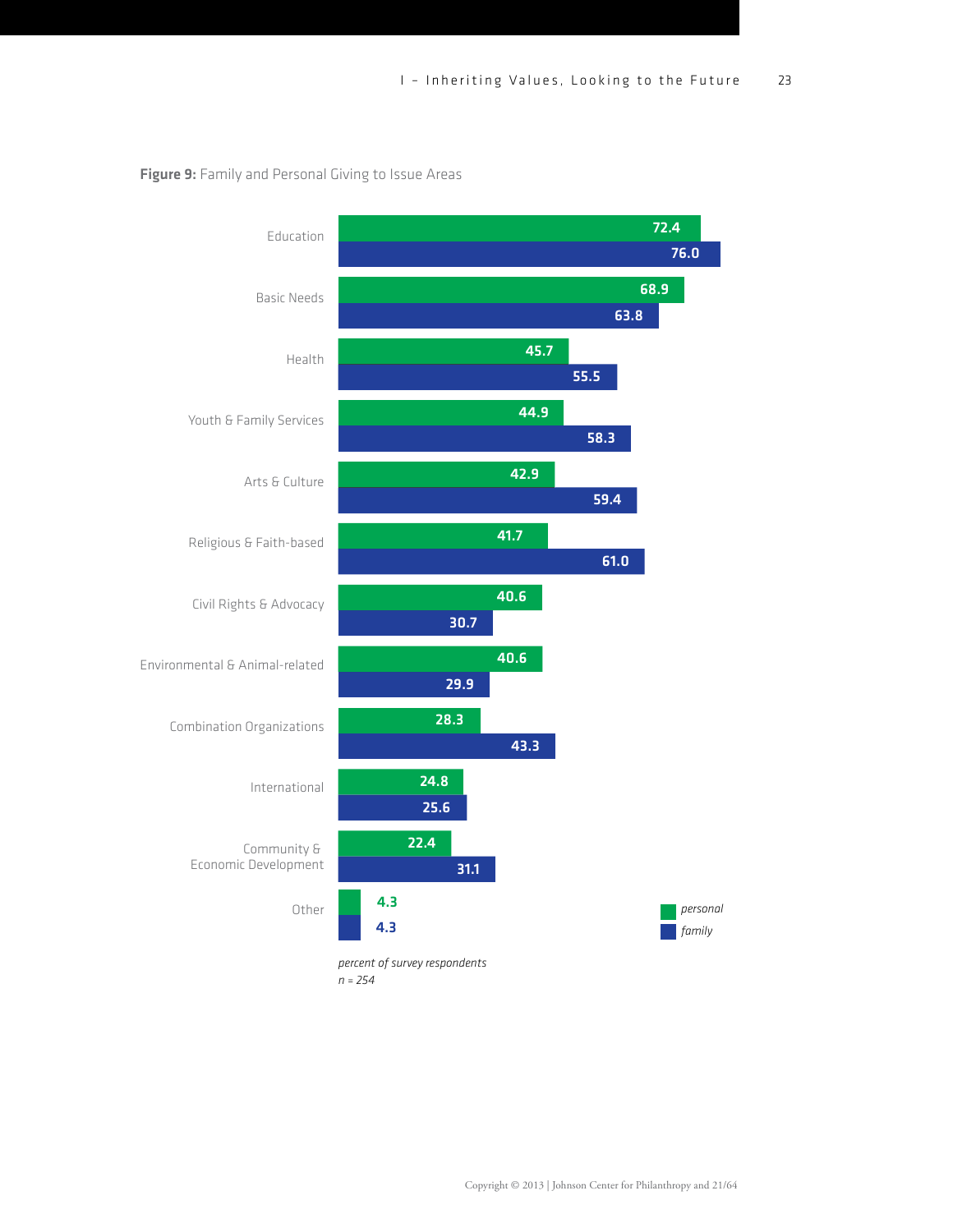The survey also poses a comparative question directly to these young donors: Do they support similar or different causes than their families, and do they give in similar or different ways? Figure 10 shows, again, that these next gen donors feel they are more similar to than different from their families. Only 32.9 percent say they give to different causes. However, the fact that more see a difference in *how* they give rather than *what* they support is very significant. This is something we explore more below when discussing how next gen donors want to adopt new strategies of giving in the future.

## Comparing Generational Priorities: Next Gen Vs Families

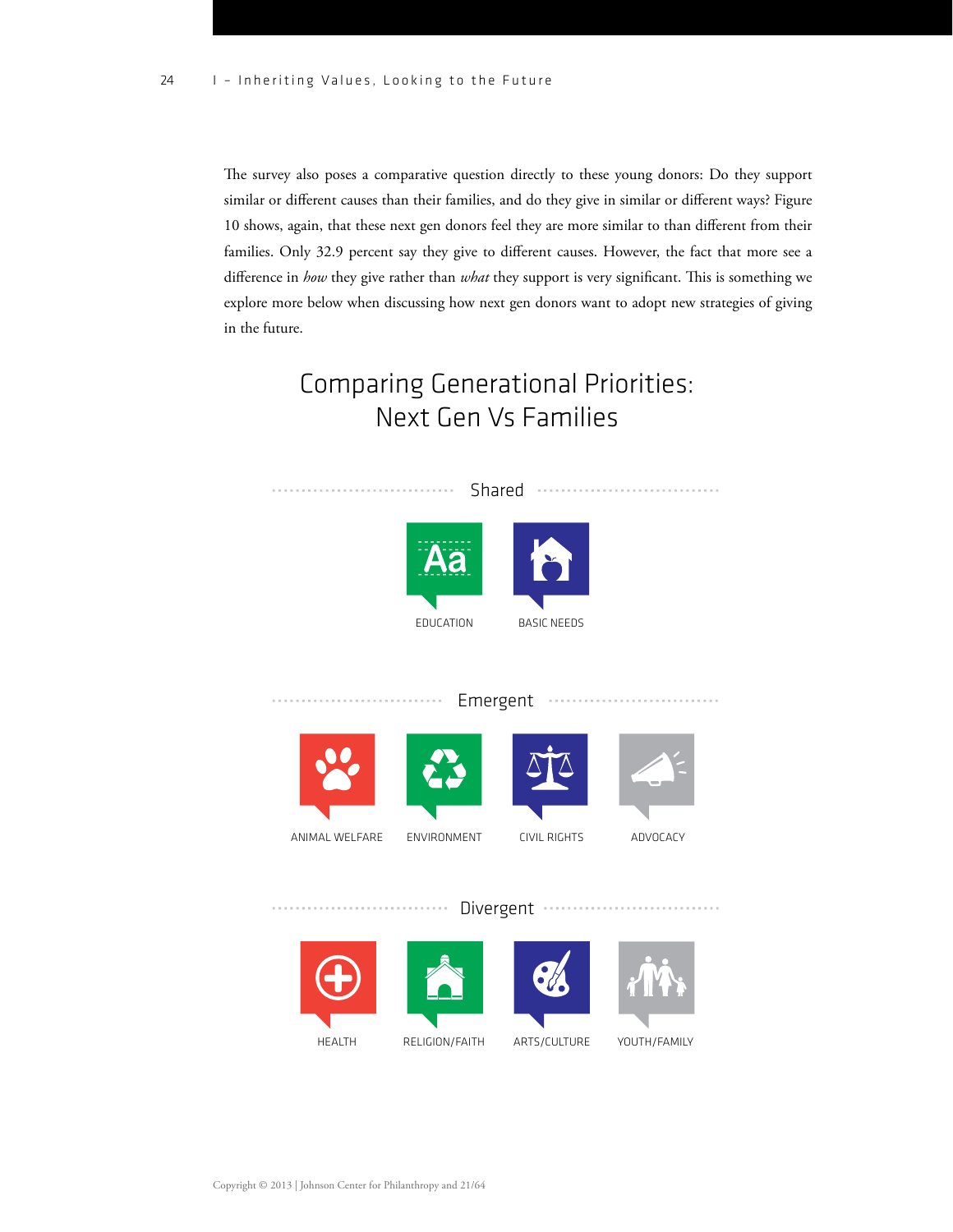Additional analysis of the survey data shows this is one area where the two generations in this study diverge a bit. A higher percentage of the Gen X cohort notes a difference between personal and family philanthropy than does the Millennial cohort, suggesting that similarities decline as next gen donors age, and as they become more condent and/or independent in their giving. Not surprisingly, analysis also shows that those who say they are not involved in their families' giving are also more likely to note differences in their causes or strategies.

#### Figure 10: Personal Causes and Strategy Compared to Family



We know from previous research that certain causes have particular appeal to older major donors, and this seems to fit with the findings here (Bank of America & Center on Philanthropy, 2012; Noonan & Rosqueta, 2008; Ostrower, 1997; Serafin, 2012; Tobin & Weinberg, 2007). Health causes, especially hospitals and medical research, are popular with older major donors because health is usually a more personally relevant cause as people age. Older donors are also core patrons of the arts and often have leadership roles in traditional community organizations. We also know that Gen Xers and Millennials are less engaged in formal religious practices, and they are more environmentally conscious than their parents and grandparents, having grown up exposed routinely to messages about recycling, climate change, and finite natural resources.<sup>6</sup>

Given the chance to explain why they describe their philanthropy as similar to or different from their families', many survey respondents who note similarities attribute them to their close integration into the family's giving. Those who note differences sometimes cite religious or political differences that lead them to give to different causes from their parents. Others offer reasons that point more to differences in the types of organizations rather than in the issue areas per se.

<sup>6</sup> Because of the important connection of religiosity and giving, the difference in religious beliefs and practices of the younger generations can potentially explain a lot about their dierent levels and types of giving. See Center on Philanthropy (2010) and Greenberg (2005).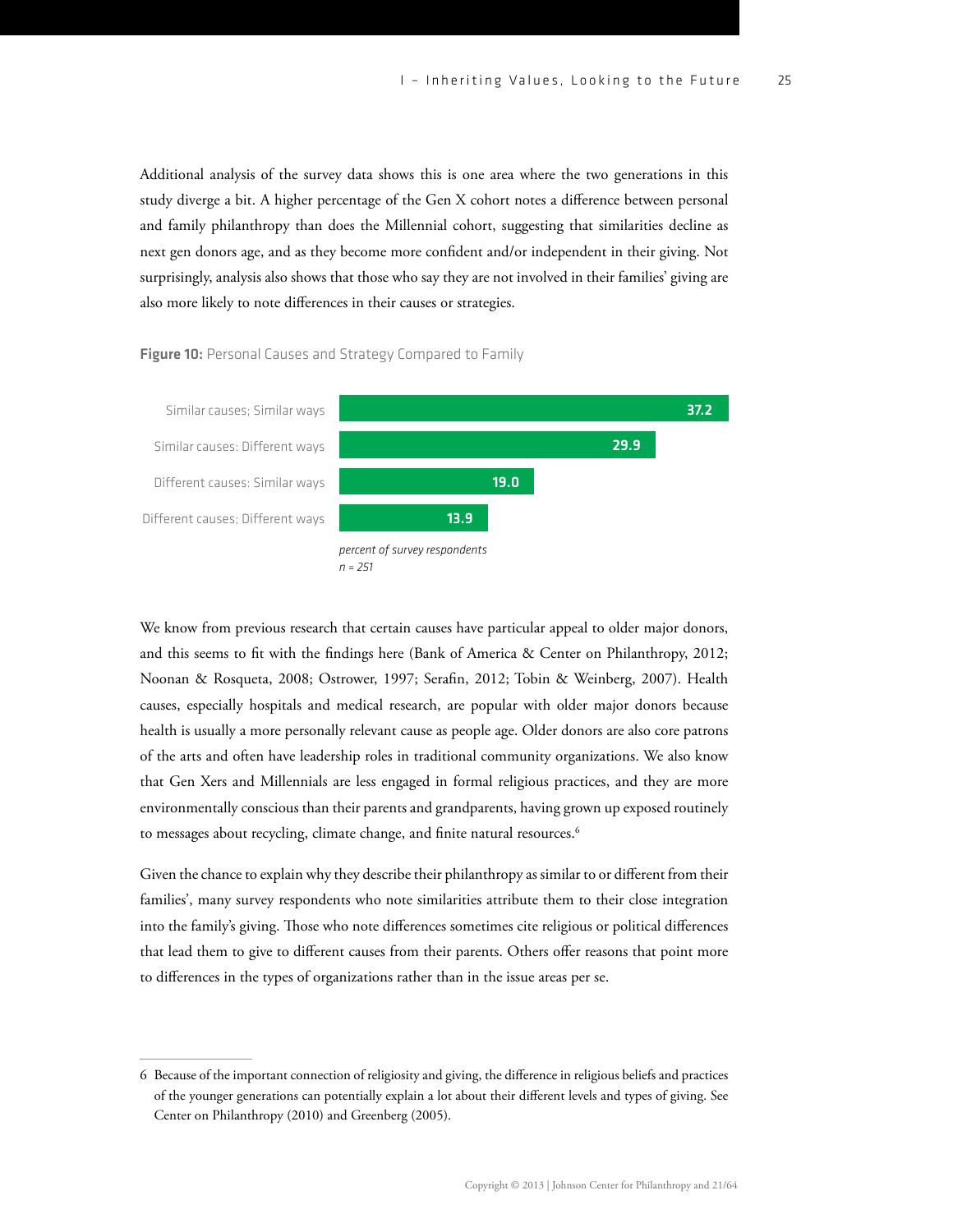$\blacksquare$  [My father] has a list of a dozen nonprofits that are well-meaning and do great things, but I might come at a problem differently. Where he's got a list of actual nonprofits, I may have a list of problems I'm interested in and then try to research what is the best way to attack that problem.

> K We [the next gen] are more excited about projects than we are about place. I think if there is a project that we could choose to fund, we would do it in several locations.

These views suggest that next gen donors focus more on issues, while they see the older generations in their families as focused on *institutions*. Like David, profiled at the beginning of this report, they are not interested in funding community institutions just because that is expected of them. They want to engage with organizations with which they can connect in personal ways. This desire for close, hands-on engagement utilizing personal interests and skills is a major finding of this study that we discuss more later.

Finally, we need to explore how these next gen donors approach local giving. Many family foundations and community foundations that host family donor-advised funds face difficult challenges in our highly mobile world. The next gen family members often no longer live in the community where the foundation's giving is focused, and this makes carrying on the family's legacy difficult, if that giving legacy is place-based (McKitrick & Hirt, 2011). However, despite the salience of this concern over geographic dispersion in the field, Figure 11 shows that this is not a problem for over 70 percent of survey respondents because they live in the same town as their families' giving, or their families give beyond one local community.

Also, recall from Figure 3 earlier that many survey respondents cite "Addressing problems in my local community or hometown" as an important reason for giving. For some respondents, the local community and "hometown" may be different places, however, it appears that many next gen members *are* interested in funding local institutions and causes, although perhaps not in traditional ways. For example, we find that the next generation is less interested in giving to combination organizations like United Ways or Federations that raise money for local communities.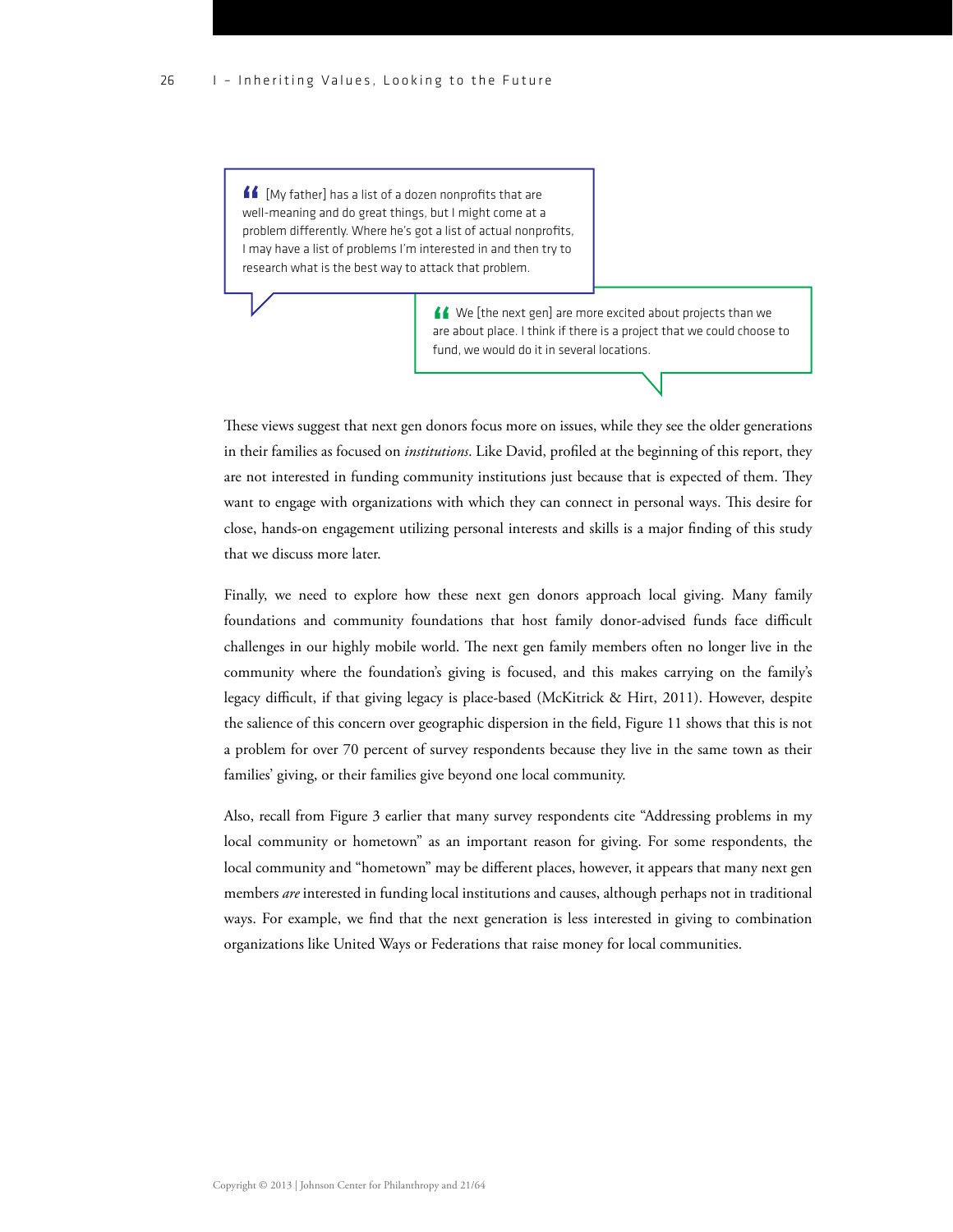#### Figure 11: Family's Geographic Giving Focus and Personal Residence



Those respondents who are part of a place-based family giving process, but who do *not* live in that place, mostly say they have resolved to continue the focus of the foundation on that local community.



Overall, the causes supported by these next gen donors are more similar to than different from their families' causes. However, there are also important differences to explore, differences that could persist as these next gen donors acquire more decision-making power in their family enterprises.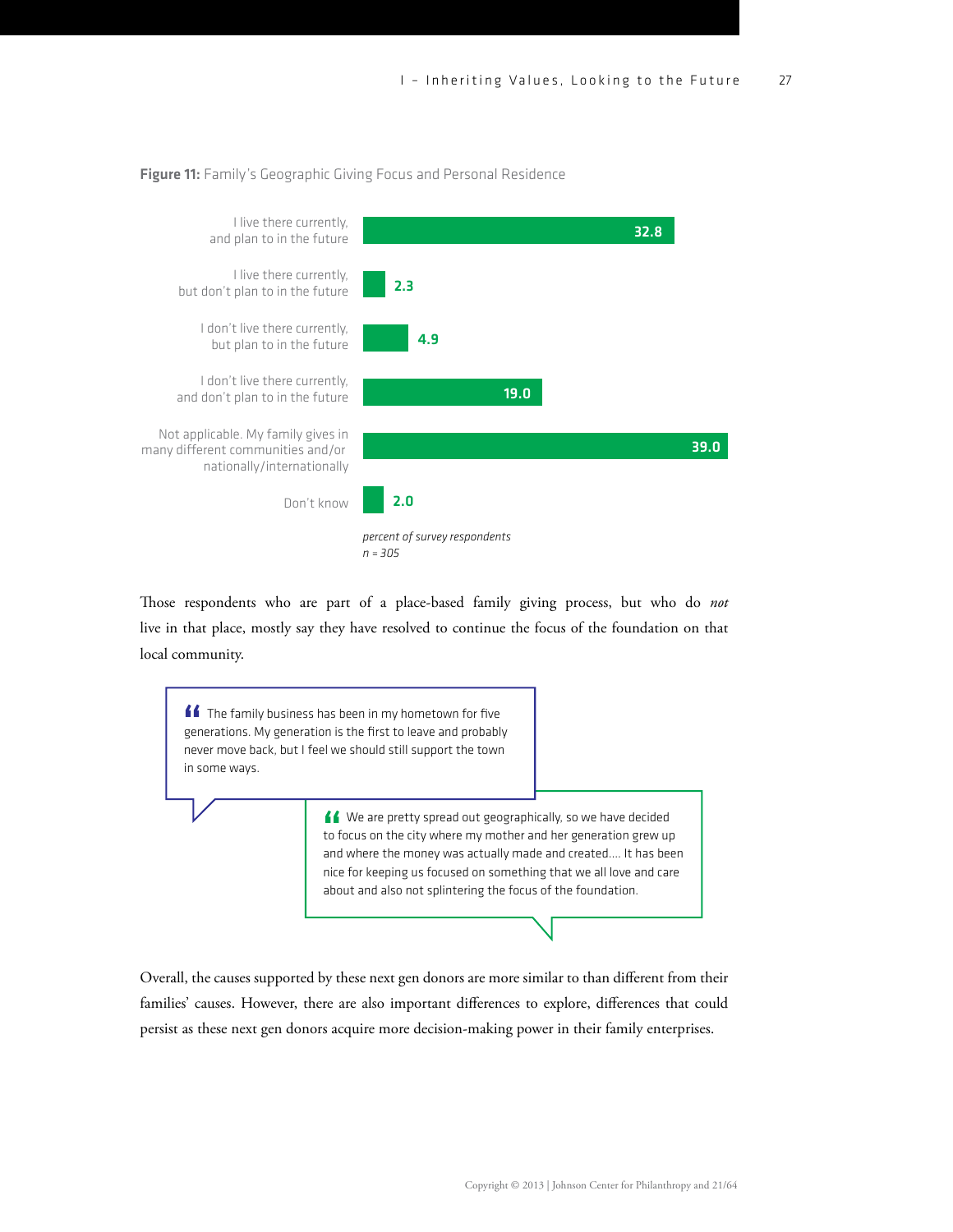## Their Activities

**If** I think it's a very exciting time to be involved in this.... People are just thinking differently about philanthropy. They are not just writing checks to established nonprofits, to the United Way or the Red Cross. They're saying, 'Well, there are these Kiva loans and there are these social businesses and there are these double-bottom-line, triple-bottomline investments.' There are a million different ways to be philanthropic in 2012 that there weren't in 1985.

While the causes that next gen donors support remain similar to those funded by their families, their activities and interests in new ways of giving suggest the potential for a very different, more diverse array of philanthropic activities in years to come. The invention of new "vehicles" and expansion of sector-blurring methods for pursuing social change give fuel to the argument that this is a historic philanthropic age.

In this study, we attempt to understand not just *what* next gen donors support but *how* they engage. We examine what philanthropic vehicles and methods next gen donors utilize, as opposed to the ones their families use, and in what other activities they engage. To explore the potential of what lies ahead, we have also asked interviewees and survey respondents to speculate about what they plan to do in the future as they step into greater philanthropic responsibilities.

Figure 12 shows the vehicles used by these next gen donors in their personal giving so far, as well as those used in their families' giving. Next gen donors clearly use a range of vehicles, including many traditional ones. In fact, more of them say they give by check, cash, or workplace deduction personally than their families do (at least to their knowledge). This is likely due to the fact that in these high-capacity families, philanthropic giving is very institutionalized, as the number of family foundations and family donor-advised funds demonstrates.

There is some indication of interest in new vehicles among next gen donors, as indicated by their greater use of giving circles or pooled funds. Also, younger donors are more likely to have donoradvised funds, while their families are more likely to have foundations, but this is most likely due to the current size of their assets to endow.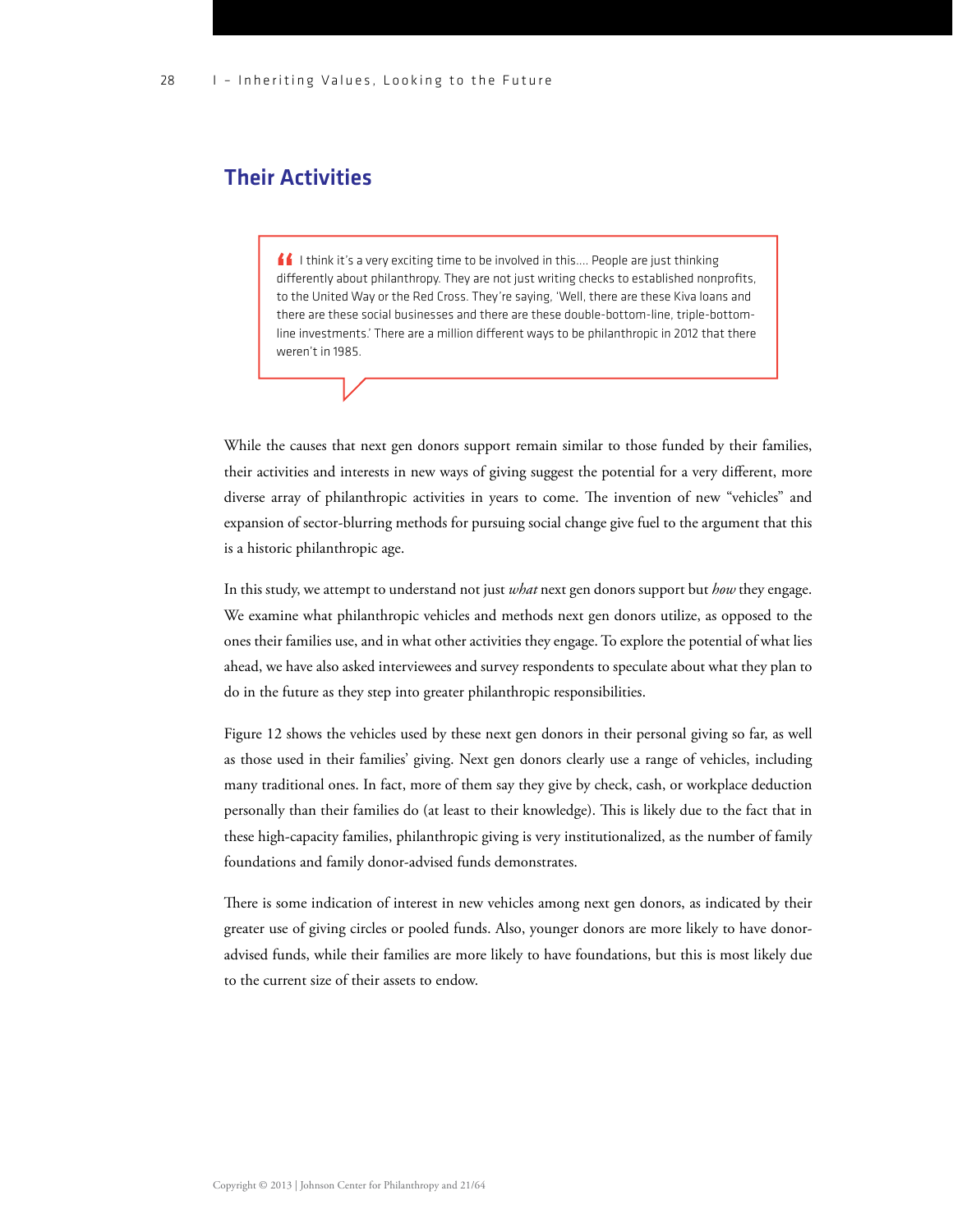#### Figure 12: Current Personal and Family Use of Giving Vehicles



*n = 310*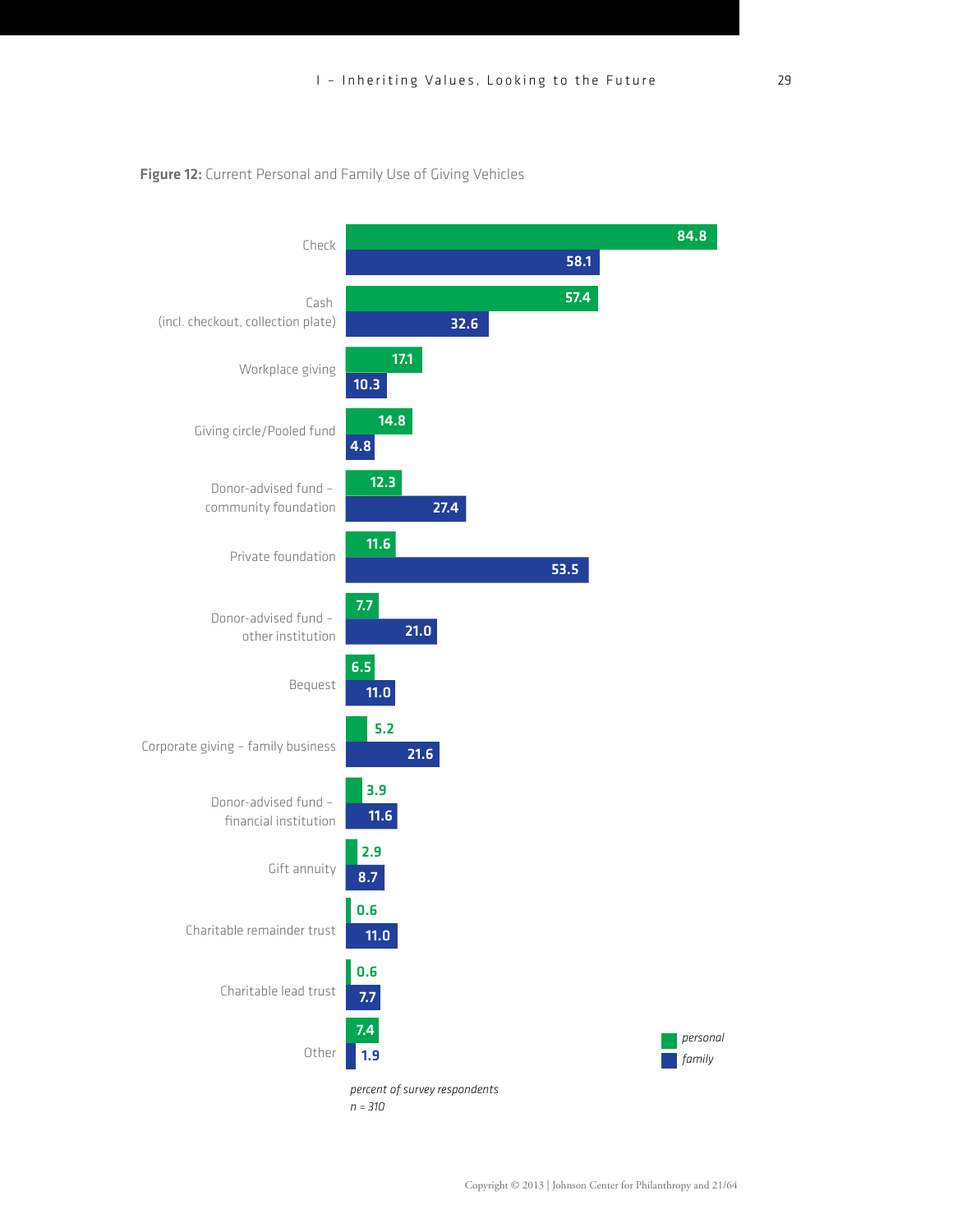We see clearer evidence of these rising generations' interests in new means of giving when we ask about the more specific range of their formal and informal activities in the last year, focusing on when and where they give rather than what giving vehicle they use. Giving online directly to an organization is the most common activity among these next gen donors, practiced by 77.7 percent of respondents, and quite a few people give online through giving portals as well. Giving via text message, mobile app, or social networking sites, however, is relatively uncommon. While the next gen is associated with technology in general, and next gen high-capacity donors do give online, they do *not* give through texts or Facebook, as might be suspected. These numbers match those found in other research studies conducted on giving by Gen Xers and Millennials of all economic levels (Achieve and Johnson, Grossnickle and Associates, 2012; Bhagat, et al., 2010).

Asking about recent giving activities also shows clear evidence of considerable involvement in giving time as well as treasure. Volunteer engagements and informal helping (of friends, of people on the street, in person-to-person ways) are very common. This is to be expected from donors who have been encouraged to volunteer early on.

We also find that network connections play a significant role in next gen donors' activities. Many in our study spend time encouraging or helping others to do their own philanthropy. Encouraging others to give, providing information, and promoting a cause or organization online are all very common activities. In fact, promoting a cause online ranks higher than actually giving online. This interest in helping others to give, especially peers, and seeing the engagement of one's networks as a valued "philanthropic act" are key findings that we explore more later.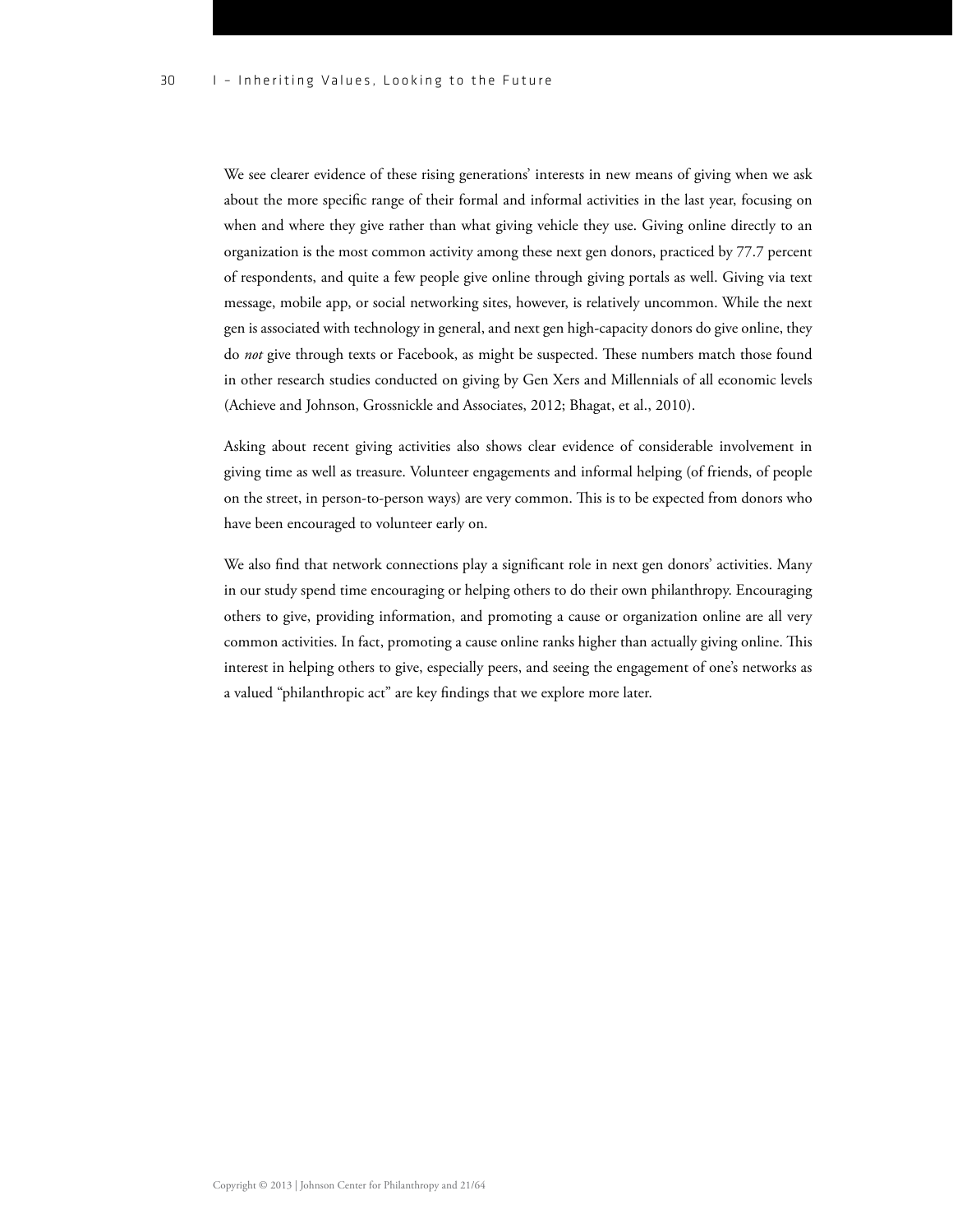| 77.7 | Gave online at organization's website                      |
|------|------------------------------------------------------------|
| 70.9 | Gave in-kind materials                                     |
| 70.2 | Volunteered time                                           |
| 69.1 | Contributed to a charity event                             |
| 65.2 | Encouraged family, friends, or others to give or volunteer |
| 63.5 | Person-to-person request                                   |
| 62.1 | Helped out a friend, family, neighbor, etc., informally    |
| 56.4 | Provided networking information                            |
| 51.4 | Promoted a cause or organization using online means        |
| 50.4 | Gave to someone on the street                              |
| 47.5 | Member of another nonprofit organization                   |
| 45.4 | Gave online via a donation site/giving portal              |
| 42.9 | Nonprofit organization board member                        |
| 42.2 | Pro bono services                                          |
| 39.4 | Raised money by other means                                |
| 39.0 | Gave via postal service                                    |
| 37.9 | Raised money by participating in event or selling          |
| 32.6 | Member of a religious organization                         |
| 25.5 | Advocated or lobbied                                       |
| 22.7 | Peer network with other donors                             |
| 21.3 | Pledged over the phone                                     |
| 17.7 | Participated in protest, rally, or social movement         |
| 15.2 | Grassroots organizing                                      |
| 14.9 | Gave via text message                                      |
| 9.6  | Gave via social networking site                            |
| 7.1  | Foundation board member (other than family foundation)     |
| 7.1  | Member of a service club                                   |
| 3.2  | Gave via mobile application                                |
| 4.6  | Other                                                      |

*percent of survey respondents n = 282*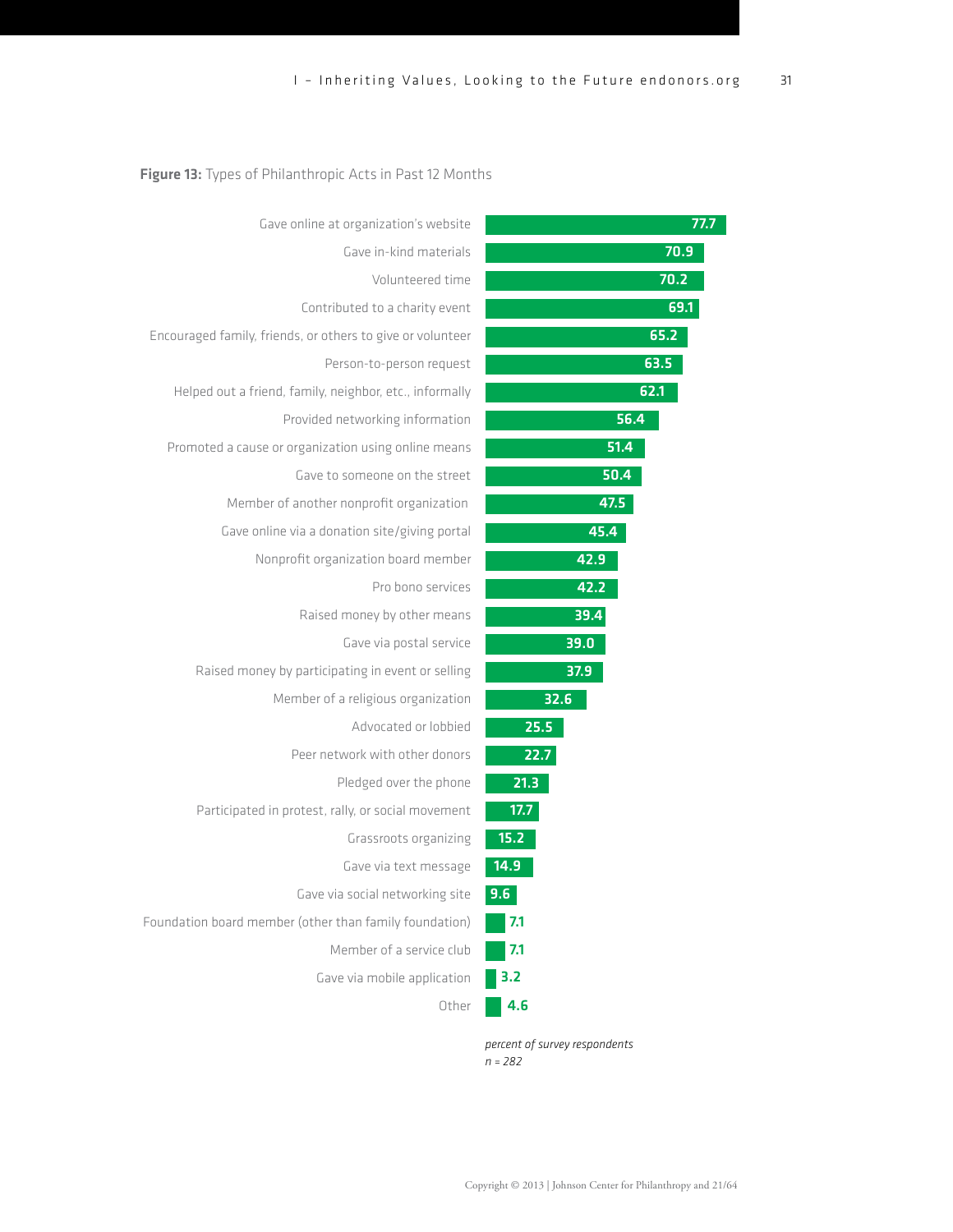Most of these high-capacity next gen donors are also involved in their families' giving as well, though a majority of respondents engage with their families in informal and advisory ways, as shown in Figure 14. However, recall that over half of respondents are part of a family with a foundation. This means that about 70 percent of those next gen donors with a family foundation sit on the board of that foundation, more if we include committees, junior boards, or "next gen" committees. Therefore, these are not just donors of the future, they are donors in positions of decision-making authority now.

Figure 14: Current Means of Involvement in Family's Philanthropy



*n = 259*

It is through these personal and family activities that these next gen donors bring their values, experiences, and opinions to the table. In turn, it is also a training ground where they develop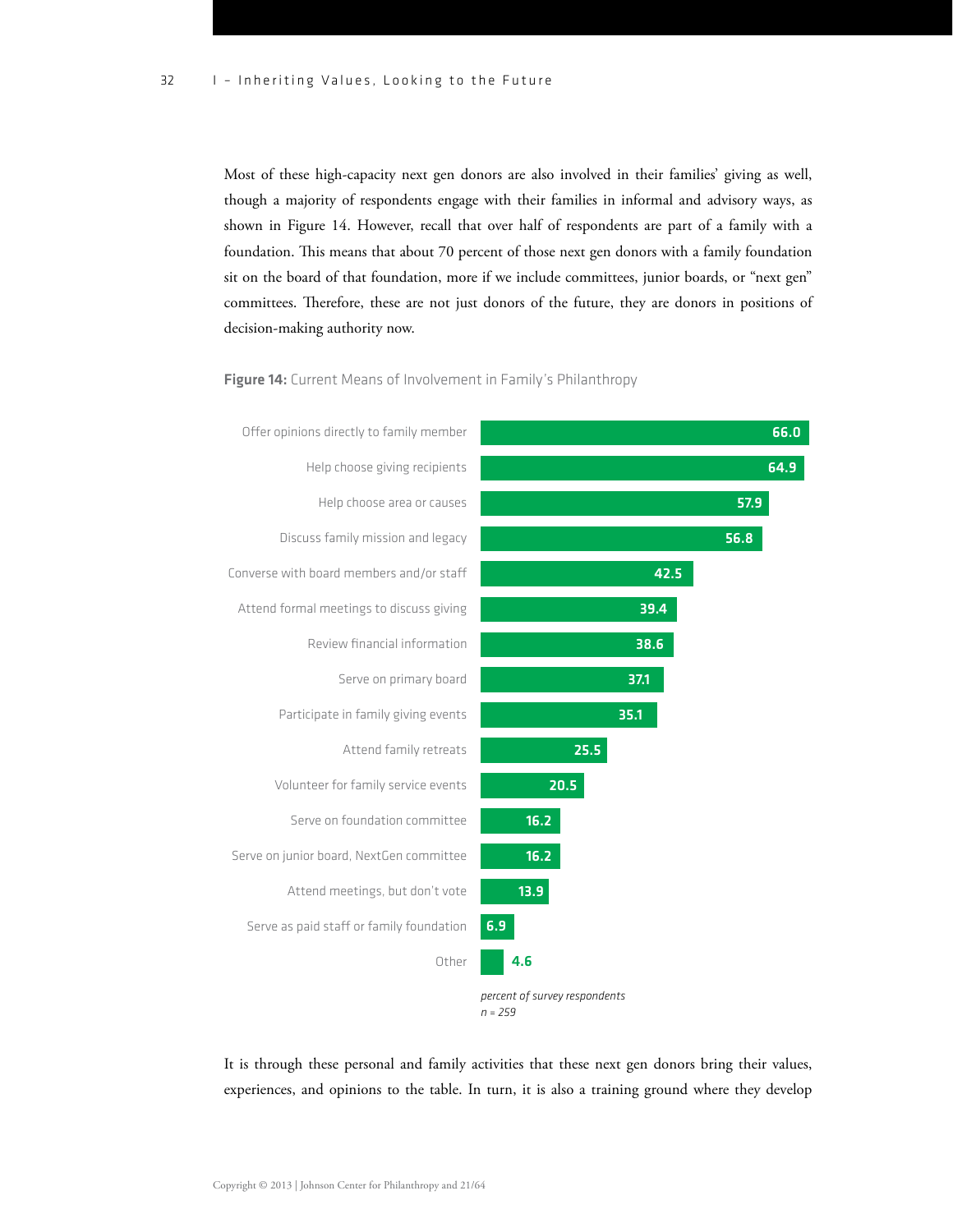opinions about the vehicles and strategies they want to pursue in their own philanthropy throughout their lives.

Interviewees concur that they are still fairly limited in their own personal giving, give more with their families, and are not necessarily doing philanthropy in the ways that they *really* want. They learn from their families' giving activities while exploring other philanthropic methods that appeal

 $\blacksquare$  There is a difference between what I think is important and what is actually reflected in my current giving. There are many ideals I strive for that I have not yet hit. For instance, I think that giving collaboratively and involving others in decision-making is critical, but I haven't done a lot of it yet.

> My personal giving is influenced by my family's history of giving, and much of my experience of giving comes from models I have learned from my larger family. That is changing, however, as my personal giving increases yearly.

to them, which tend to be more collaborative, peer-oriented, or online. Where they are now is not where they want to be, or think they will be in the future.

Many also relate their excitement about specific new innovations, about the current "million different ways to be philanthropic" versus the fewer options of the past. Some, like the person quoted above, mention collaborative approaches. Others discuss "social businesses," "social enterprises," microfinance, and other new models that blur the boundaries between for-profit and nonprofit. There is also considerable interest in what has come to be called "impact investing" – investing endowments and personal assets in ways that advance social, not just financial, goals. This makes sense given that this question of how best to invest is a very real one for this particular group of Gen Xers and Millennials. Not everyone speaks about these new approaches, but those who do – those who have been exposed to them, perhaps through peer or professional networks – are often very passionate about them and want others to know of this passion.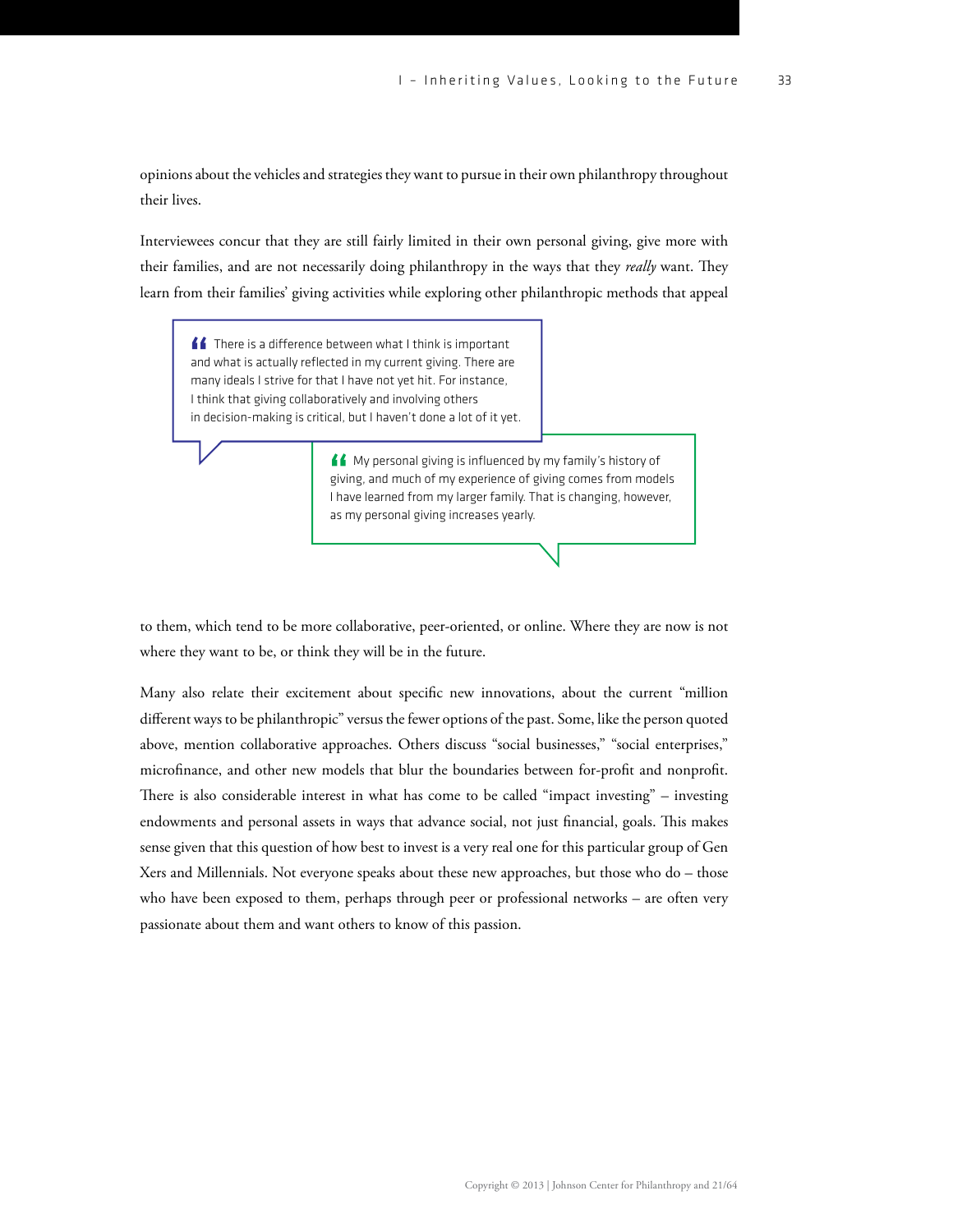### Their Eagerness

**ff** There is some trepidation, but I would be excited just to be brought to the table and to be able to talk.

> When is the right time for me to step up at my foundation, when is the right time for me to have a trustee seat… or try and prove my worth?

[I'm] paying respect to the opportunities that I had, paying respect to the philanthropy that I learned, but taking that and evolving it into something that will be more uniquely my own – meaning mine and my husband's own – going forward.

Next gen major donors are eager to be more involved in philanthropy, both their own and their families'. They yearn to pursue their own preferred ways of doing good, some traditional, some new. They want to be taken seriously as thoughtful, engaged donors, like the woman above who wants to "prove [her] worth."

While some parents and grandparents worry about involving the next generation in the family's giving vehicles, this study shows that we should not fear giving next gen donors the proverbial "keys to the car." In fact, respect for their predecessors leads them to be responsible stewards of family legacy and philanthropy, even if they want to reinterpret their families' giving values in ways that better address today's challenges.

As shown in Figures 15 and 16, these next gen donors fully expect to be more involved in their families' philanthropy in the future. They also feel that their early training in volunteerism and giving makes them experienced in philanthropy and ready to take on that responsibility. Over half say they are "very" or "fairly" experienced, and they are eager to bring that experience to bear on their families' giving.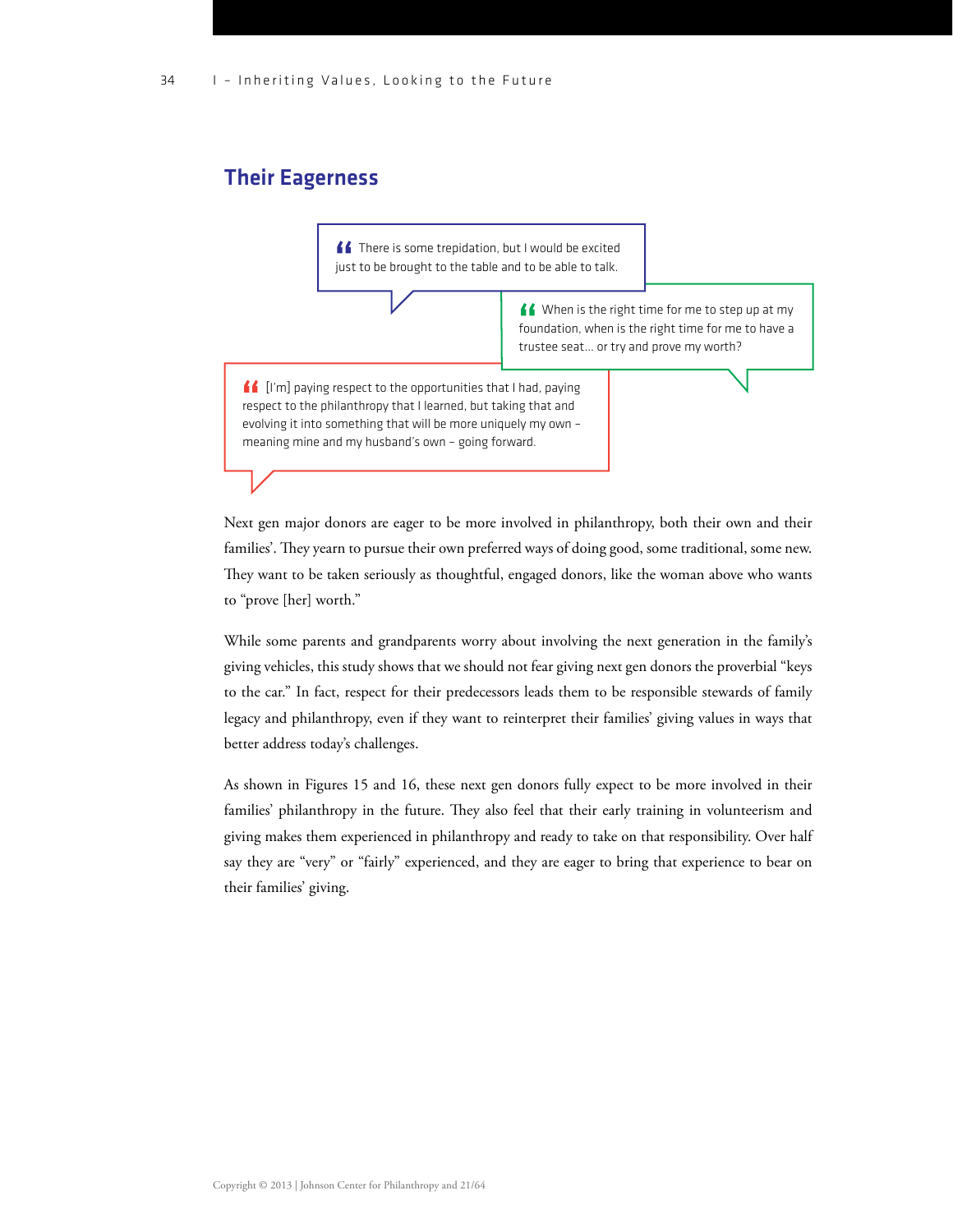

Figure 15: Current and Expected Future Involvement in Family's Philanthropy

#### Figure 16: Level of Experience with Giving and Volunteering



This eagerness to be more involved in their families' giving processes is often expressed in interviews in terms of frustration and uncertainty.

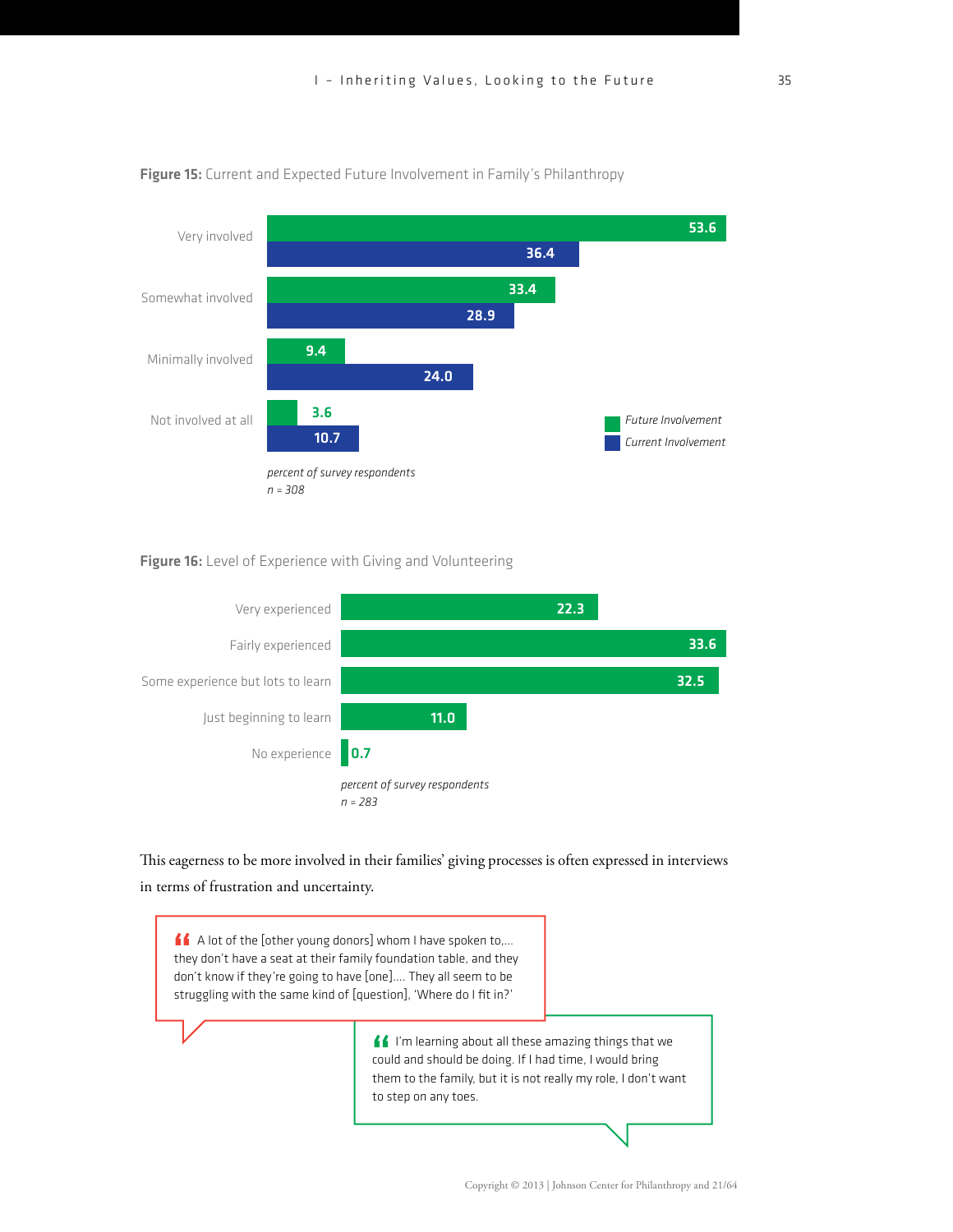Still, this eagerness seems to come from a positive place, from an appreciation of the benefits and potential rewards of being involved. Many in this next generation feel a strong desire to help their families improve their giving processes, to make these processes more participatory and rewarding for everyone. This suggests that involving the next gen might very well lead to change, but change that they believe would be advantageous to donors as well as beneficiaries.

> If I think everyone really gets a lot out of the process of being involved [in the foundation] and staying connected to that community, and also just working together and getting to have this project that we do as a family.

> > The feedback from that [older] generation has always been, 'Well, that is not what we've always done, so why should we do it now?' What I find in the younger generation, 30 to 50 [years old], there is a much more collaborative dialogue. There is much more openness to new ideas and doing things a little bit differently.

K What I am trying to do right now is to create new habits within our family of talking with each other about giving, which we have not done in the past. I want us to be more comfortable talking through our personal and collective giving and figuring out together how we want to go forward.

What we have learned about these next gen donors so far, however, suggests that they do not want to change everything. As they move from adolescence to adulthood, these young donors find a delicate balance between the past and the future, between appreciating and stewarding the philanthropic legacy of their families and pursuing their own interests, between learning the value of giving back from their parents and grandparents and learning about new innovations in the field, between giving to traditional causes in traditional ways and starting to create their own traditions.

In the next sections of the report we further explore how next gen donors want to change and improve their families' giving and also evolve their personal giving as they learn and grow.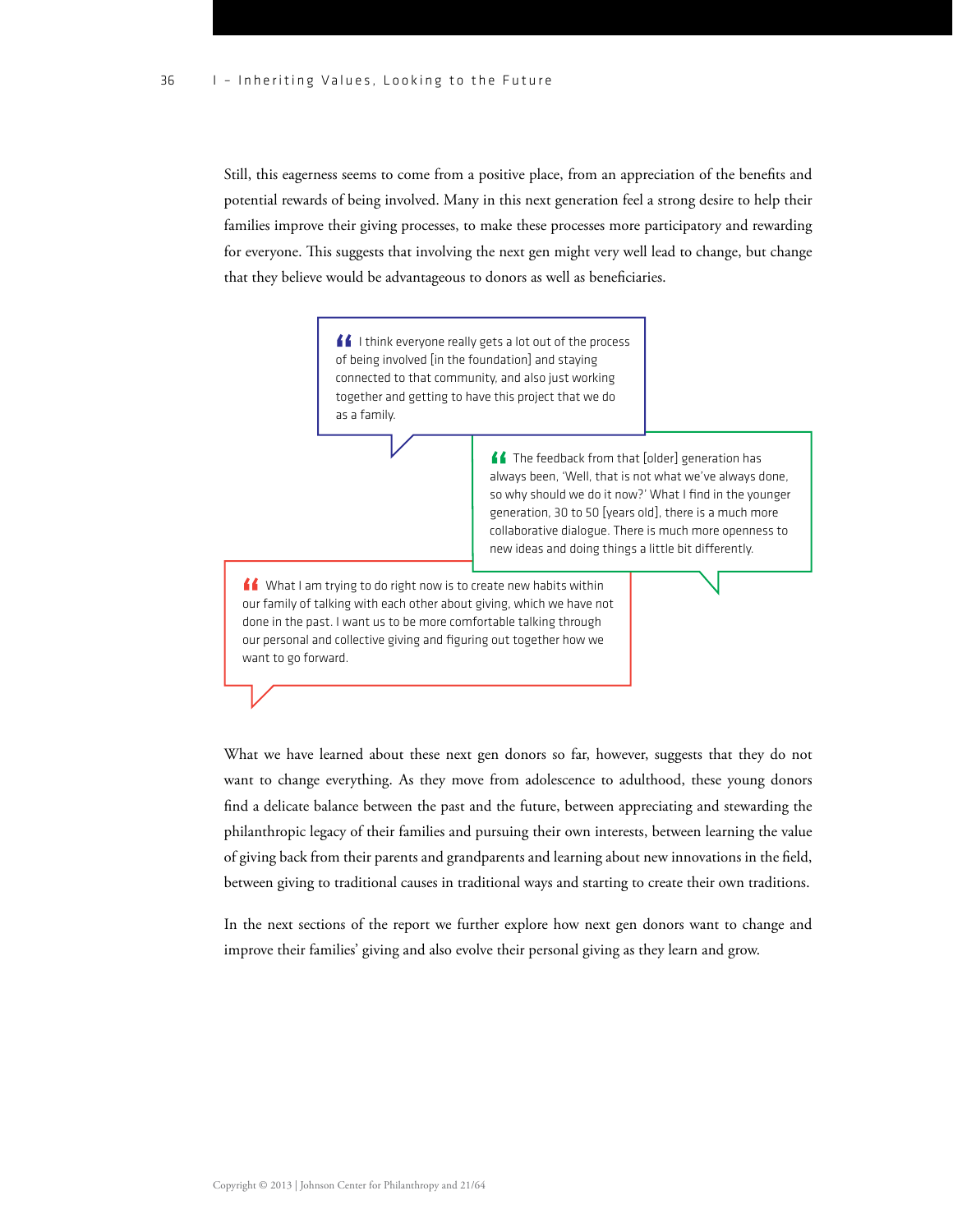## II – Strategies for Impact

### Their Strategies

If I feel like, generation-wise, we are really blazing a trail that is very different from the generation that came before.

> If It is okay to be passionate about giving, but it is important to do your due diligence on organizations and hold people accountable.

I wish they would just knock down all the walls at the foundation and put drafting tables in the middle of the space and everyone just work together.

As we've seen, Gen X and Millennial major donors are similar to previous generations in their philanthropic values, many of their causes, and their current (if not anticipated future) activities. Where they see the most difference from their parents and grandparents, and where they talk most about a desire to change things, is in terms of the strategies they and their families use for giving. As these generations take more control of their own and their families' philanthropic processes, they intend to change how decisions are made and to make use of more and newer "tools in the toolbox," as one of them puts it.

When we ask these next gen donors how they differ most from their parents or grandparents, and what they would "retain" or "enhance" if and when they have the ability to change their families' giving, they routinely point to strategy changes they want to make. They see this as the primary generational divide. They are also excited to be part of this generational shift because they see it as necessary for making philanthropy more effective.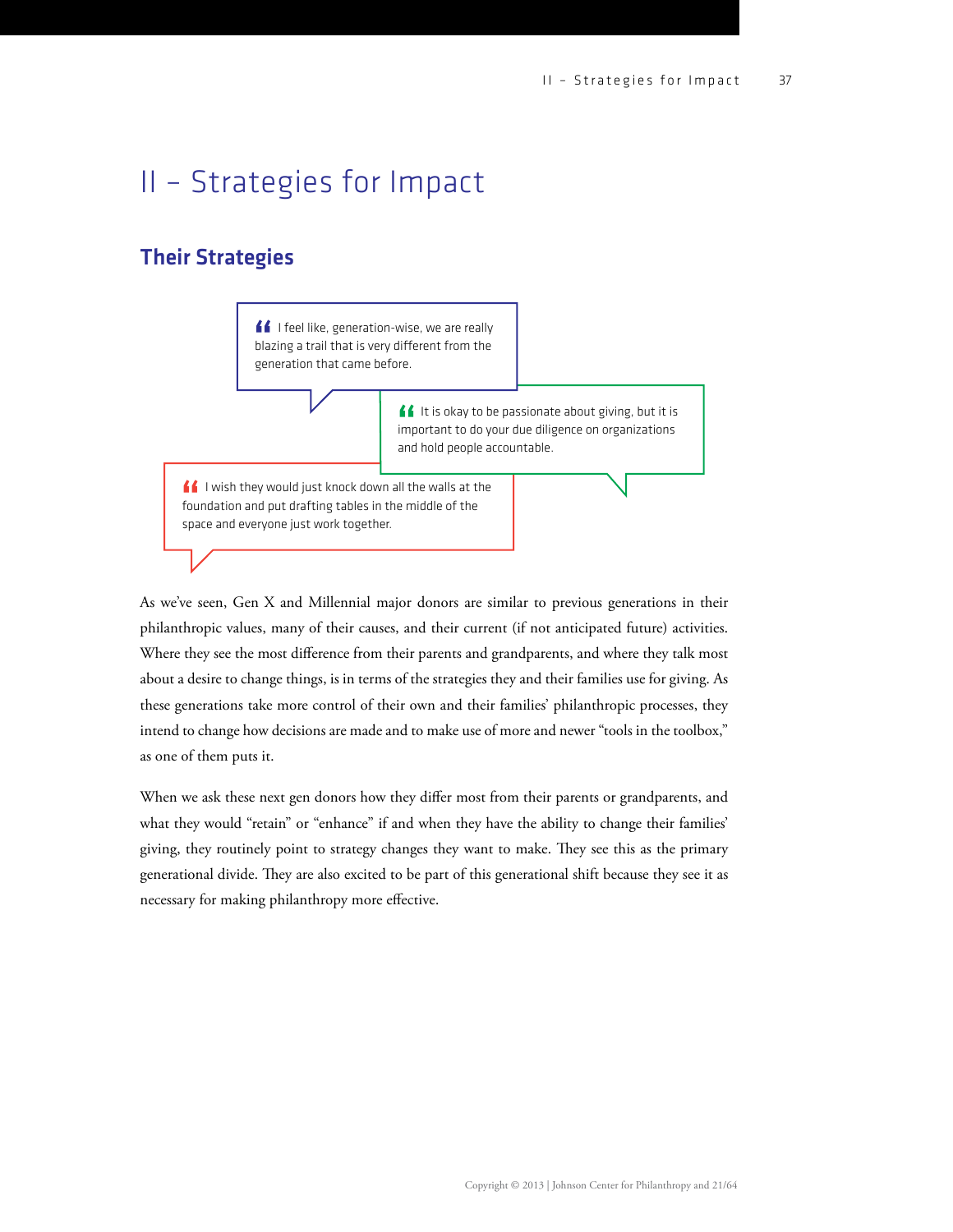<u>■■</u> We aren't very formal about our giving right now. My parents make the decisions, and it's usually based on connections with people, not necessarily the actual program.

> **f** [If I were in charge of my family's giving,] I would have much more of a structured approach, with governance and guidelines around the 'who' and 'what' rather than the current, ad hoc approach… and personality-driven giving.

 $\blacksquare$  I think it is a blend of accepting, learning, and carrying out some established best practices, and in other places pushing back or challenging other best practices or habits that have existed.

> I think the next generation just looks at problems differently and attacks problems differently.... I think it's just that we are in this exciting time where there are different ways to find information and look at problems differently, and I think just that alone makes solving social issues different.

But what specific strategies do these rising donors want to pursue? What will they change when they have the chance? Figure 17 shows what survey respondents consider the most important components of philanthropic strategy, and some of the strategic elements at the top of the list fit well with the model of "strategic philanthropy" that has emerged in the field of giving and grantmaking over the last few decades.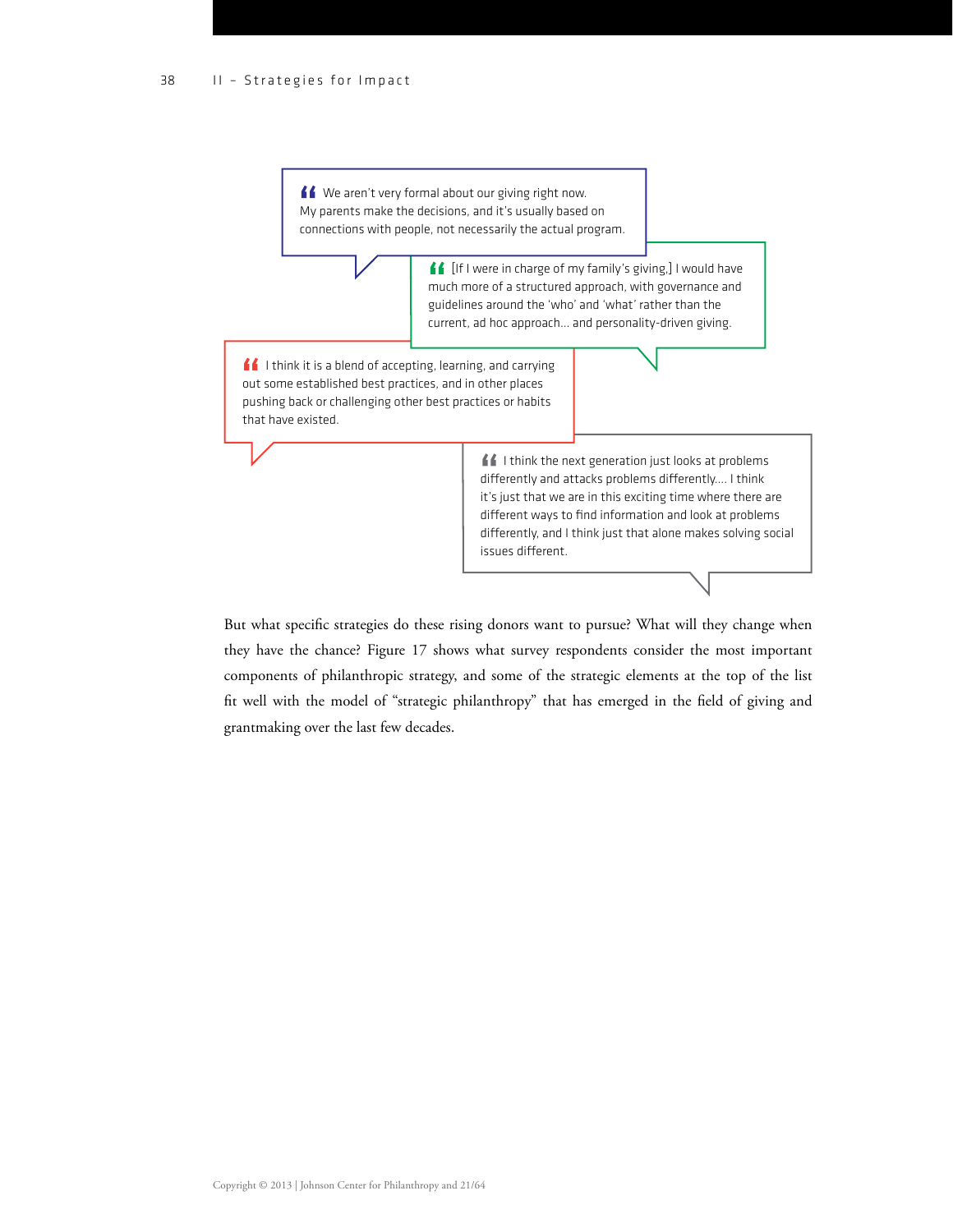### Top 5 Most Important Components of Philanthropic Strategy

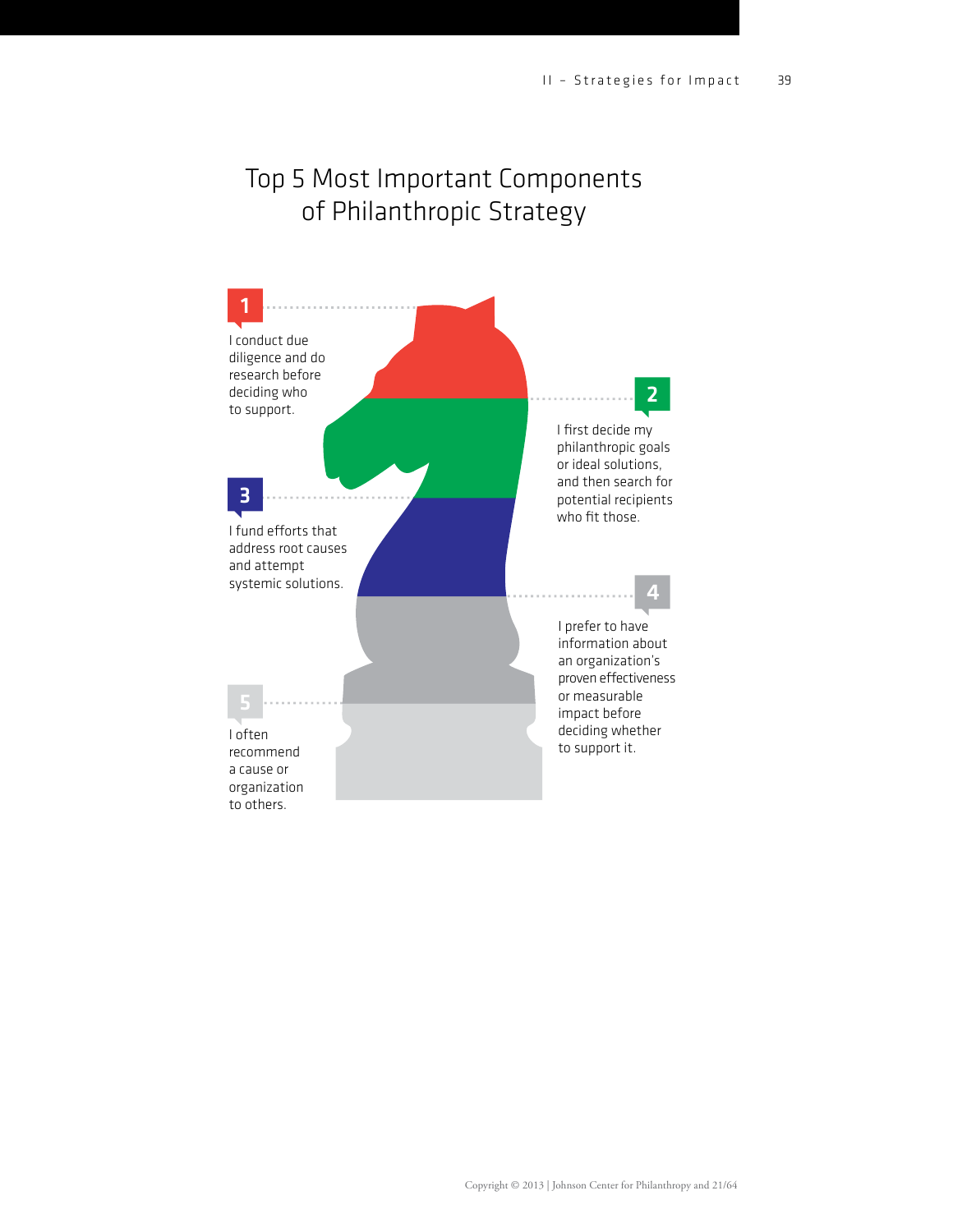#### Figure 17: Importance of Strategic Components in Personal Philanthropy

| 3.2              | Conduct due diligence and research before deciding whom to support                    |
|------------------|---------------------------------------------------------------------------------------|
| $\overline{3.1}$ | First decide philanthropic goals, then search for potential recipients                |
| 3.1              | Fund efforts that address root causes and attempt systemic solutions                  |
| 3.1              | Prefer info on organization's proven effectiveness or measurable impact               |
| 3.0              | Often recommend a cause or organization to others                                     |
| 2.9              | Prefer info on what percentage of organization's funds go to programs vs. overhead    |
| 2.9              | Prefer info on organization's governance, leadership, and/or financial responsibility |
| 2.8              | Fund organizations attempting new, innovative approaches                              |
| 2.7              | Promote diversity and inclusiveness                                                   |
| 2.7              | Support groups that advocate for policy change                                        |
| 2.7              | Work closely with the groups, giving time and expertise as well as money              |
| 2.6              | Give to smaller organizations, or those that others overlook                          |
| 2.6              | Prefer to fund a nonprofit's general operating capacity                               |
| 2.6              | Prefer to give bigger donations to fewer recipients                                   |
| 2.5              | Look for ways to be a leader or organizer, not just a donor                           |
| 2.4              | Believe traditional approaches to philanthropy are limited                            |
| 2.4              | Review evaluations or reports before renewing support                                 |
| 2.3              | Use money in socially beneficial ways beyond just donations                           |
| 2.2              | Collaborate with others in my giving                                                  |
| 2.1              | Prefer to give multi-year donations                                                   |
| 2.0              | Need to designate exactly how contribution will be used                               |
| 2.0              | Foundations should give more than federally required 5% each year                     |
| 2.2              | Other                                                                                 |
|                  |                                                                                       |

*percent of survey respondents n = 261* 

Next gen donors are most interested in conducting "due diligence," being proactive rather than reactive in finding recipients for goal-driven giving, and searching for information about organizational impact, efficiency, and leadership to inform decision-making. They also consider it vital to fund efforts to "address root causes and attempt systemic solutions." In this, they echo the "scientific philanthropy" of major donors of the past such as Carnegie and Rockefeller, although many respondents feel that these strategic elements are not emphasized enough in traditional philanthropy.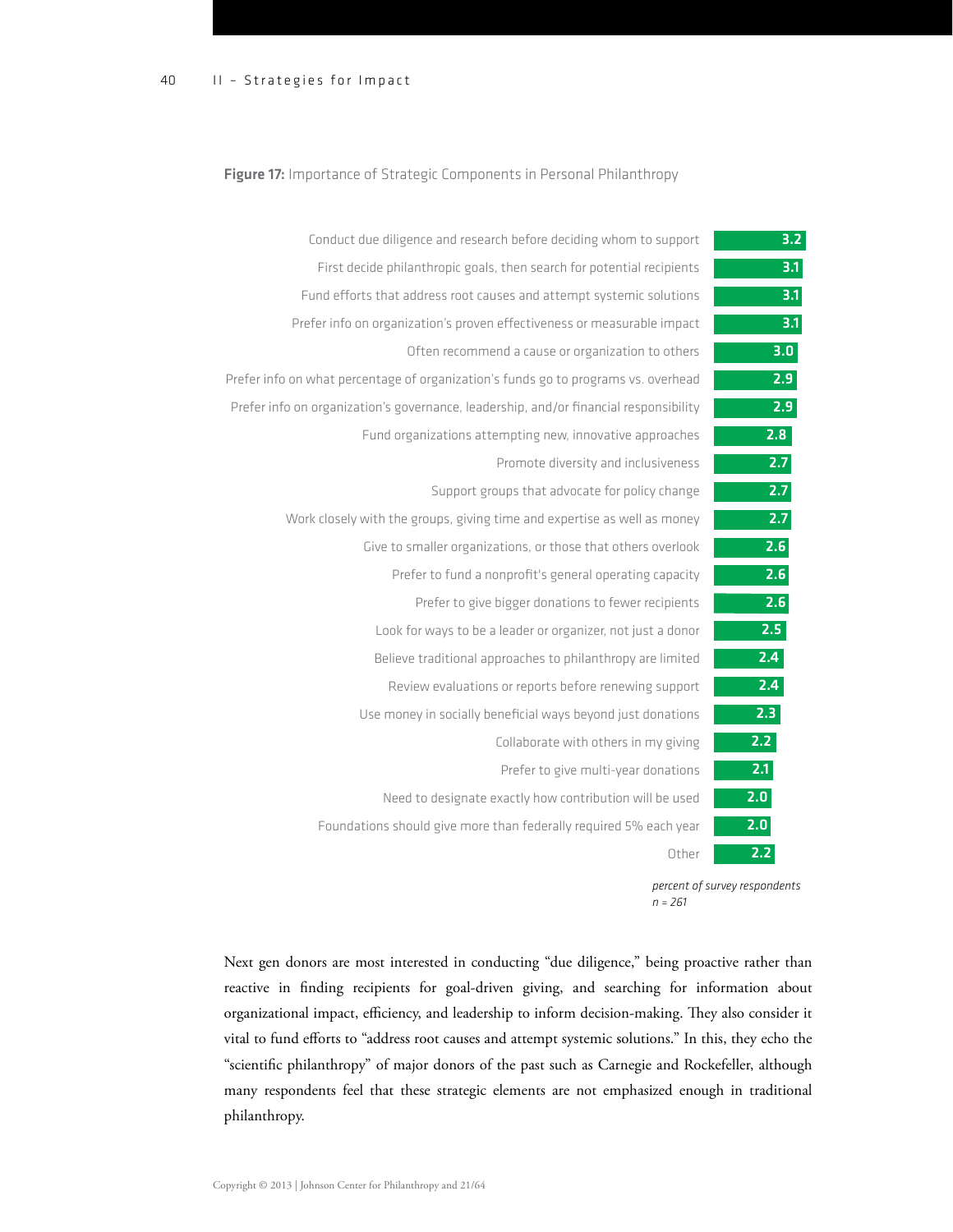Here again we see the interest in helping peers or others to improve their giving by recommending causes or organizations. These networked, linked-in generations clearly find this process a smart mechanism for doing good, sharing what they have learned and experienced with others who are looking to do good.

In interviews and survey comments, many speak about this desire for informed, outcome-driven, proactive, and focused philanthropic strategy.



There was also a fairly strong interest in supporting "new, innovative approaches," which suggests a higher risk tolerance among these younger donors, something reinforced by many in their comments. They often say that risk involves giving to smaller organizations.



However, many survey responses suggest this focus on the new and innovative is not because these donors feel strongly about the limits of traditional approaches. Instead, they want to *add* new approaches while retaining what works.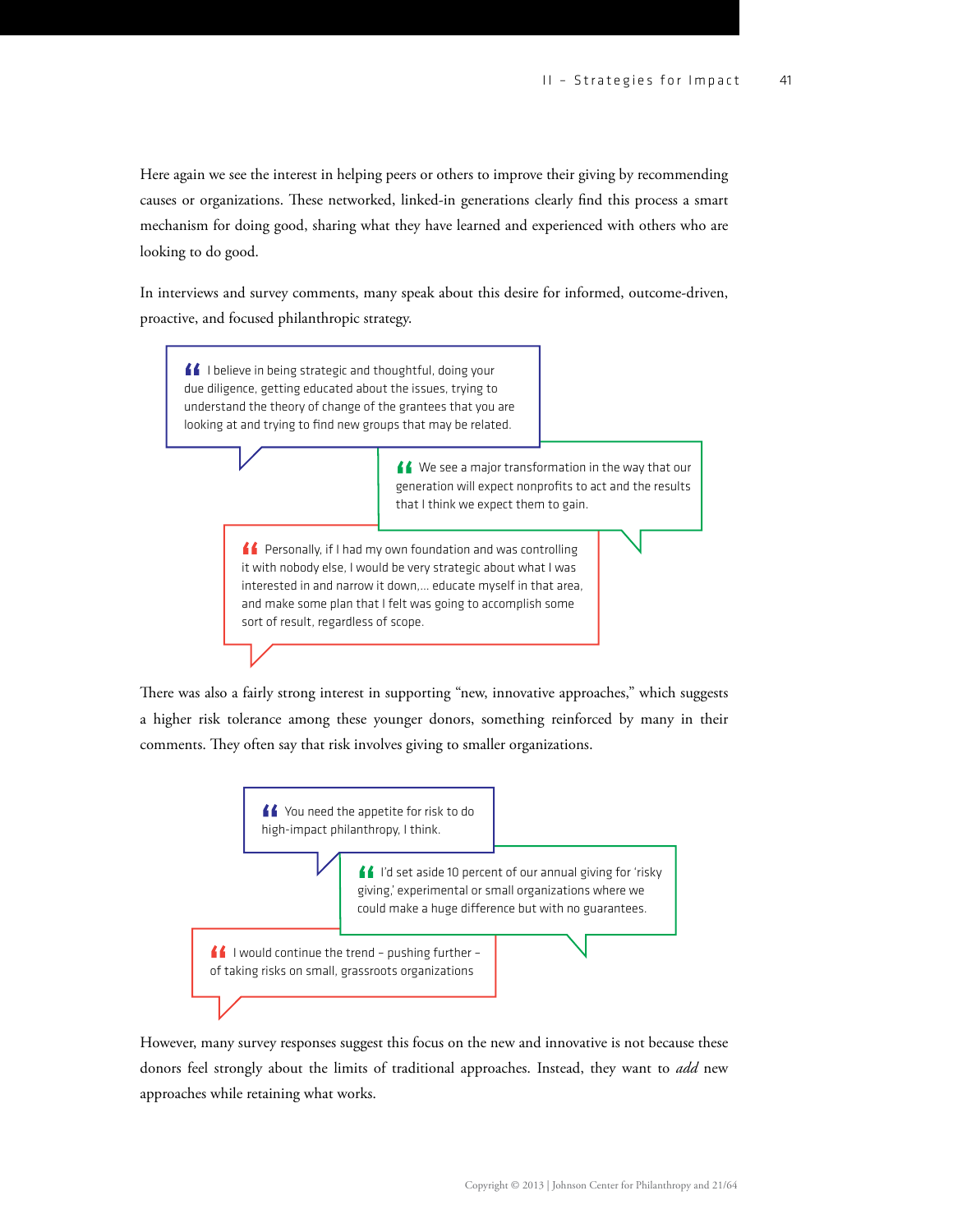It is curious that respondents rate collaborating with others as lower in strategic importance, but this could be due to the fact that many of these donors are not yet involved in collaborative giving processes. Alternately, many interviewees discuss how participation in collaborative giving efforts, especially peer networks of young people with wealth, has been a transformative learning and engagement experience for those involved.

> **f** [Giving] is so much better when there are 20 other people around the table. And on the conference call then, you have to be strategic. You don't have a choice. You have to present an objective reason as to why an organization should get your grant as opposed to the next organization on your pile. So the communal and conversational aspect of [a next gen funding collaborative] has forced me to do what I don't have to do when I am by myself.

> > K You learn so much from your peers, realizing that you're not alone, that it is okay to be involved when you're young…. The peer-to-peer learning, talking to people, is invaluable.

Given the importance of due diligence as a strategic component of giving for these next gen donors, we need to know what kind of information, and what sources, they find valuable.<sup>7</sup> Figure 18 shows the sources where these donors "try to get information" when "searching for information about a cause or organization" they might support.

<sup>7</sup> As other studies have shown, donors who say that information is important to them, and who can give their preferred sources of information, do not necessarily actually get and use that information when making giving decisions (Hope Consulting, 2010). However, there is some evidence in the qualitative data collected for our study to suggest that these next gen high-capacity donors *do* in fact search for and use information on a regular basis.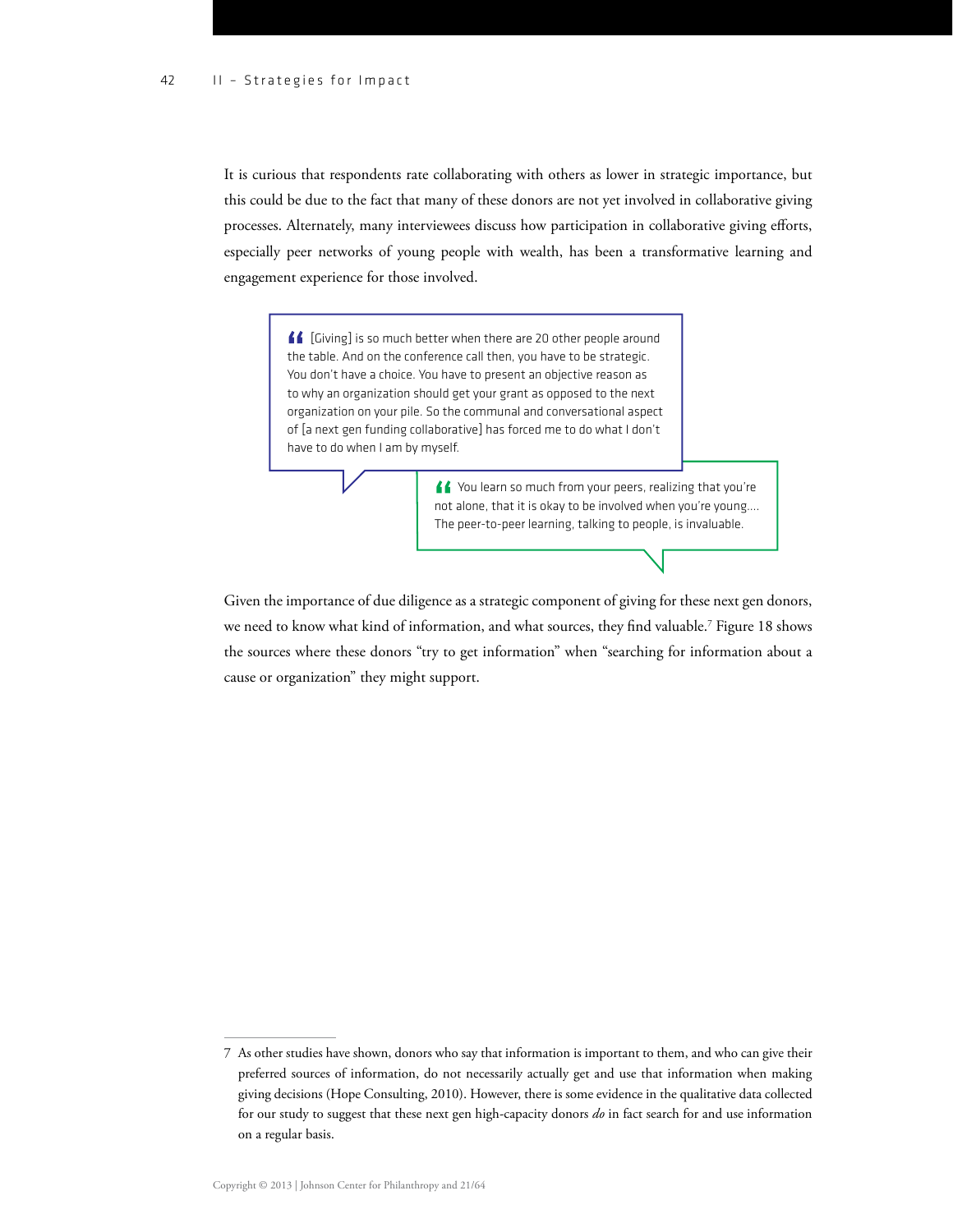

#### Figure 18: Sources Used when Searching for Information on a Cause or Organization

*percent of survey respondents n = 232*

5.6

Other

It is no surprise that nearly every donor in these web-savvy generations searches for information on the internet, either from the organization's website (90.6 percent), a web search (71.1 percent), or, to a lesser extent, from a charity review/information site such as GuideStar or Charity Navigator (40.9 percent), or social media (32.3 percent). This confirms other surveys regarding the information appetite of donors from these generations (Achieve and Johnson, Grossnickle and Associates, 2012; Bhagat, et al., 2010). The first place they turn when researching a nonprofit is to that organization's website, and they are shrewd judges of what a website communicates about the legitimacy and quality of an organization. We even find that those who are involved with staffed family foundations, which provide them with ample information about a potential recipient, still routinely go to the organization's website to see for themselves.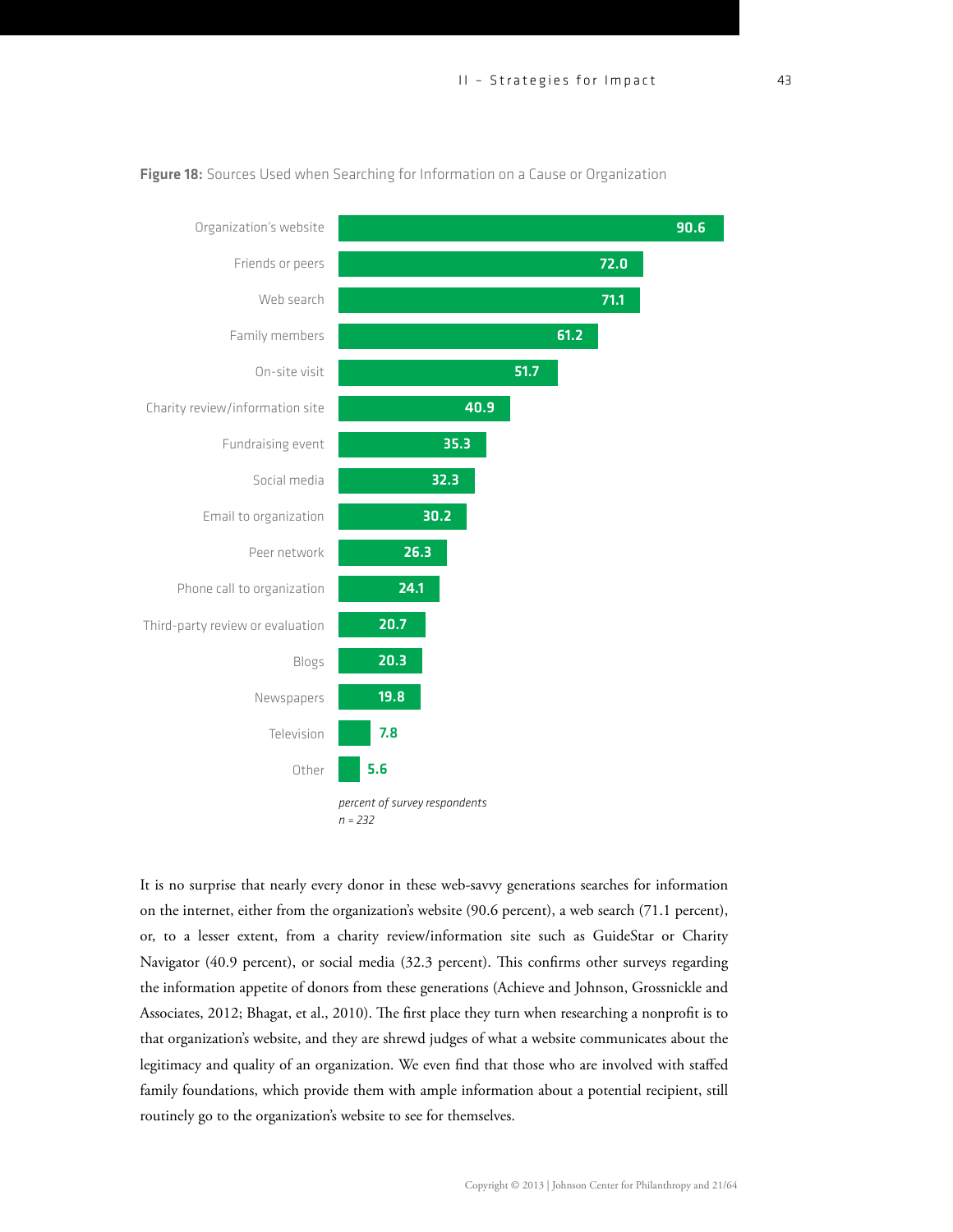We also see confirmation of a difference between Gen Xers and Millennials that has been noted in previous research on their uses of information. Of the 32.3 percent of survey respondents who say they seek out information using social media, roughly two-thirds of those are Millennials, who are known to be even more social media-focused than Gen Xers. In fact, this is one of the few places where we see a notable difference between the survey responses of the two generations.

When asking these next gen donors about a set of more specific resources in the field that they might use for "donor education, useful information, or other funders with whom to discuss your philanthropy" (Figure 19), we find that none are used by a majority of the survey respondents. However, we again see the importance of next gen peer groups for sharing information and providing a place to discuss philanthropy.



Figure 19: Sources Used for Donor Education and Networking

*n = 170*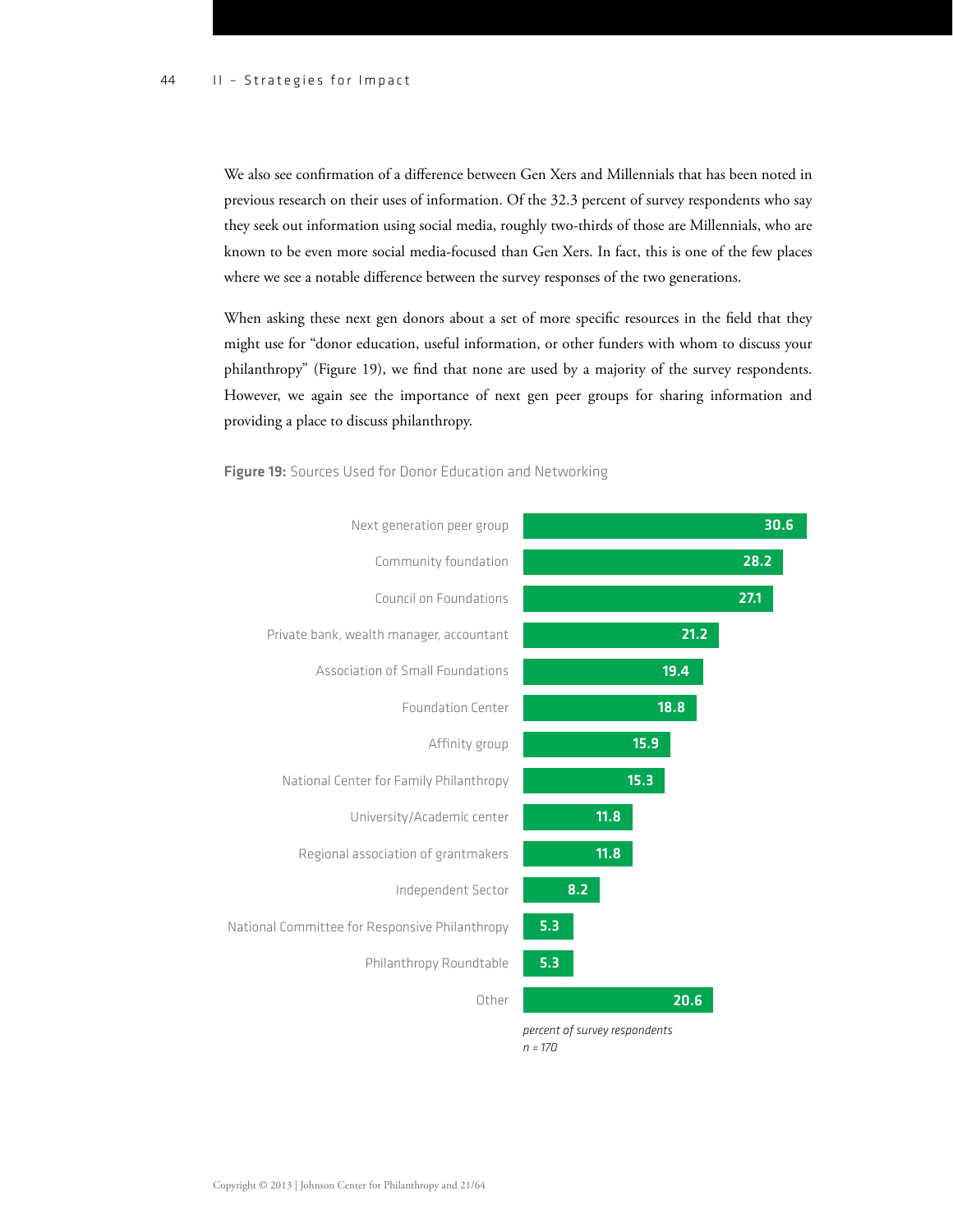### Impact First

Number one, impact is important…. I am more of a mile-wide, hundred-mile-deep guy where you just get to know everybody very well, you have a very close relationship, you really believe in the organization, and your money just makes a big impact on that organization.

> I don't know if this is strictly a philanthropy thing, but I feel like it is a generational thing, the feeling of wanting what we do to have a bigger impact and so trying to figure out that meaning for yourself.

Even as they inherit values and respect legacy, next gen donors want to change some things about philanthropy. According to them, this interest in new strategies for giving and making change emerges for one primary reason: greater impact. They want impact they can see, and they want to know their own involvement contributes to that impact.

In their desires to have "real impact" and for their donations of time and money to "make a difference," next gen donors are very similar to many other donors, major or otherwise (Schervish, O'Herlihy, & Havens, 2006). But these young donors consider the *emphasis* they place on impact as something distinctive and valuable about their generations. In fact, they see the prioritization of impact as the primary definition of good philanthropy. As one survey respondent explains, unlike previous generations, they want to be "more impact-based rather than who's-who-based."

 $\blacksquare$  Generational differences lie primarily in that much of  $[my]$ parents'/grandparents' giving was socially motivated (gain/ maintain social status, participate in certain social circles, be recognized for contributions). I'm interested in many of the same causes but much less concerned about the recognition and more about participation and impact.

> [I want] proof of impact. I believe my parents give much more for the 'feel good' feeling that comes along with giving, whereas I am dead-set on maximizing the impact of my philanthropic dollars.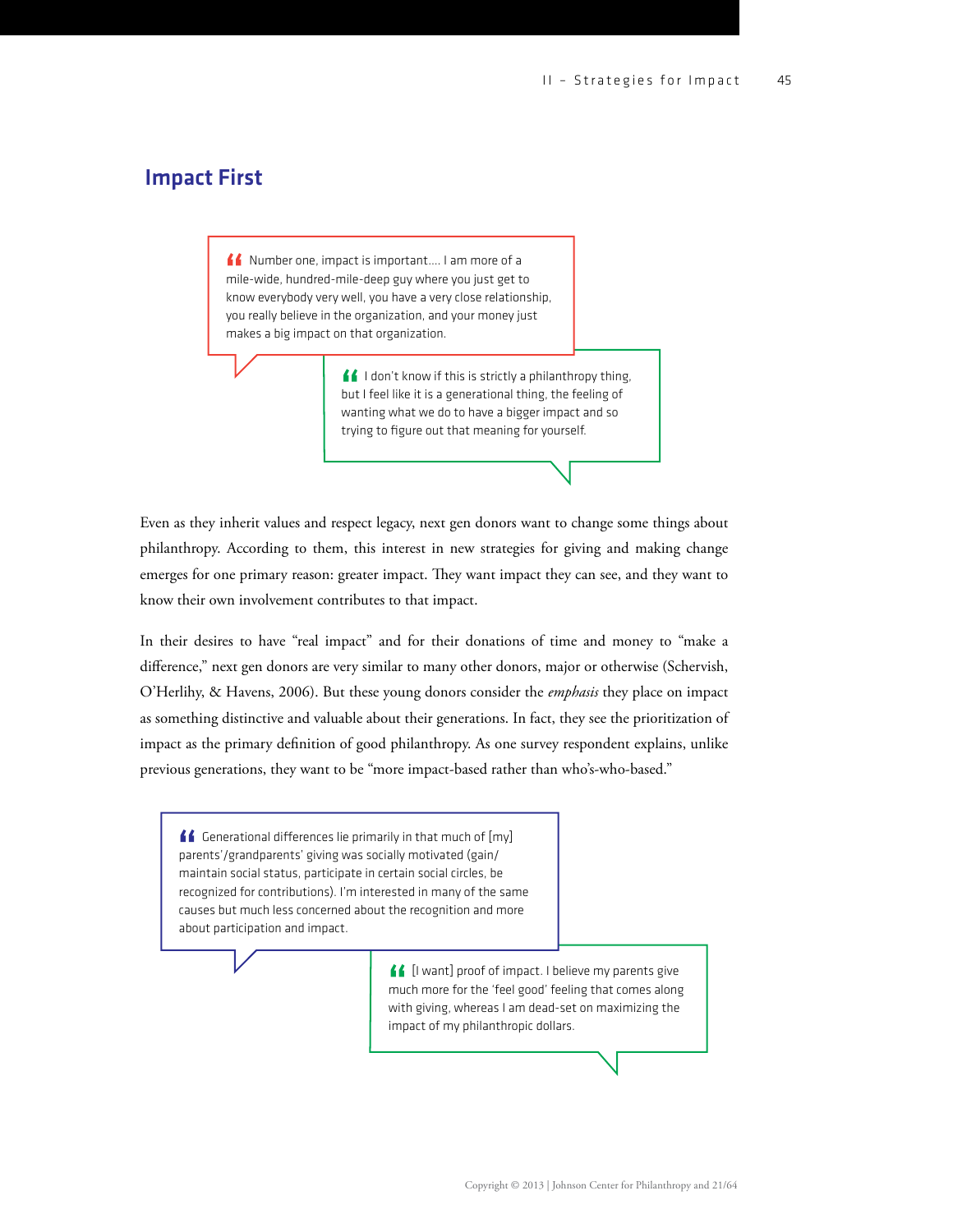This desire for impact also causes next gen donors to move away from traditional approaches to philanthropy and toward being more focused, more willing to take risks, and more willing to be collaborative and try other new strategies for giving.

> **I** ljust think getting away from that kind of traditional, big institutions, big universities and getting more toward a portfolio of grants that really move the dial on an issue.

> > K We have also worked with other foundations to kind of support bigger projects than we could really have an impact on.

<u>■</u> The impactful nature of it, that is really important, to make sure that… [the money] actually is going to provide an added benefit to a user, a community, a school, or something, and to be able to see that happen. Whereas, sure you could give gobs and gobs to the national organizations, and it is hard to quantify how that is going to have an impact.

This last quotation also illuminates another facet of this "impact-first" orientation of next gen donors. They want to *see* the impact their contributions make. For some, like David, introduced at the beginning of this report, this means developing a close, hands-on working relationship with one organization. For others, it means creating a "hundred-mile-deep" relationship with a smaller organization, rather than just putting a drop in a big bucket.

> **f** This is a generation that likes to see things, likes to see and feel, likes to use all of their senses to really know what's going on.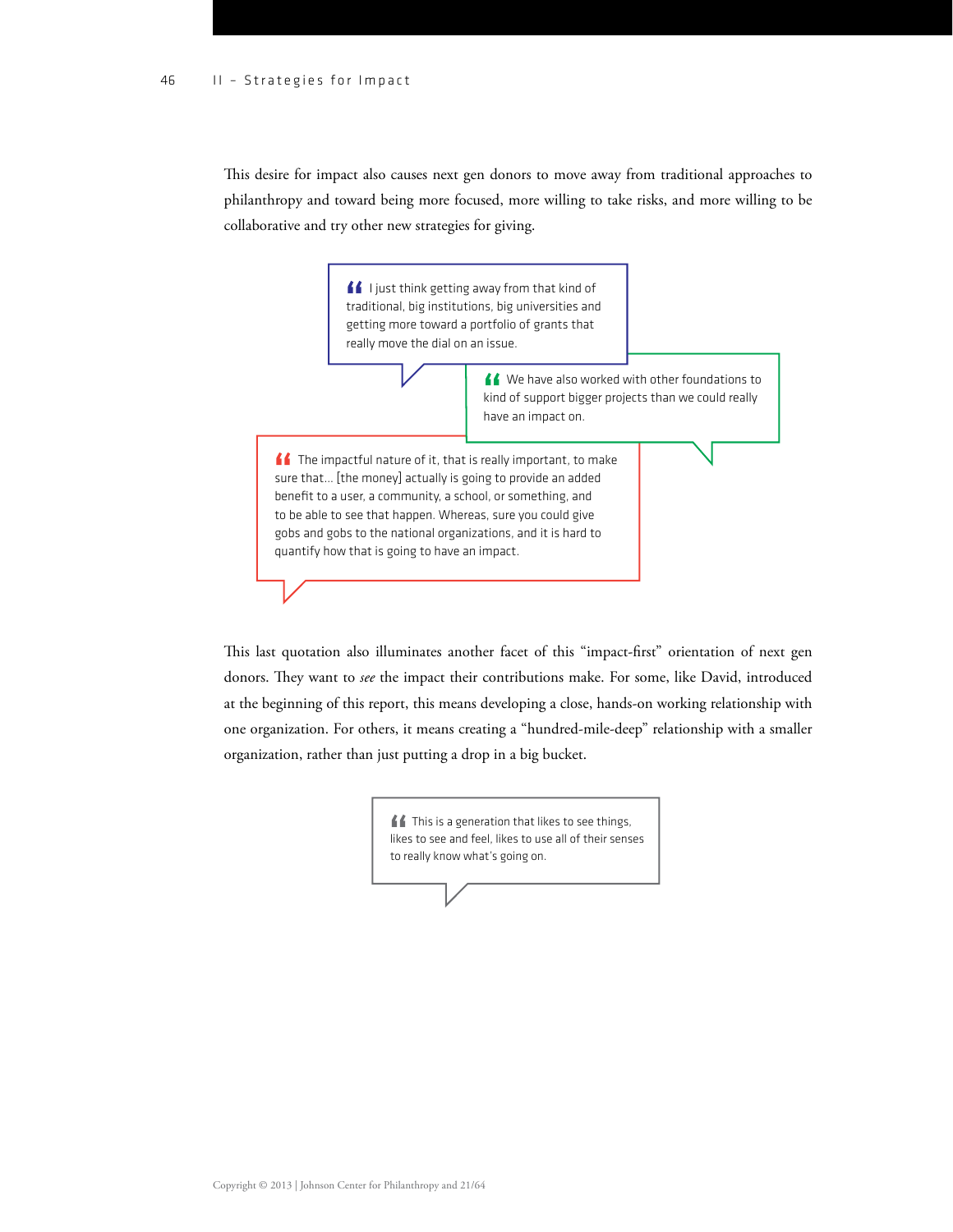$\blacksquare$  I see the older generations as institution building.... They support institutions that either they see as very important… [or that] changed their lives and so have the potential to change [other] lives…. I think that the next generation is a bit more kind of hands-on…. I want to know what is going on on the ground.... I think everyone has this feeling, for the most part; they want to see where their money is going. And so for my grandfather, that is like seeing the bricks and mortar on the building with his name on it, because that is tangible, and he knows it happened. I think the younger generation's seeing is being on the board or being involved or seeing the person that I helped…. How they feel that they are having an impact is different.

> If It was a fundamental experience for me both to see need and to see the nonprofit community step in and make... an extremely concrete, real difference in people's lives. That this stuff works, that this stuff matters, and that this stuff is effective.

<u>■</u> I also look at how big the organization is and how much of an impact I can make…. If I work with a small organization, I can make a significant impact, and I can help them drive the change that they need.

This desire for having an impact, and seeing that impact, cannot be underestimated as a key characteristic of these next gen donors. Many even talk about how this provides the most meaning and satisfaction for them personally as philanthropists. They want to see how they personally have made an impact.

> When I'm getting involved in an organization, there is a clear understanding of what I am getting in return. I know who I'm helping, how I'm helping them, and what that is. I guess [this is] a sense of meaning and purpose.... The work I'm involved with and the work I'm engaged with feels meaningful to me.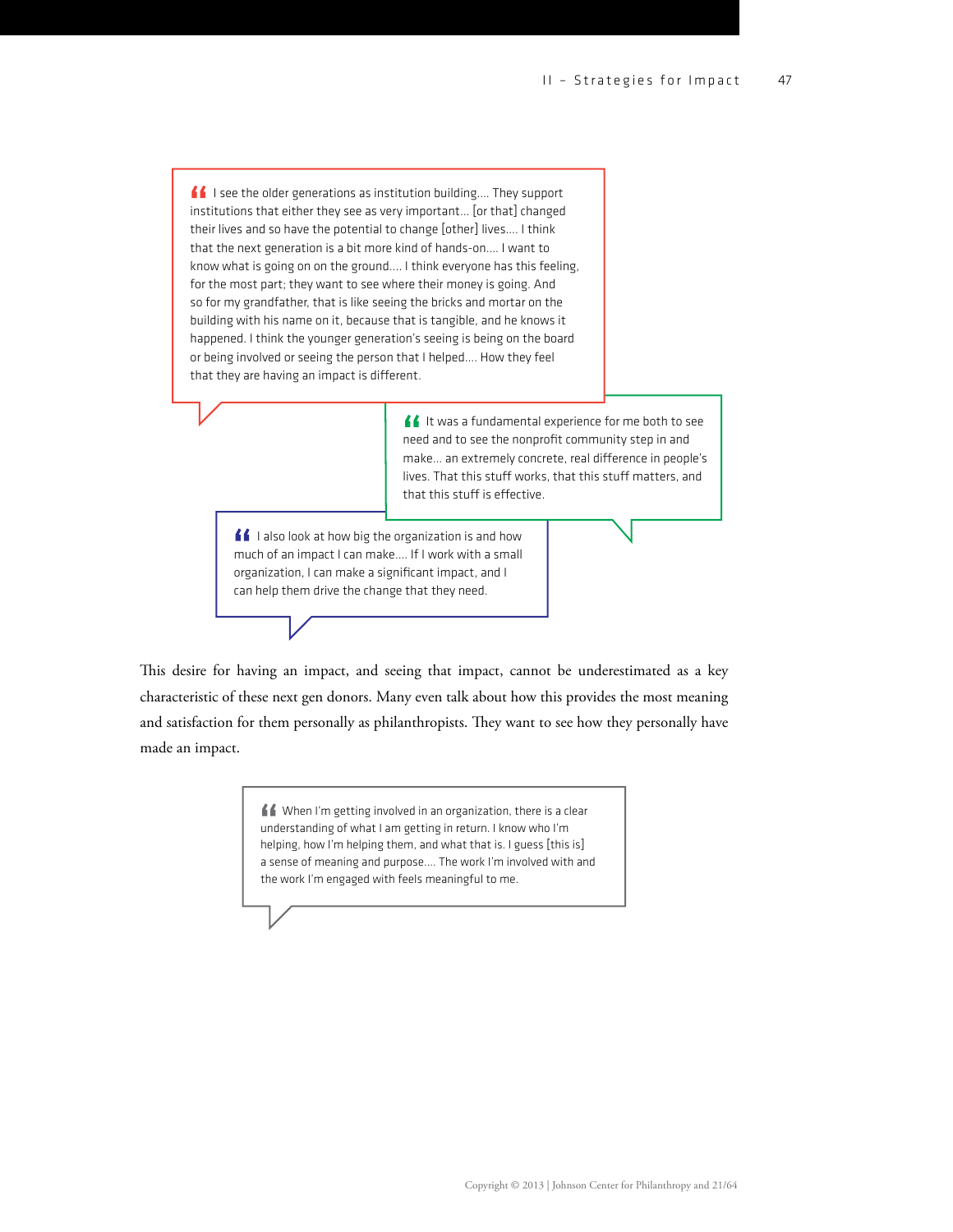## III – Time, Talent, Treasure, and Ties

#### Hands-On Engagement

I would like our philanthropy not only to be something that we give financially, but that permeates our everyday life, that we give of our time, of our intellect.

> Give us a clear call to action, let's problem-solve together. Tell us what you are working on, and let's work on this together. Tell me what you need me to do.

If It is important to be in long-term, sustainable relationships with the people and organizations you give to. The communities that are experiencing injustice or systemic issues are the ones who best know how to solve those issues. And as people with resources, our call is to deeply listen to those people, not try to dictate their actions.

If you ask one of these next gen donors to describe "bad philanthropy," the answer would likely include "lack of impact" (as we've seen) or "mere checkbook philanthropy." In fact, for them, giving money without engagement is often a sure path to giving money without impact. The best philanthropy is hands-on, engaged philanthropy, when donors develop close relationships with and listen to the recipients of their philanthropy, when donors contribute their unique and valued talents to solve problems *with* those recipients.

We have seen this focus on a hands-on approach in some of the survey and interview findings reported so far. These next gen major donors highly value volunteering and have been involved with it since a young age. They also value helping in informal ways and engaging in "person-to-person" giving. They want close relationships with organizations that allow them to "see" their impact.

Interviews and survey comments provide a richer picture of the kind of hands-on engagement these donors value and why this matters to them. The number and detail of such comments highlight the great importance of meaningful engagement.

Most simply, these next gen donors emphasize that giving money alone is insufficient and perhaps ineffective.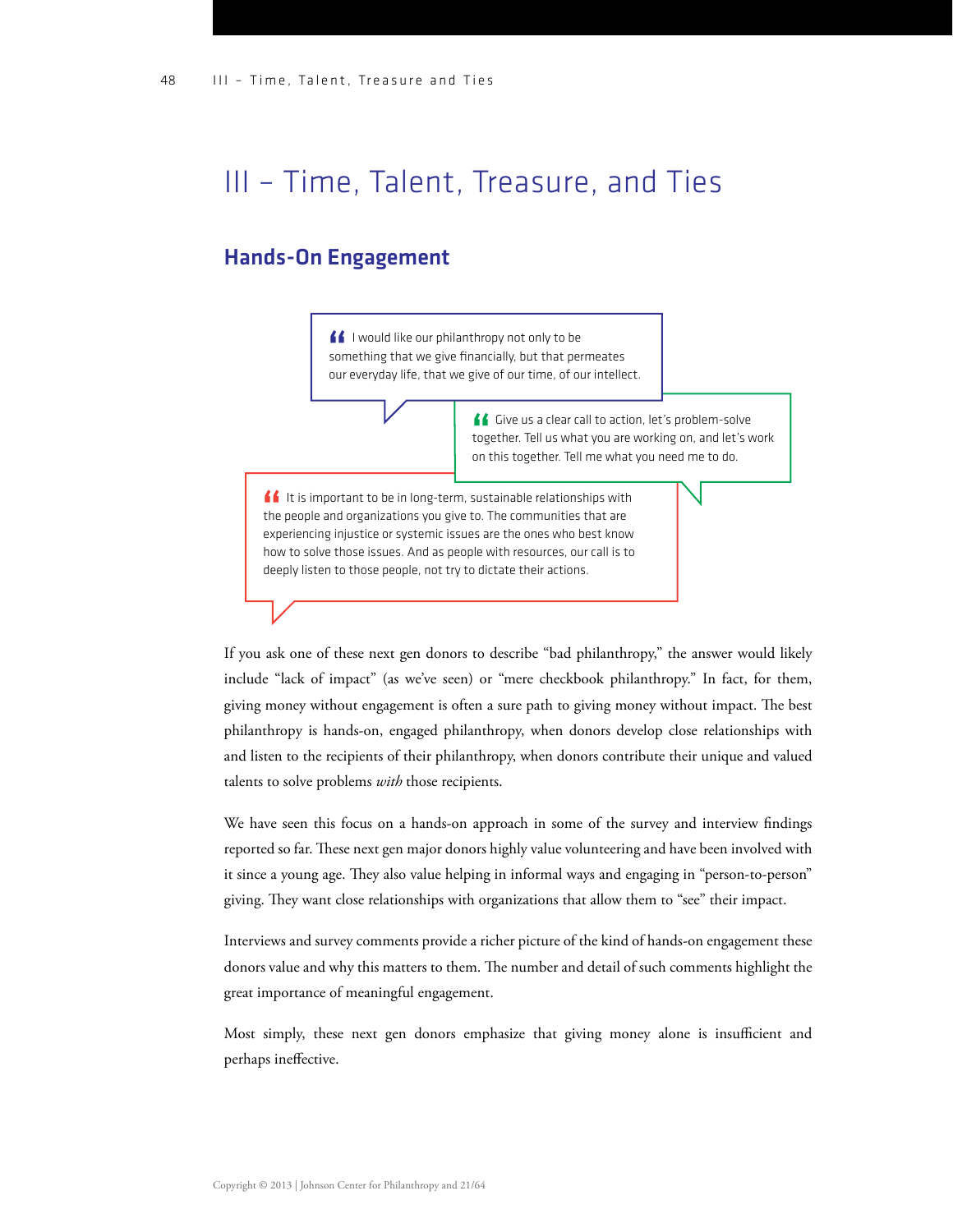$\blacksquare$  I think it seems to be that in older generations,... [they have] a very hands-off approach to funding, like, 'We write checks, or we give money, but we are separate from the work that is happening.' I want to be very much in relationship to the work that is happening. I don't want to be standing on the sidelines. I want to be part of that work for social change.

> I'm saying what do I care about, what do I believe in, what do I want to put my time and energy and resources and everything into? And that becomes the primary focus, and then bringing the money is a piece of it.

We feel like we can do it in a way that is not just about giving philanthropy, but it is a way of getting out our tool belt and just going out there and doing it.

> If It is being an ally, helping them fundraise, providing whatever kind of support I can to them beyond just writing a check.

Many donors talk about how being directly involved and engaged with the organizations they support helps them make better, more responsible decisions. This is particularly the case for next gen donors who think about how to improve their family foundations' giving.

If I've learned to be very actively involved in those organizations I give to. I want to see financials, know the staff, and know the board. There is no substitute for direct involvement. Without it, without your time and energy, you cannot give responsibly.

> I think that the family foundation could work to cultivate more personal engagement, not in terms of money but in terms of personal experiences. Going to meet/see areas/ communities that are in need, and volunteering time together to be closer to the work that it is supporting monetarily.

**11** I would push greater hands-on involvement among family members with all of the organizations that we give to, whether through grant research or board membership. I think that since we often give large sums to organizations, we should be there, more actively representing and involving ourselves.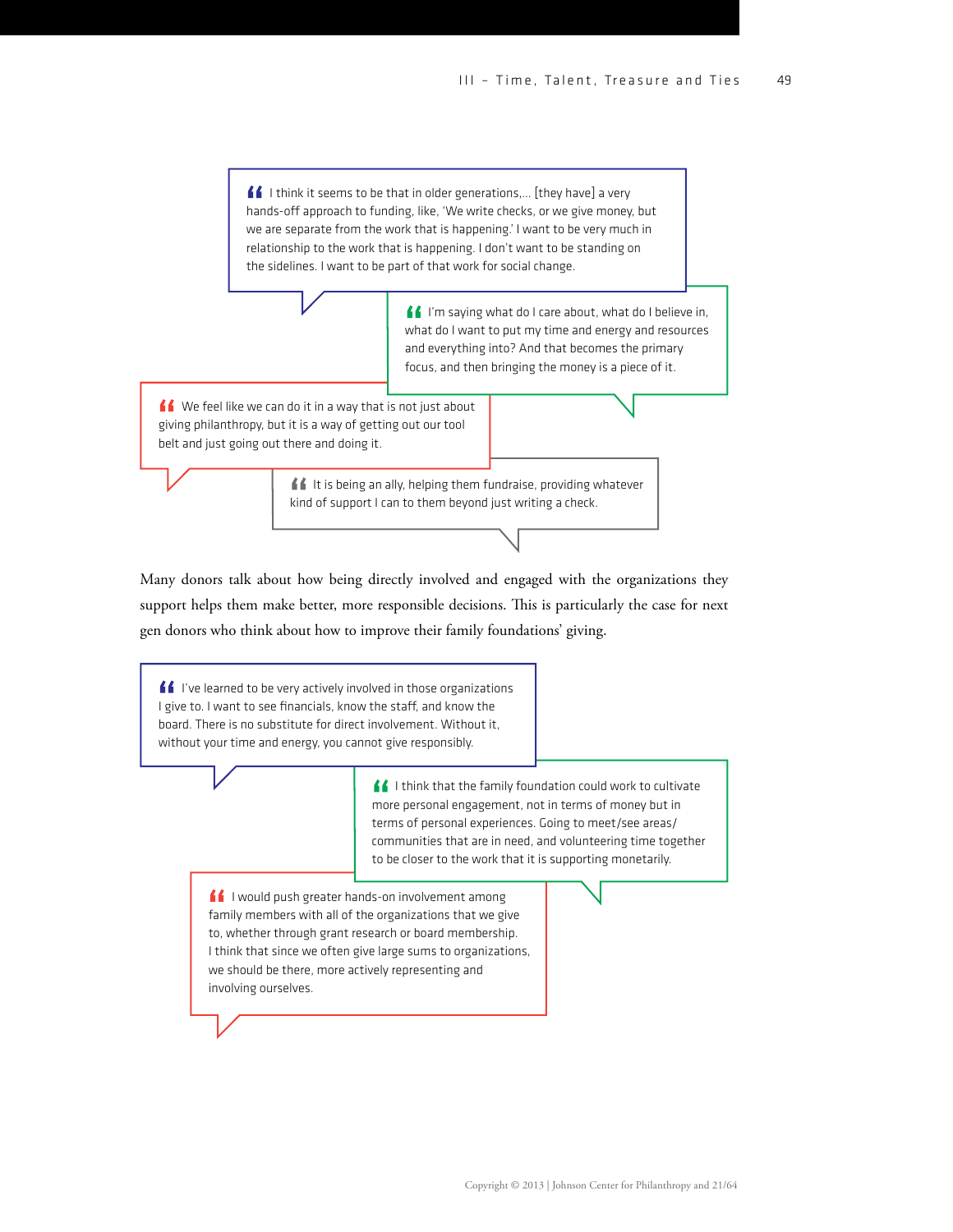But not all "engagement" and "involvement" is equal. And these next gen donors have strong opinions about wanting only meaningful engagements, in which they help with important tasks and are taken seriously as partners in solving problems or advancing the core mission.

> I was going to all these cocktail parties with my family and just lamenting…. You go to a cocktail dinner two or three times a year, have some drinks, but I kept saying, 'I want to get more involved with something that actually does something.'

> > K Young people are often relegated to... a committee that plans a party for young people. Awesome. That is fun to do for a year or two, but… many of my friends [say,] 'I spent three years at McKinsey. I have worked for three years at Goldman Sachs. Did you know that I am much smarter than throwing you a damn party? I have more to offer than that.' And [it is] feeling that our time is valued. Because our time is actually, I think, for Millennials in particular, time is a much bigger resource, or more core resource than money.

I don't make my contribution by choosing the colors for a party or by figuring out what the gift bag is gonna be. That is not exciting to me. I haven't gone to stuff envelopes in this stage of my life because they make it into a big ladies' luncheon tea thing,... and I'm like, I don't need this tea party. I don't have time to be here right now and do this. [I'd rather be] more involved, maybe as a very modest, humble thought-partner.

Notably, the hands-on, meaningful involvement these donors want as philanthropists is often the most time-intensive kind of involvement. This is a challenge that many next gen donors describe, though they are unwilling to say the solution would be to not be so hands-on. The key, they say, is to find ways to use their valuable time well, to engage with their time and their talents. They want to be taken seriously as leaders now, not just in the future. They want to use their unique skills and take on clear and responsible roles as partners, working together with others to get significant accomplishments done.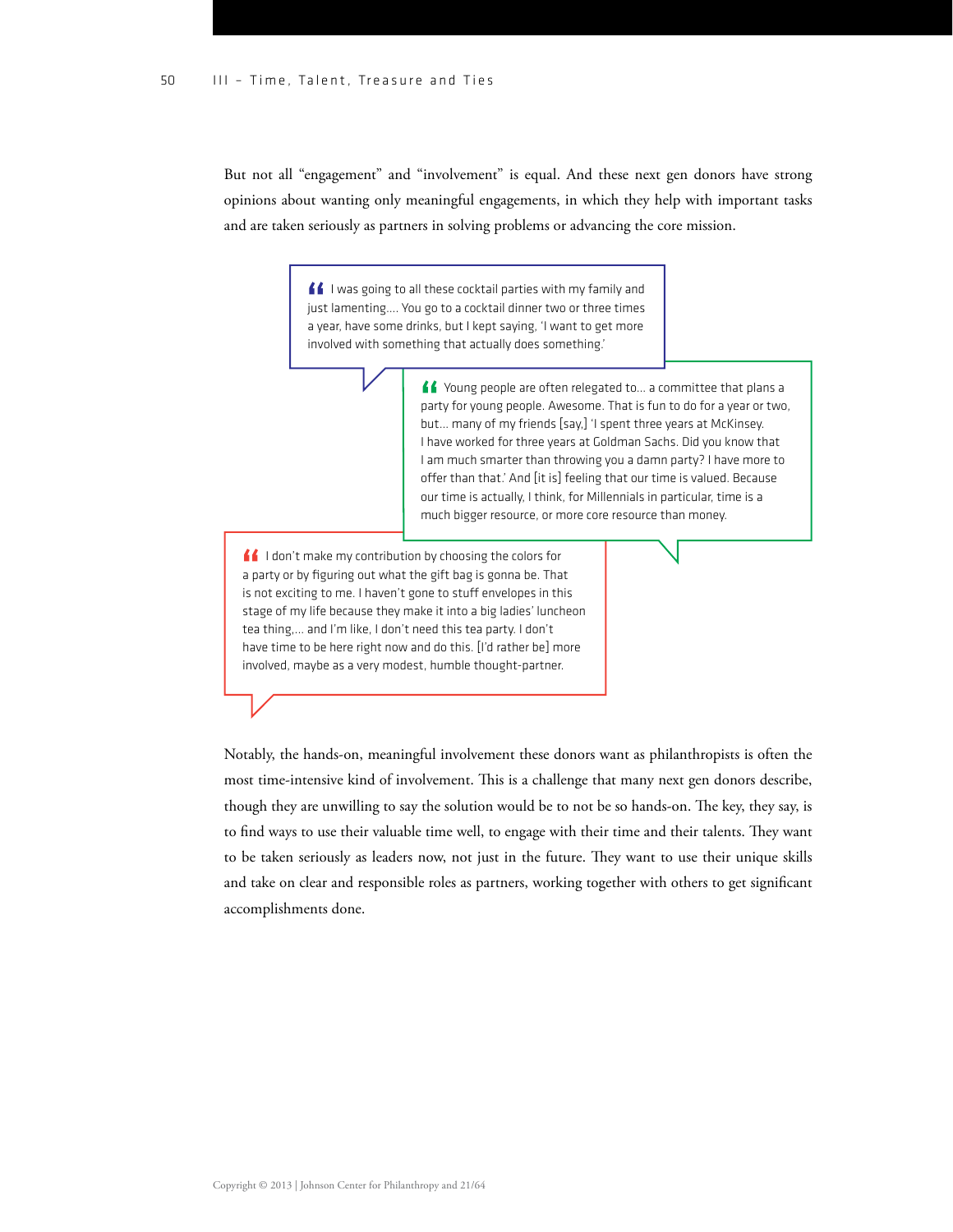$\blacksquare$  I'm very much valued in terms of who I am, what my experiences are, what I bring to the table, and on my own merits, rather than on the merits of what my last name is or what my family's name is. Although that does help, and I can tweak that to my advantage at some points, but for the most part, it is more about me, that I was able to do this here.

> K What is satisfying to me about that relationship is not just that we give a lot of money to them but that I also, on a regular basis, have what I think of as pro bono consultations with their ED where I advise her on major donor fundraising. That is something that is totally outside of her skill-set and her comfort level, and so she will call me.

I really don't want to go out and volunteer a day to go feed people at a homeless shelter. It is just not where my skills are best used, it is not what I do best. That is not where I feel like I am making an impact…. What I'm very good at is selling, marketing, and also at communication. Those are areas that organizations need a lot of help with.

On the other hand, these donors also want to recognize the expertise of the recipients of their engaged giving and skill-based volunteering. Part of developing the meaningful relationships they want with recipients, in which they work together to solve problems or become "thoughtpartners," is listening to those with whom they partner. Again, doing this helps them become better philanthropists.

> II I'm trying to create a two-way dialogue with our grantees as opposed to them being just a receiver of our grants every year. I want to make it sort of a two-way street and a partnership. [To hear from them] what is best for the nonprofits to help them grow and where they are going. Simply writing a check every year for a regional theater company may be good thing but it [may] not. They may need challenge grants and programs for students in trying to get the community involved at a much deeper level so that they can survive longer.

> > If It's about... listening to what people really need who are in communities that are more removed from power and disenfranchised and all of that. Not just saying that we think we know what they need.

If I think what I have always loved most about being a donor is when I am able to engage, whether it is site visits or helping with fundraising, really engaging with the grantees because that is what gets me excited…. And that is what I always tell other young people who are getting involved in philanthropy or asking me about getting involved in philanthropy. I am like, 'You have to go see the groups you are working with.' Because you can read the most compelling, amazing proposal in the world, and you can go to their website and you can look at pictures, but if you don't actually meet the people and talk to them and hear their stories, there is this disconnect.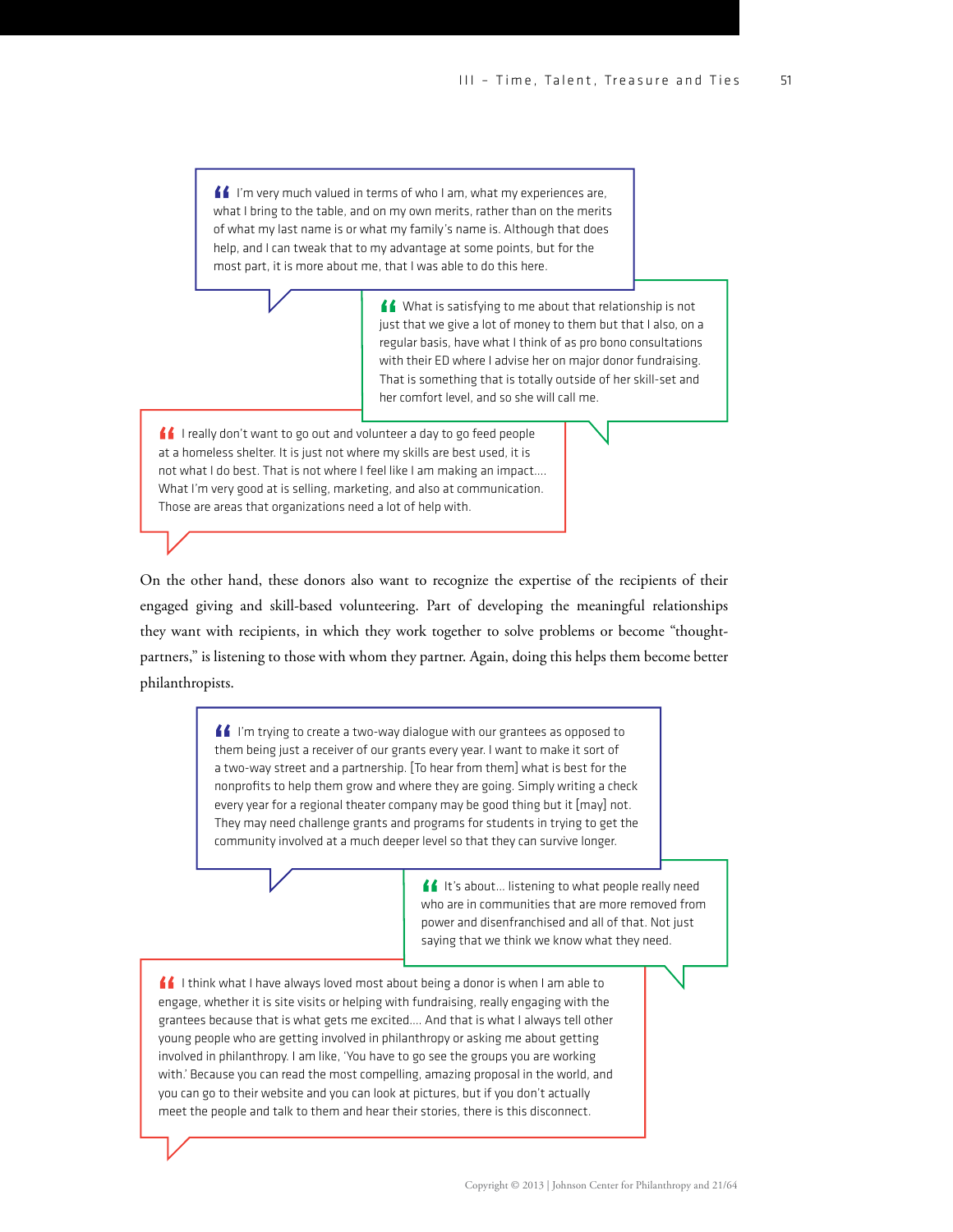#### Linked-In with Peers

I I am continually trying to find my peers and set up ways to be in conversation with them on a regular basis so that I continue to forge the path I want to.

> Relationships and networks of people are very important. So it is not just time, talent, and treasure, but there is also this relationship piece.

e networked nature of younger generations, especially Millennials, has been noted in other research. This is the Facebook generation, the generation that thinks of "friends" as the extended network they connect with daily around the country, not just the people they hang out with in person (Barton, Fromm, & Egen, 2012; Howe & Strauss, 1991; Pew Research Center, 2010).

The question is whether high-capacity members of these generations share this peer orientation – our findings indicate they do – and whether this orientation affects how they go about their philanthropy. These donors want to be more collaborative in their giving strategies, as we've discussed, and those who are active in the growing number of peer networks find them to be rewarding and instructive giving experiences that affect their growth as philanthropists (Goldberg, Pittleman, & Resource Generation, 2007; Lerner, 2011).

**Being a networker, and being networked, is now seen as** something being really respected. Whereas, in the previous generation, it was something that was respected but people were a little dubious of it. If you were pushing too much and networking too much, we looked at you with disdain, but now it is something that is heralded. There is a cultural shift in how we view people who are networkers or who are connected.

> **My excitement, my involvement, my joy in this** [peer giving collaborative] – why I put in so much time – was the process by which we did it. I loved the group of people that I was doing this with, meaning my peers. So to be able to think about things, do things with a group of my own sort of philanthropic peers really meant a lot…. It is important for me in terms of my leadership to be able to feel both like my voice is valued and I'm giving something, and that around that table I am also continuing to learn new skills.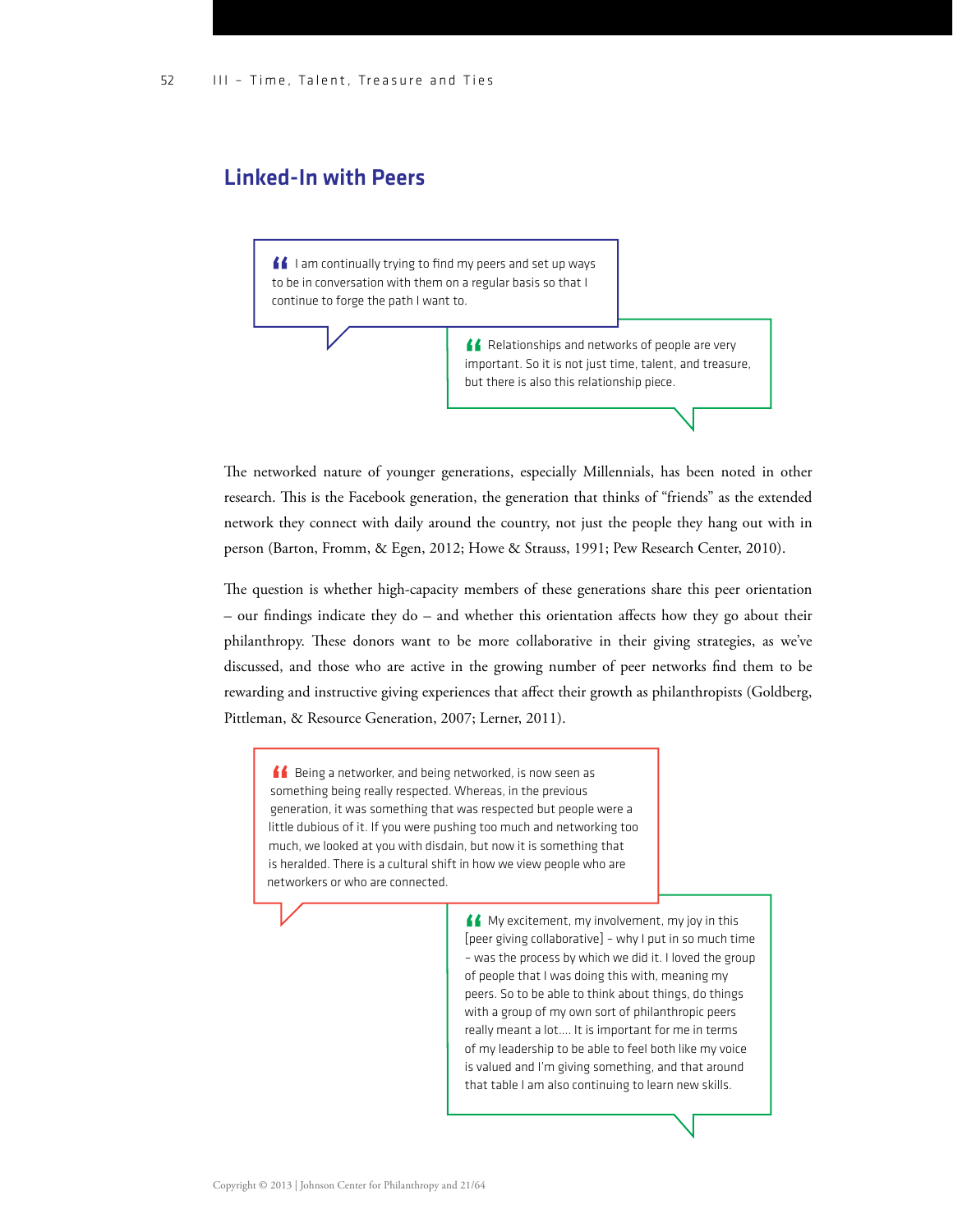Gen X and Millennial major donors value giving time and especially talent in addition to their treasure. But these generations add something new to this classic set of contributions, and it sets them apart from previous generations as much as any other finding in this report. Along with time, talent, and treasure, they also give their *ties* – their peer networks, their connections to others. Among these major donors, this connection to peers who can also give is particularly powerful.<sup>8</sup> If they work and give together, as they like to do, they can be a significant force.

We have seen quite a few indications of this peer-orientation throughout this report, for example, in answers to survey questions about how these next gen donors want to give, where they get their information, and how they like to share information about causes or organizations in which they believe and encourage others to give as well. We bring these findings together here to highlight this key feature of their generational identities.

By discussing philanthropy and giving with peers, next gen donors can achieve some of what we see they want from their hands-on engagement approaches. Working with peers means they are taken seriously, they can learn skills, and they can work together on real problems and solutions.

Survey responses also show how friends and peers are important sources of information and learning. There is a high value placed on sharing information across networks, and these next gen donors seem to trust information from their peers more than many other sources of information, especially if those peers are themselves young donors looking to make change. Contact with and support from peer donors becomes a sort of touchstone as well as a reliable source of information and learning.

> K You learn so much from your peers, realizing that you're not alone, that it is okay to be involved when you're young.

> > **If** I need those connections with people who can both understand what I'm trying to do and keep me accountable to the values I'm trying to base it in.

One interviewee distinguishes how she connects with peer donors from how her mother does. When her mother meets other donors at a philanthropy conference, she does not look to keep them in her close peer network, "These people don't live in her community, she doesn't have any other

<sup>8</sup> Older generations of donors certainly consult and collaborate with philanthropic peers as well, but these next gen donors seem to seek out and trust a broader and more active network of peers than previous generations. Previous research on high net worth donors has provided mixed findings about the relative importance of peers versus other sources of information and advice such as financial advisors (Bank of America & Center on Philanthropy, 2012; Noonan & Rosqueta, 2008; Ostrower, 1997; Serafin, 2012).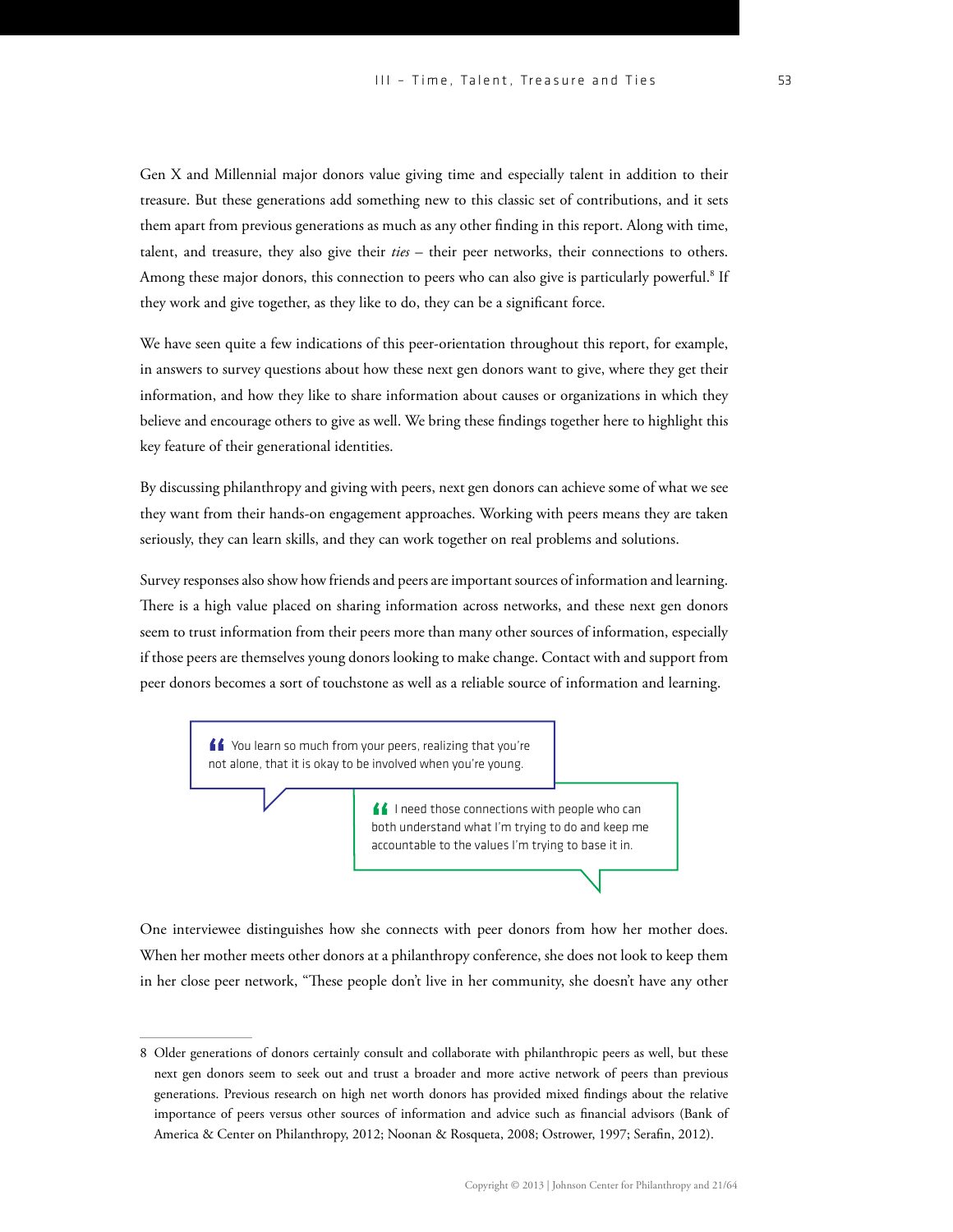connection with them, why would she keep in touch with them?" By contrast, this next gen donor sees new peer contacts from conferences or elsewhere as essential additions to her valued, trusted, expanding network.

This support and connection among peers is not a one-way process. These next gen donors often share their own experiences with their networks, encourage others to give and volunteer more, and recommend causes or organizations. In this way, they see their ties as another asset they can offer, and in fact, this asset might end up being more valuable than the time, talent, or treasure each can give individually. When these donors find organizations they believe in, they consider it good philanthropic practice to share that information and encourage others to join in. They ideally want to do something together with their peers and collaborate in giving time, talent, or treasure.

The hands-on orientation of these next gen major donors makes them "DIY" (Do-It-Yourself) donors, but add their peer orientation, and we might more properly call them "DIO" (Do-It-Ourselves) donors.

> I'm also very passionate about getting other people involved, and I feel I have gotten so much out of it that I want to give it back to people.

> > $\bigcup$  With peers, it is a very different dynamic always. We are all in a very similar boat. We are using money that we raised communally, and we all have a similar motivation for being there.

Listening to the people in [a next gen peer network] talk about their philanthropy has been really interesting because… some have been sitting on their family foundation [boards] and are also on other boards. They are the only kind of younger people I know in this world. So that has been really influential, just to see how much responsibility they have taken at a very young age.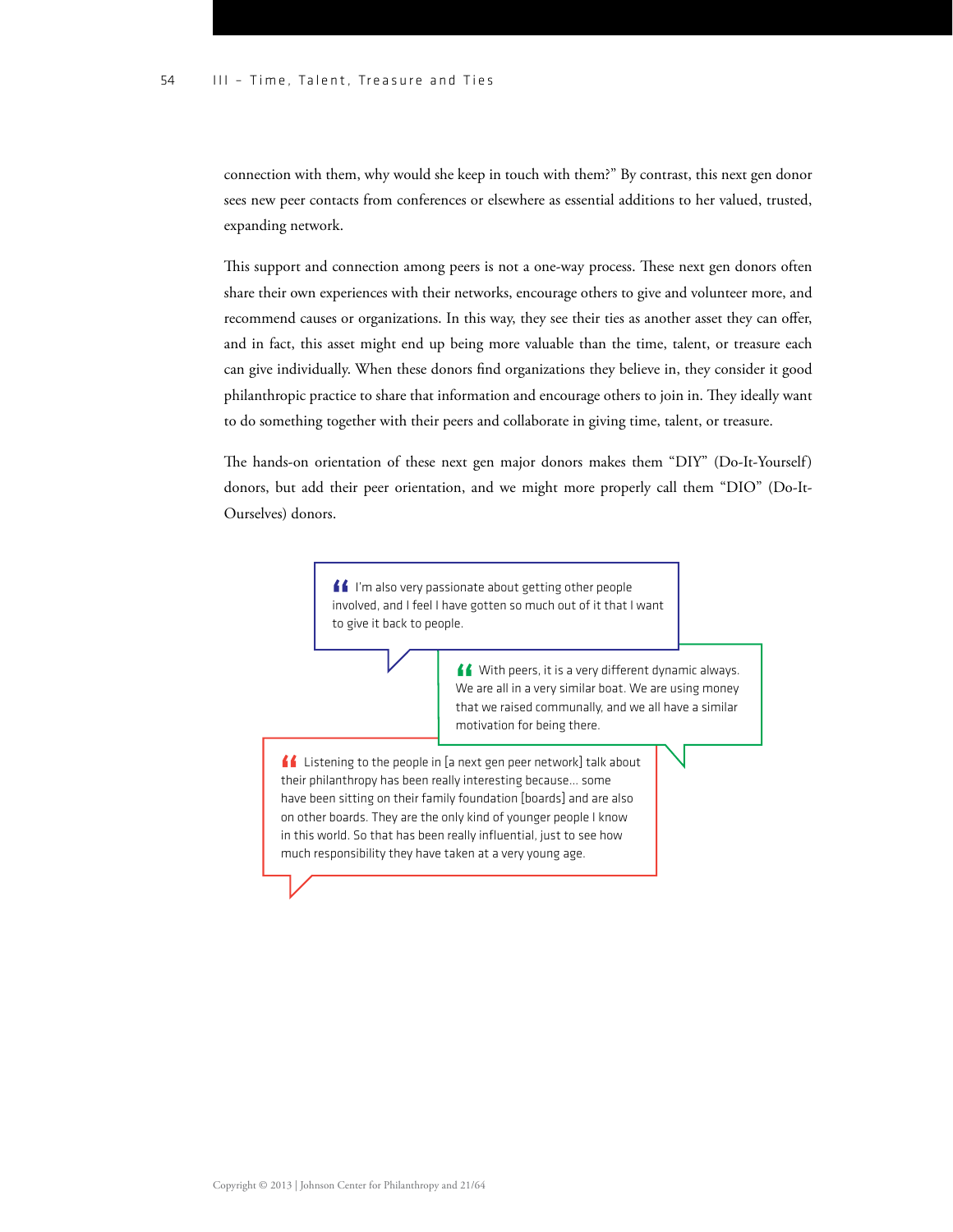## IV – Crafting Their Philanthropic Identities

### Experiential Learning

<u>f</u> f I traveled [to Central Africa] with a small team... to kind of see the situation in person and to… come face to face with what we have been discussing in what I thought was a more abstract way, sitting around the board table in a Manhattan office. That appealed to me. It was an incredible experience. Coming face to face with what I hoped we would support more in the future.

> I've had all these experiences that have really helped me form a set of values and approaches…. Now I just have to have the wherewithal to figure out how to implement them.

Given the magnitude of the philanthropic inheritances these next gen donors are in line to receive, we need to examine *how* they learn about philanthropy, and who or what influences the development of their approaches to giving. We have already examined how parents and grandparents are important sources of learning, and the previous section shows how they also learn from peers, especially others in similar high-capacity positions. We also know that they turn to the web for information on causes and organizations, and to help them make better choices in their giving.

Like other donors, the learning and development of next gen major donors seems to be affected by multiple influences. However, when we ask about the relative importance of these many influences, we begin to see how these donors consider *experiential* types of learning the most powerful and consequential tools for evolving their understandings of philanthropy.

Figure 20 captures the importance of multiple influences, yet "personal experience" sits at the top of the list; 72.3 percent of respondents consider this "very important," and most others view it as "somewhat important." "Personal observations or analysis" of the need for philanthropy – a related sort of influence – is also powerful for these donors. In fact, the only respondents who do not think personal experience is that important are ones who report elsewhere in the survey that they have little such experience.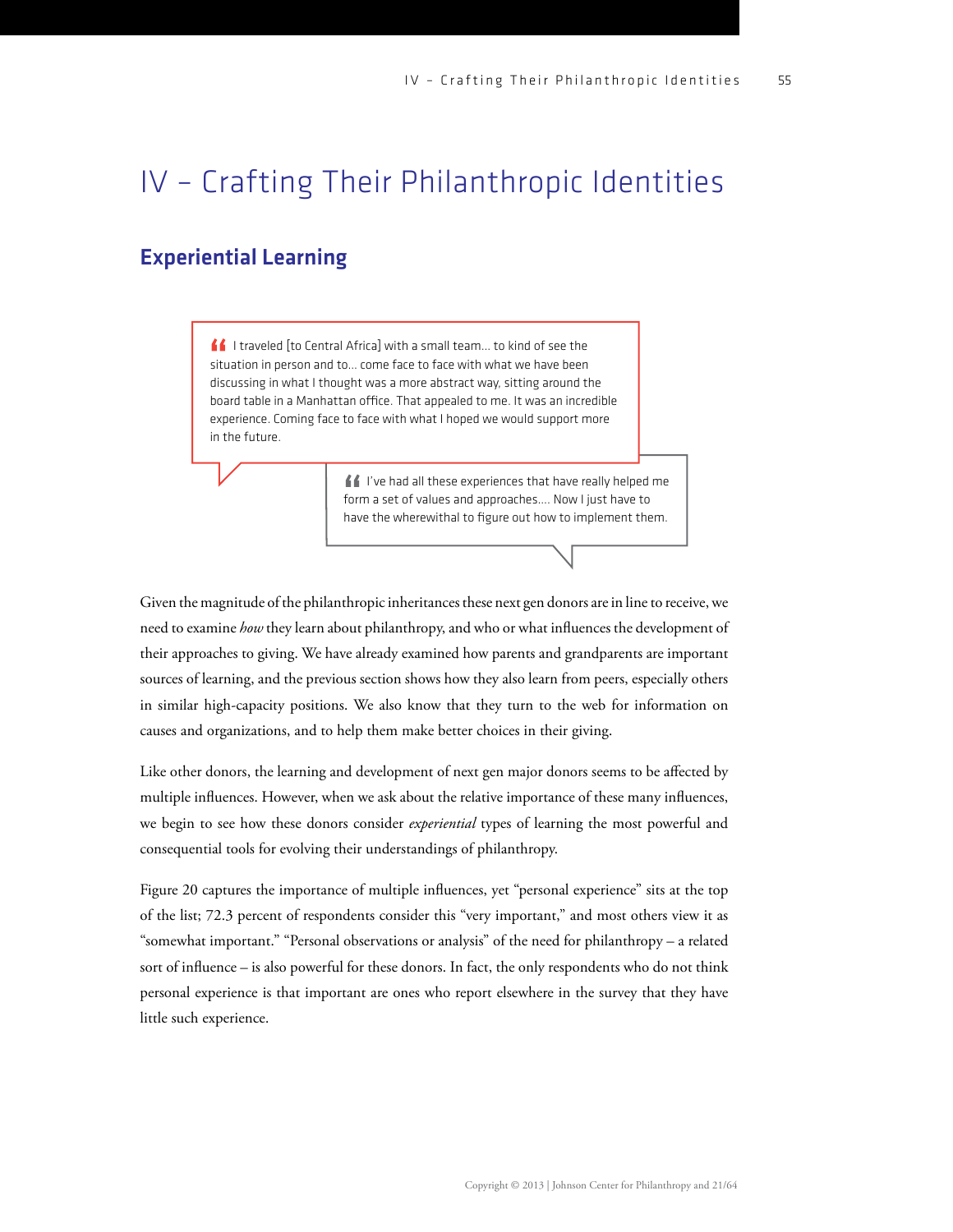

Figure 20: Importance of Influences on Learning and Developing Personal Philanthropy

These findings show how these next gen donors are, first and foremost, experiential learners. Interview explanations support this and show how young donors are very eager for experiences from which to learn. We hear many stories like the one above, and others below, about transformational site visits that can teach more than grant proposals reviewed at the board table. The Gen X man quoted above continues his story about what he learned from his trip to Africa.

Meeting the people directly that have benefited from [our grants] was a really profound experience and something that had me thinking about how you learn and educate yourself and connect with the philanthropy that you are doing, day-to-day, month-to-month.... One of the differences I see between generations is that the younger generation… has an interest in what I think the older generation has less of, in hands-on experience in confronting issues in people and things that need help in these situations face-to-face. It is a very different kind of form of education and exposure on learning and collecting information than presenters and speakers and conferences and things like that. I have the sense that there is a desire and a need for more direct contact with these things in the younger generation.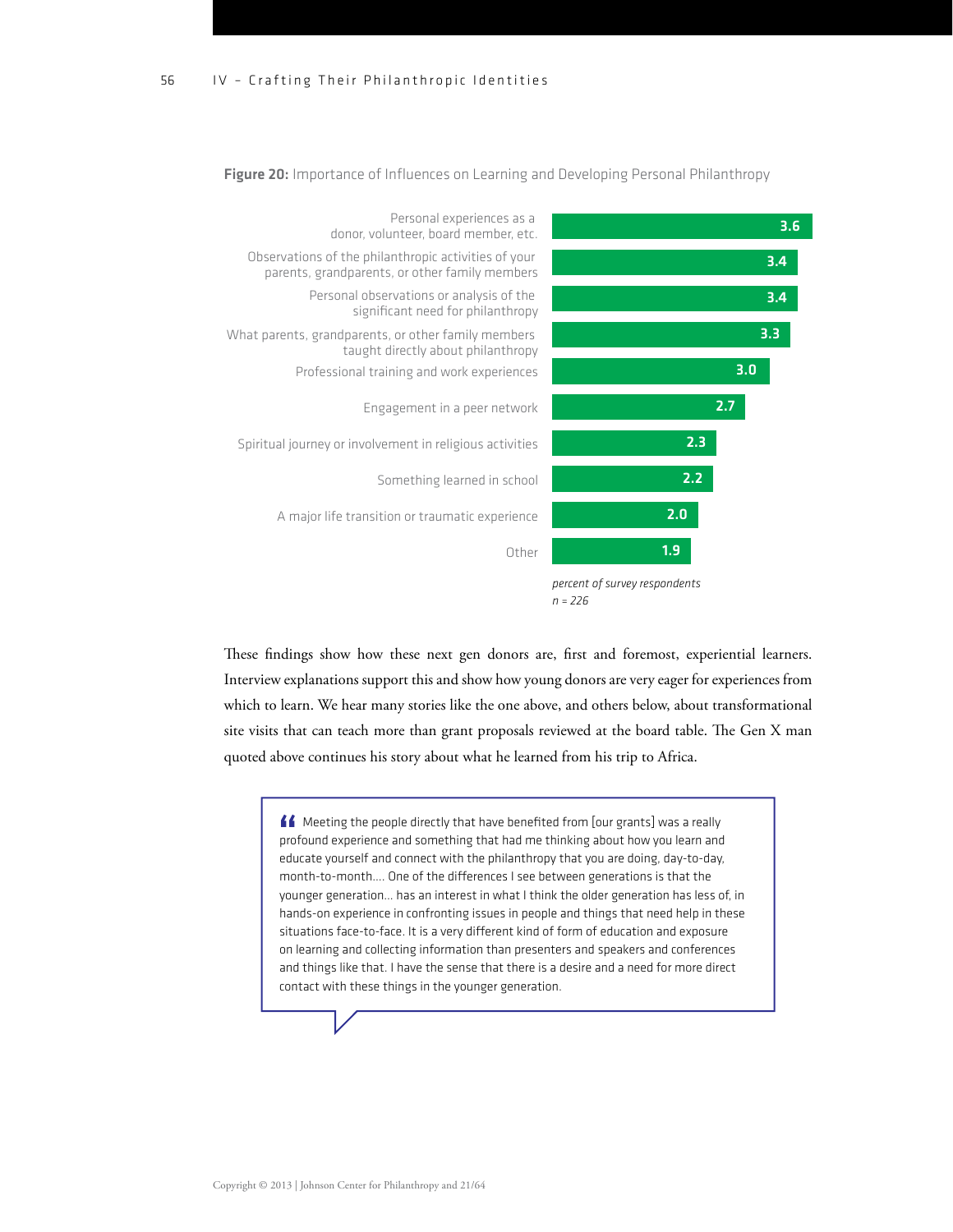Others echo this suggestion that learning from seeing is better than learning from reading. They learn from but are also inspired and motivated by these experiences. They want more exposure to this kind of learning and feel it is a key component of developing the respectful, two-way working relationships with grant recipients that we have seen are so important to these next gen donors.

I learned so much [during site visits] about the process of how philanthropy works and how grantmaking works really. And I got to know my community so much better than I had before that. I had known a lot of these organizations by name or by involvement on the fringes, but I really started to understand a lot of the big issues that were going on.

> I am really proud of the way we have chosen to go about working with our grantees,… developing personal relationships through the site visits…. I remember we were in New Orleans, and that, for me, was one of the most moving site visits we have ever, ever done. Driving around the lower Ninth Ward and getting out of the car and talking to these people, who with their own hands were rebuilding their houses. And there was nothing there, but they were just determined to come back.

This learning from experience is not just a matter of inspirational site visits or seeing successful grants. Many of these young donors acknowledge that failure can teach as much as success. This is part of their willingness to take risks. They know that with risk comes the possibility of failure, but that it can be instructive failure, especially for people born into privilege who are not expected to fail.

> If I think that we only learn from our experiences, and we learn best from our failures. So [donors] have to go out there and have the experiences on their own, learn from their own actions, learn from their own mistakes. And hopefully [that is] done in ways and at a level that the mistakes aren't catastrophic.

They also see value in bringing in what they have learned from other non-philanthropic experiences and training. This echoes the earlier findings about hands-on engagement and next gen donors' desires to have their skills put to use.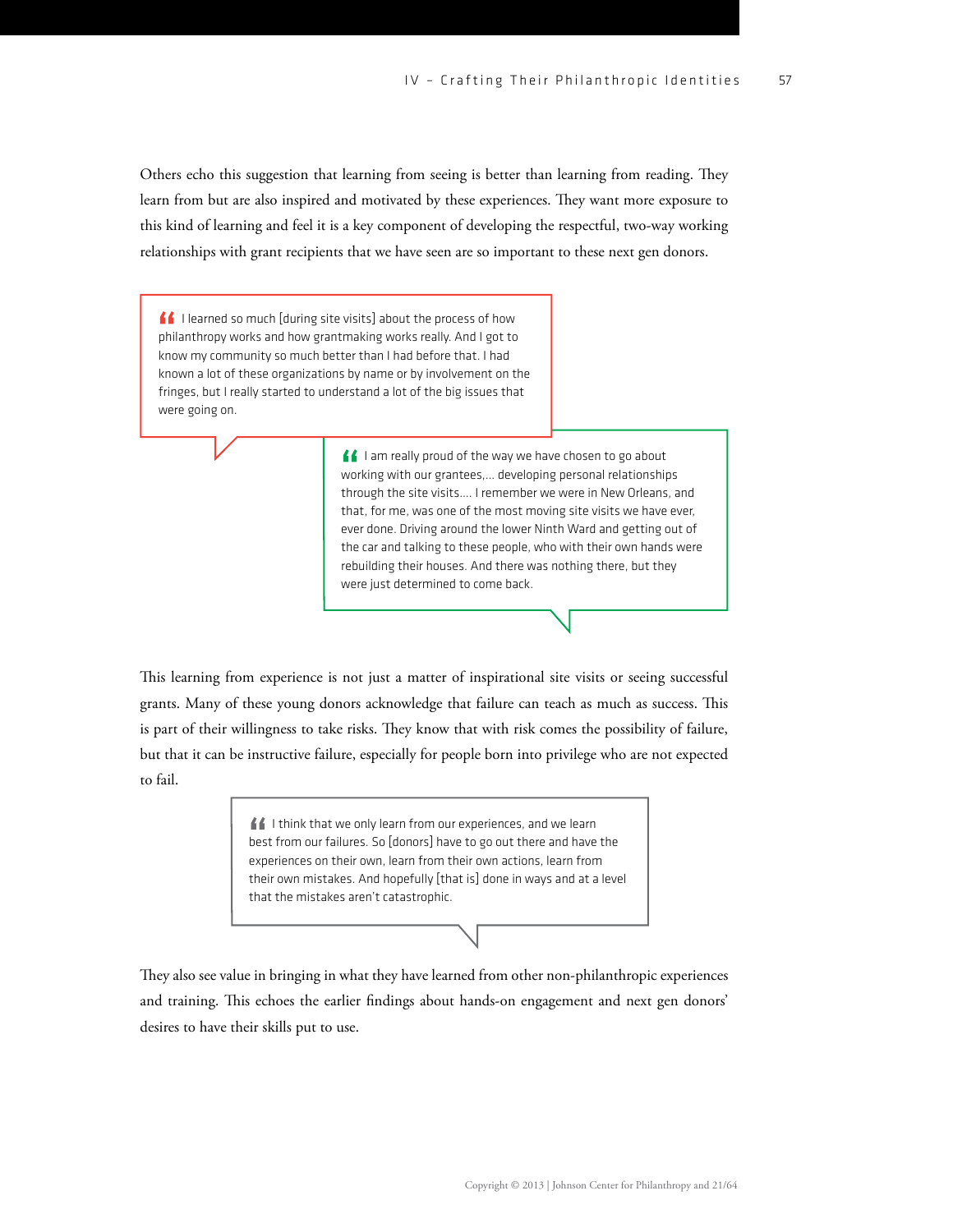**ff** Those of us who have gone out and had our own careers and passions and are successful in our own right, and then come back and have something to offer at the board meeting is very, very different.

As we note, though, personal experience is not the only source of learning. We know the influence of parents and grandparents is very strong, for instance. However, there is a key element of experiential learning in this as well. These donors find the influence of observing older family members more significant than direct teachings about philanthropy from those family members. We know from evidence reviewed earlier that what next gen donors learn most from their families are values and philanthropic orientation, and these are often taught through modeling and observing the experiences of their family members. The older generations teach by doing what they say, more than by saying what they do.

> If It is not that [my parents] have ever said, it is by their doing, their role-modeling. It has never been said. It is interesting. It has really gone unspoken. It has been really through my watching them do what they do.

Finally, as we have seen, next gen donors who are active in philanthropic peer networks find those to be powerful learning experiences as well. Interviews show how this learning from peers is important, even outside of organized networks.

> $\blacksquare$  I was in my mid-20s when I started doing all this stuff. I didn't feel like I knew what I was doing, and the ability to… learn from my peers, I mean, I can't begin to tell you how much respect and how amazing I think some of these people were in the early conversations that we had around the table. And I felt pushed to think harder and better.

Moreover, these next gen donors extend the value they place on experiential learning to also include the experiences of *peers* they trust. These donors trust authentic and direct experience, even if it is not their own personal experience, more than they trust other traditional sources such as annual reports or third-party evaluations. They connect with a linked-in network of peers who share their hands-on experiences, and they see this sharing of experiences as the best way to learn and become better philanthropists.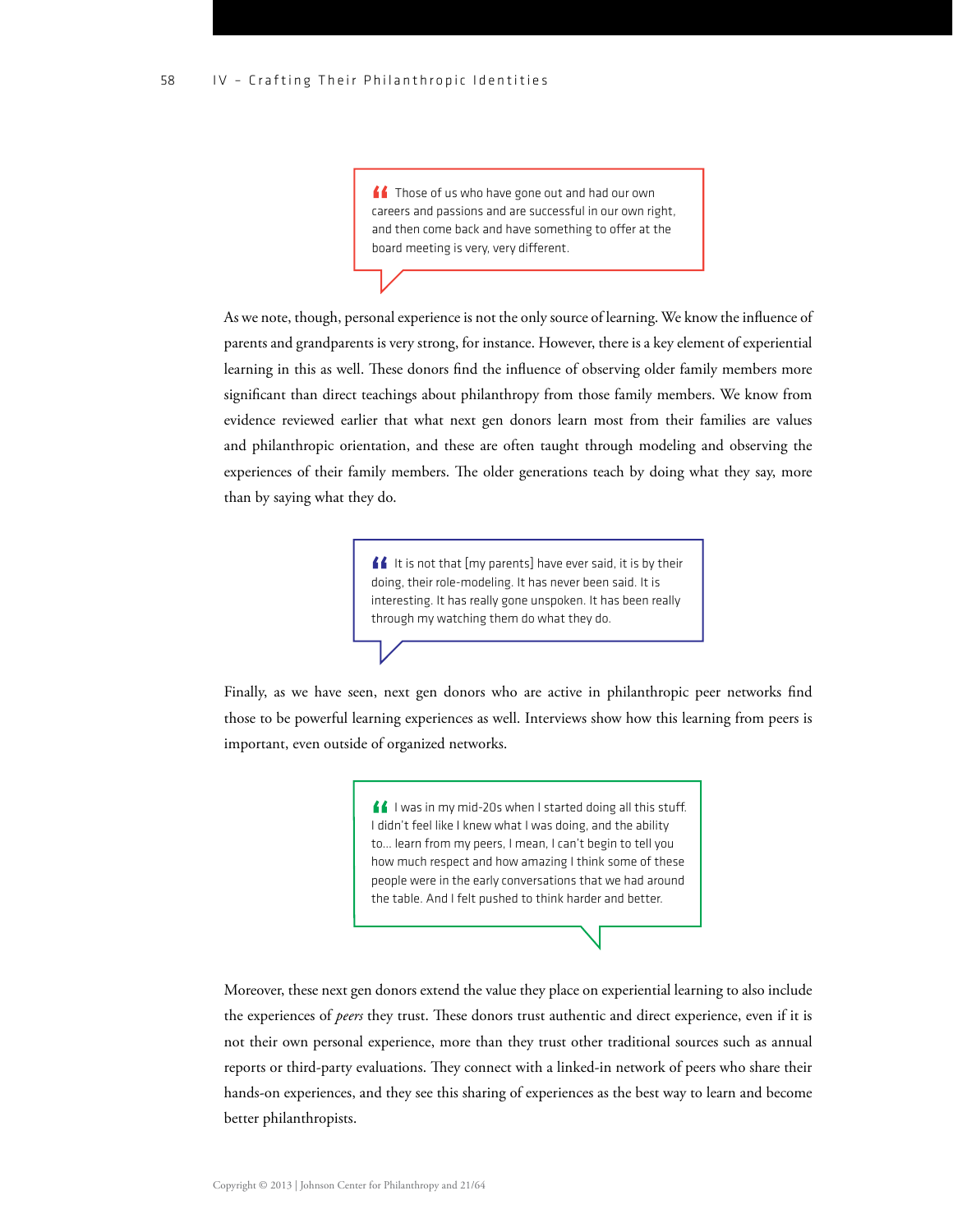#### Their Identities

**ff** Philanthropy is not just something that you do; it is very much a part of who you are. And I feel very strongly that the work that I do in philanthropy is a huge part of my identity.

> I'm constantly in contact with new people and models, and hopefully that will continue to inform what we do. What is interesting is I think about that all the time. I am constantly, like, having this conversation in my head about, 'What can we do? How can we do it differently?'

Throughout this report, we have touched on three distinct forces influencing how these next gen major donors think about, learn about, and engage in philanthropy. First, there are the events and conditions that have molded the "generational personalities" of the Gen X and Gen Y/ Millennial cohorts in general, influencing how people growing up between 1965-80 or 1981-2000, respectively, see and act in the world (Goldseker, 2006; Lancaster & Stillman, 2003). The second force is how growing up in families with wealth and/or significant philanthropy influences the attitudes, behaviors, and meanings made by these individuals. Third, personal experiences in the developmental stage of "emerging adulthood" provide additional influences as our survey respondents and interviewees formulate their adult identities (Arnett, 2004).

Rather than attempting to decipher which particular force most strongly influences which particular trait of the next gen donors in our sample, we posit that all three forces interact and mix. All three play roles in influencing and informing not just personal identity but also the "philanthropic identity" of the next gen major donors whose philanthropic choices are critical to our collective future.

We return here to our overarching research question, "What is the philanthropic identity of the next generation of major donors who will be so important to our future?" We can only know as much about these generations as they know about themselves. And we have learned that many of these rising high-capacity donors are still developing as individuals and as philanthropists. In fact, they are currently and *actively* crafting the philanthropic identities to guide their giving for decades to come. One donor describes how she is working hard to develop her philanthropic identity, and doing so in a typically next gen fashion, "I'm trying to talk to as many people and go to as many conferences and follow as many different foundations on Twitter as possible."

Many interviewees see themselves as part of a larger generational personality and highlight traits of that generation to characterize their philanthropic identities.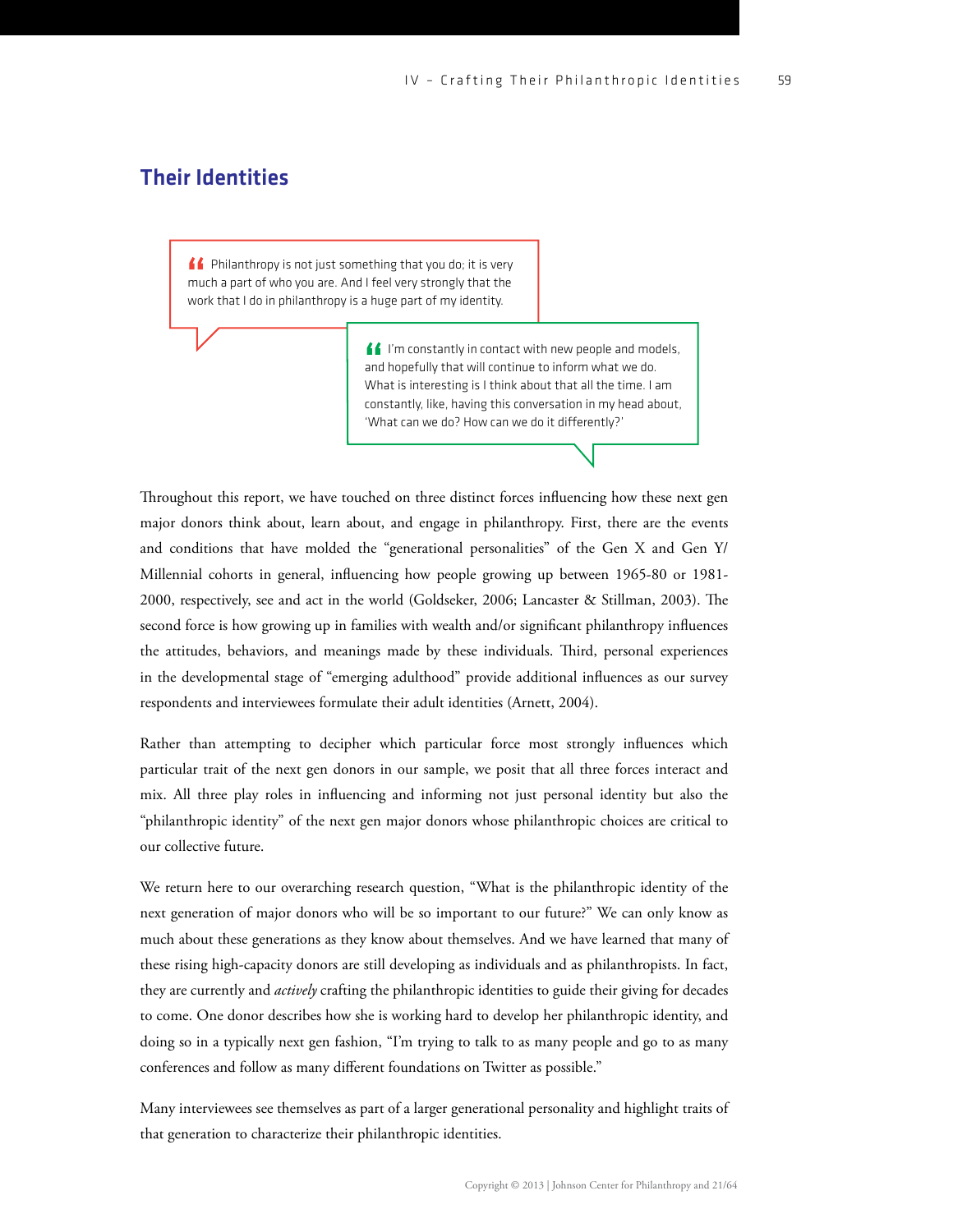<u>■ We are a generation that</u>... we are all go-getters. To get where we are right now, we had to kick ass in college and get into the best grad school, and then be protégées out of the gate, and storm the gates of where we wanted to work, and get in and rise to the top and then be the next whatever. I am always amazed when people don't take that same attitude to their philanthropy and that same chutzpah.

> ▲ My generation doesn't think you need to sacrifice positive social impact for earning money. Those two things don't just coexist together but are actually, like, inherently aligned, and that is actually the way the world should work, that I should be adding both social value and financial value to me and everyone else.

 $\blacksquare$ It feels more important than maybe it did for previous generations who saw social life as very social, professional life as professional, and then family life as family. We, I think, see those way more integrated into the self. It is all like a line, and all of that should be on this trajectory of whatever it is that we are heading towards as people.

Others assert that their families of origin, and families of privilege, inform who they are and how they see philanthropy as part of that identity. As adults with considerable means, often in families with significant and perhaps daunting philanthropic legacies that they know are being passed on to them, this question of philanthropic identity is even more pressing than it might be for other Gen X and Millennial peers (Ostrower, 1997). Our evidence suggests that most of these donors have thought quite a bit about who they are and who they want to be as philanthropists. They also take steps to explore, form, and refine those identities, often doing so quite early in life.

> $\blacksquare$  I think what stands out most to me [that I learned from my parents, is] the importance of philanthropy and service being something that shapes your life, plays a very important role, rather than just something that you tack on as an afterthought.

> > I feel it is very important to give back now, not wait until later to start doing something significant philanthropically, though I certainly view it as an ongoing activity that we will carry forward in our lives.

If I served on the grants committee of the community foundation for four years in high school as well, and that really got me engaged, starting at the age of 15, with the philanthropy world.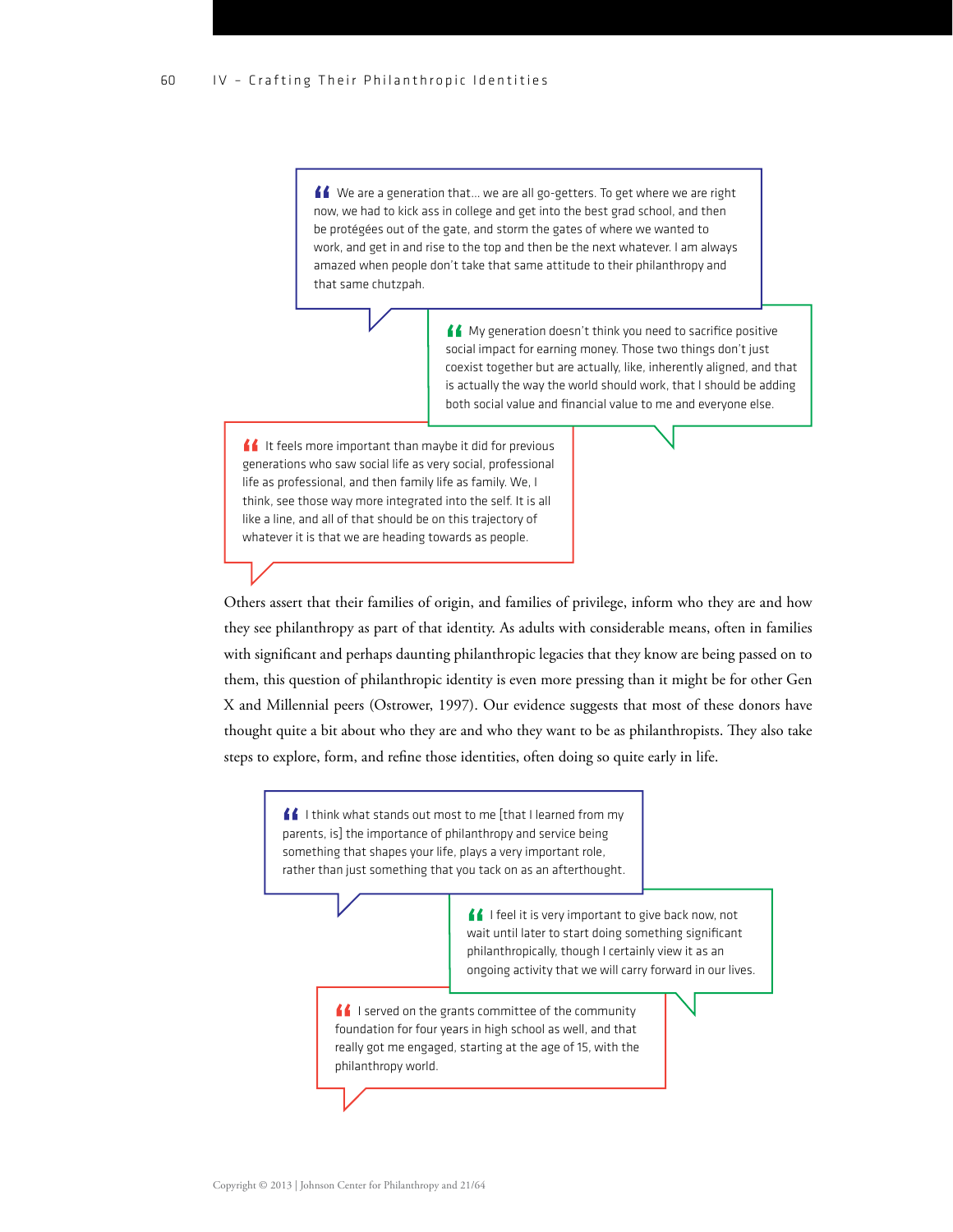In their identity-formation experiences, we again see the intense peer-orientation of these generations of donors. Understanding their identities as high-capacity philanthropists is helped by contact with peers in the same positions.

■ The work that I do in philanthropy is a huge part of my identity. It is how I grew up. It is how I was raised. It is the values I was raised with and how I see myself and my place in the world…. But for a long time, I didn't have any way to relate that to the people around me who were not in that world. So as I got older and had expanded beyond the world of my family's foundation and the philanthropy we did as a family,… the broader network gave me the ability to connect that sort of personal identity I felt with the people around me.

> The more I am learning that it is okay to talk about [philanthropy], and learning how to talk about it, I feel like it is strengthening who I am and also just making me more comfortable with myself.

Lastly, many talk about their lives as journeys and note how philanthropy fits into a sense of emerging adulthood. These next gen donors are very intentional about their processes of learning and self-discovery as philanthropists. They speak about searching for educational experiences and taking active control of their own development. In particular, they crave direct, hands-on, meaningful engagement, and they see these time-intensive experiences as major influences on their emerging identities.

> **f** The kind of vision, the values that I want to see us work from, and the vision I have for how this might work, takes a lot of time; it takes a lot of energy. It is more labor-intensive than the sort of traditional models of philanthropy. I am really committed to putting in that time. It feels like my calling in life right now.

If leet a lot of joy and engagement and fulfillment from my giving. I am also really clear that I spend a lot more time thinking about giving [a modest personal total] away than might be justified, but partly that has been in preparation for the dollars coming into my life in the future…. I'm being really thoughtful, and that way as future dollars come in [from inheritance], I will be much more prepared.

> ■I feel like engaging young people to start thinking [about philanthropy]... throughout their lifetimes will allow them to learn more and be more effective stewards of both just the overall financial picture as well as the philanthropic picture. I feel like what happens too many times is that people just have a for-profit career, retire, and then try to reinvent themselves as philanthropists. And I feel like that is not the best way to do it. I feel like engaging as early as possible, so you can learn and grow like a person does throughout their lives, is what will make for more effective stewardship.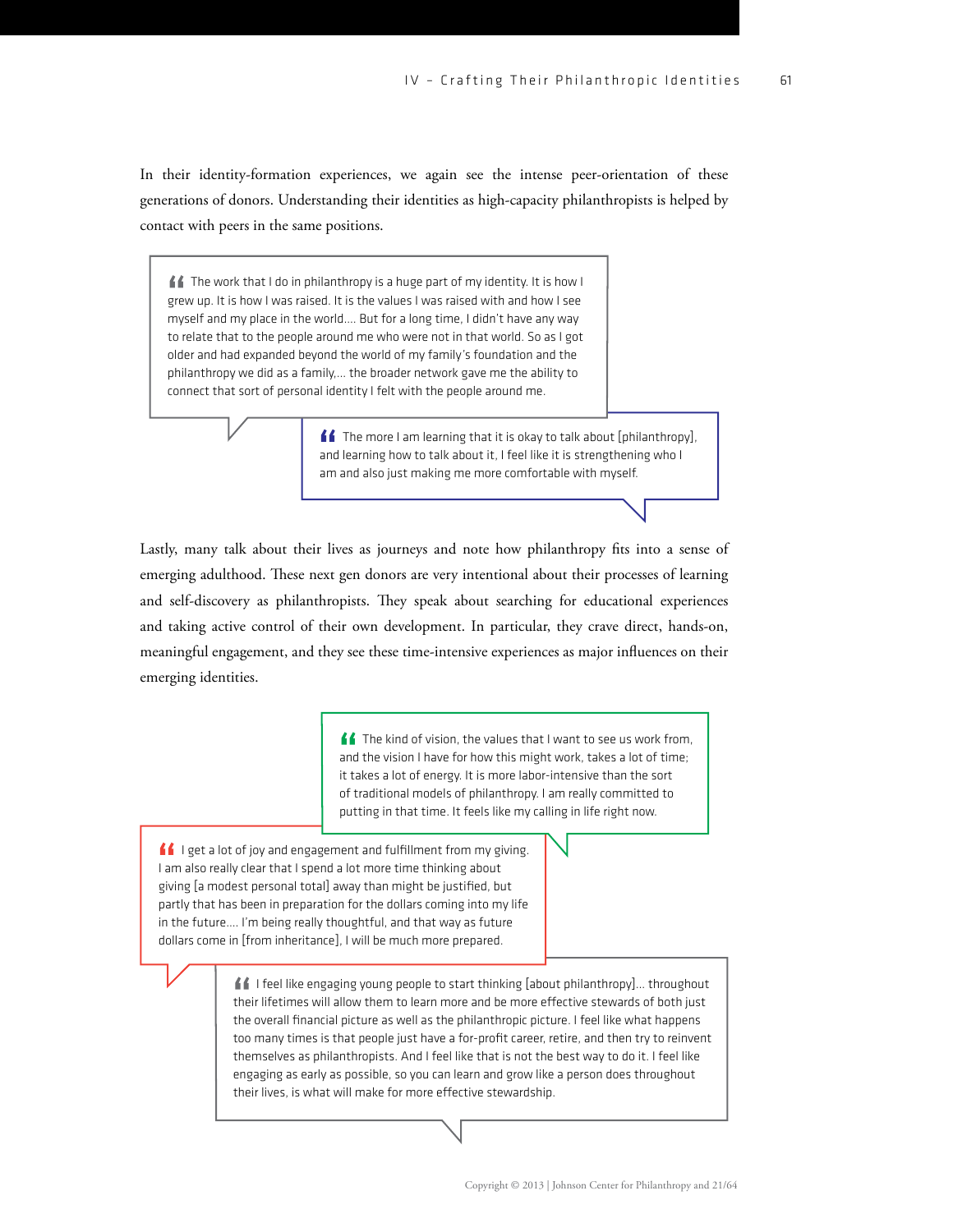This process of actively forming a philanthropic identity is not separate from the other parts of these next gen donors' identities. They see philanthropy as a central part of their lives and identities, not a segmented, isolated piece of those lives and identities. Some next gen donors, like Jennifer, described at the beginning of this report, pursue philanthropy as vocation as well as avocation. Others are concerned with making sure their philanthropic activities align with the values they espouse in other parts of their lives, as professionals, consumers, parents, citizens, activists, and so on. Some interviewees even take the lead in their families and manage up, encouraging the family to set up donor-advised funds or foundations, create new nonprofit partnerships, or try out Kiva loans, impact investing, or other new approaches.

> As much as [the next gen] may have heard from parents or investment advisors or whatnot while they were growing up that, 'Oh, this is how it works. You make money with this hand, you give away with the other hand,' I think that has been teased out by folks.

If I really want my assets to reflect my values and... to be impacting the world in a way that makes me feel like I'm having the kind of impact I want to have.

> I've had some very good financial years the last couple years that allowed me to create a donor-advised fund through [a community foundation]. One of my real life goals that my wife and I worked out, before we got married, was to get into the nonprofit and the philanthropy scene and just try to figure out how to give back and be part of that.

 $\blacksquare$ I decided to set up a foundation to work on issues of sustainability.... My parents, I give them a lot of credit, showed us what a foundation looks like when we were kids. But the family foundation that they set up when we were kids was very informal. We were told we were on the board. It was just the four of us in the family meeting at the end of every year as dictated by tax policy to determine, 'Well, where's the 5 percent gonna go?' But once I was in my 20s, I was like, 'Wait a minute, as a family, we have way more that we could be doing. I'll go first. I will take all the assets that are under my control, and I will start thinking about an aggressive giving plan for pretty much all of that.'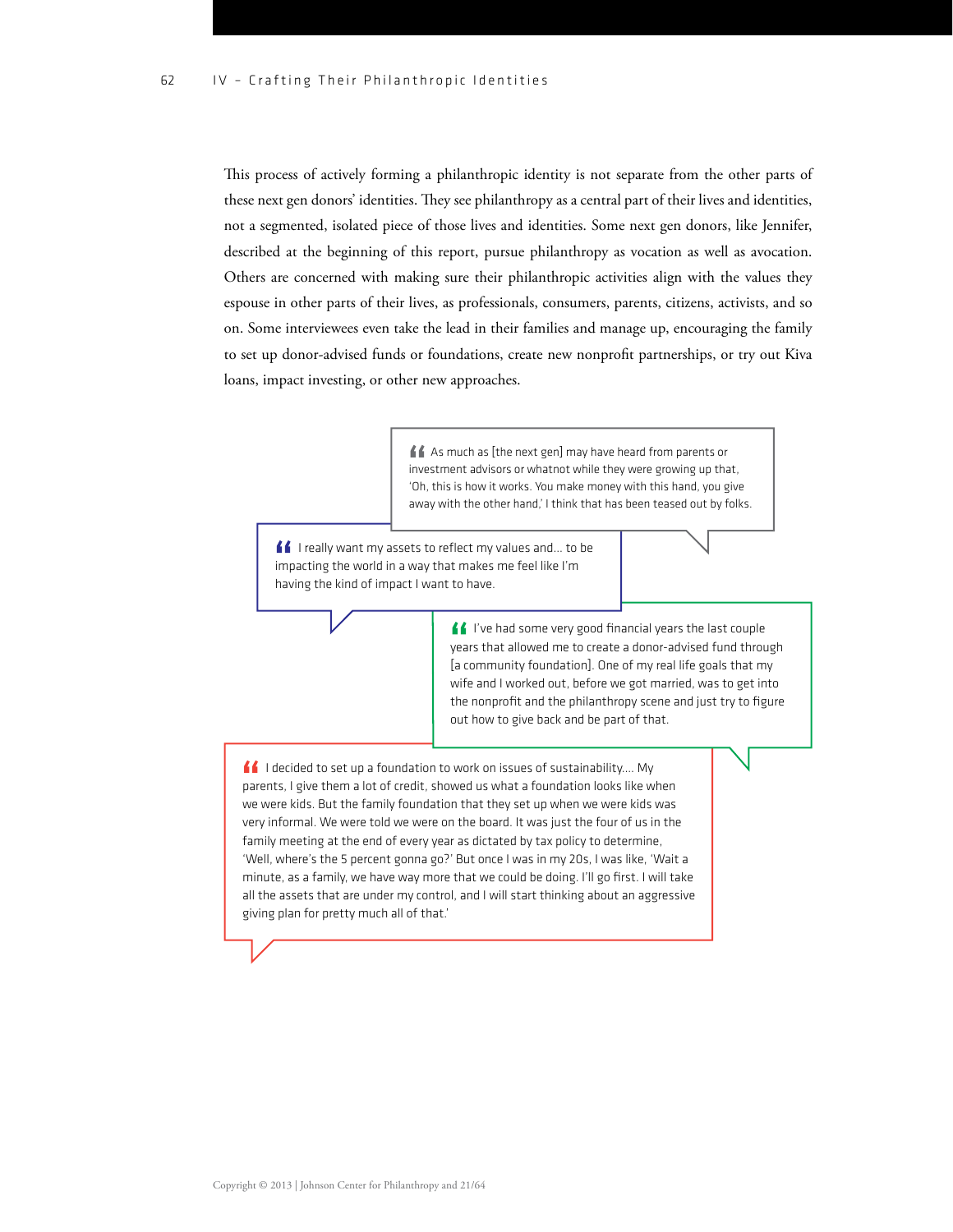In the field of philanthropy, we often hear people saying that the "next" generation should really be called the "now" generation. Similarly, the findings of this research show that many next gen donors are not only in preparation to lead but are leading at present. They set up foundations and donor-advised funds, serve as trustees on established family giving vehicles, and make their own personal gifts.

What we have discovered in this study is that in the course of these current experiences, experimentations, and explorations, these next gen major donors are currently forming their philanthropic identities. And the process of identity formation itself is as fullling to them as the results of that process. The becoming is as meaningful as the being. Rather than waiting until the sunset of their lives to decide who they are as philanthropists and then to leave their legacies, these next gen major donors are actively crafting their identities now, actively thinking about the legacies they want to leave.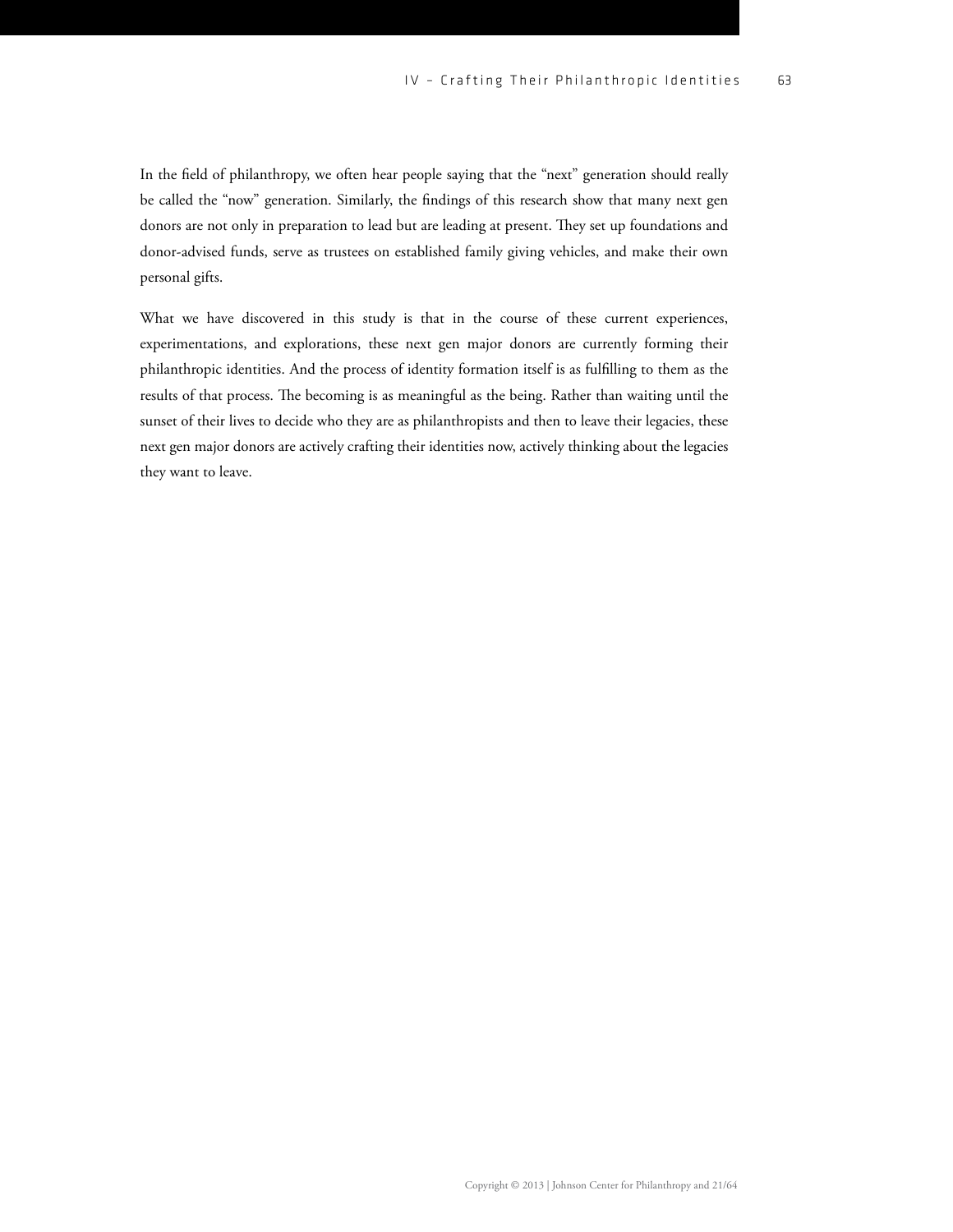### Take the Next Gen Seriously

Given the unprecedented wealth transfer upon us, members of the Gen X and Millennial generations are poised to inherit significant wealth and the responsibility of stewarding tens of trillions in philanthropic dollars, in addition to the new personal wealth being amassed by some in these generations. Because of this imminent reality, and because of the magnitude of global challenges the next generations will face, we need to take these next gen donors from high-capacity families seriously.

We need to hear from them, in their own voices. We need to know who these next gen major philanthropists are, and who they are becoming.

As we have discovered in the course of this research, this is a key moment in the lives of many of these emerging adults and emerging high-capacity philanthropists. They are, right now, actively forming their adult philanthropic identities, influenced by generational, familial, and developmental forces as well as by their own experiences and those of peers they trust.

While such a process of identity formation is important to all generations in all parts of society, the process of these particular next gen donors is particularly significant for the field of philanthropy, and for those parts of our society affected by major philanthropy. How these donors go about stewarding the exceptional amount of wealth they will control will affect all of us.

Many readers of this report have the potential to help these next generation donors along their journeys, to become their partners in changing the world. In attempting to understand who they are and how they see the world, we, as parents, grandparents, siblings, cousins, friends, advisors, grantees, and partners, can better work with them to maximize the good they can create through their philanthropy. We can inspire and help them grow, while learning from them and changing the world with them.

These next gen donors, more than previous generations, value, seek out, and learn from meaningful, hands-on engagement in their philanthropy. They are eager for experiences that can help them become more strategic philanthropists. They want to be proactive, to build new skills, and to develop greater leadership capacities. They are not only willing but also enthusiastic about learning new and non-traditional ways of creating change in today's fast-paced and evolving world.

Given this, we know that the kinds of experiences and engagement these next gen donors currently explore, and will begin to pursue in the near future, will shape their evolving philanthropic identities. Therefore, the field must think about what those experiences are, or might be.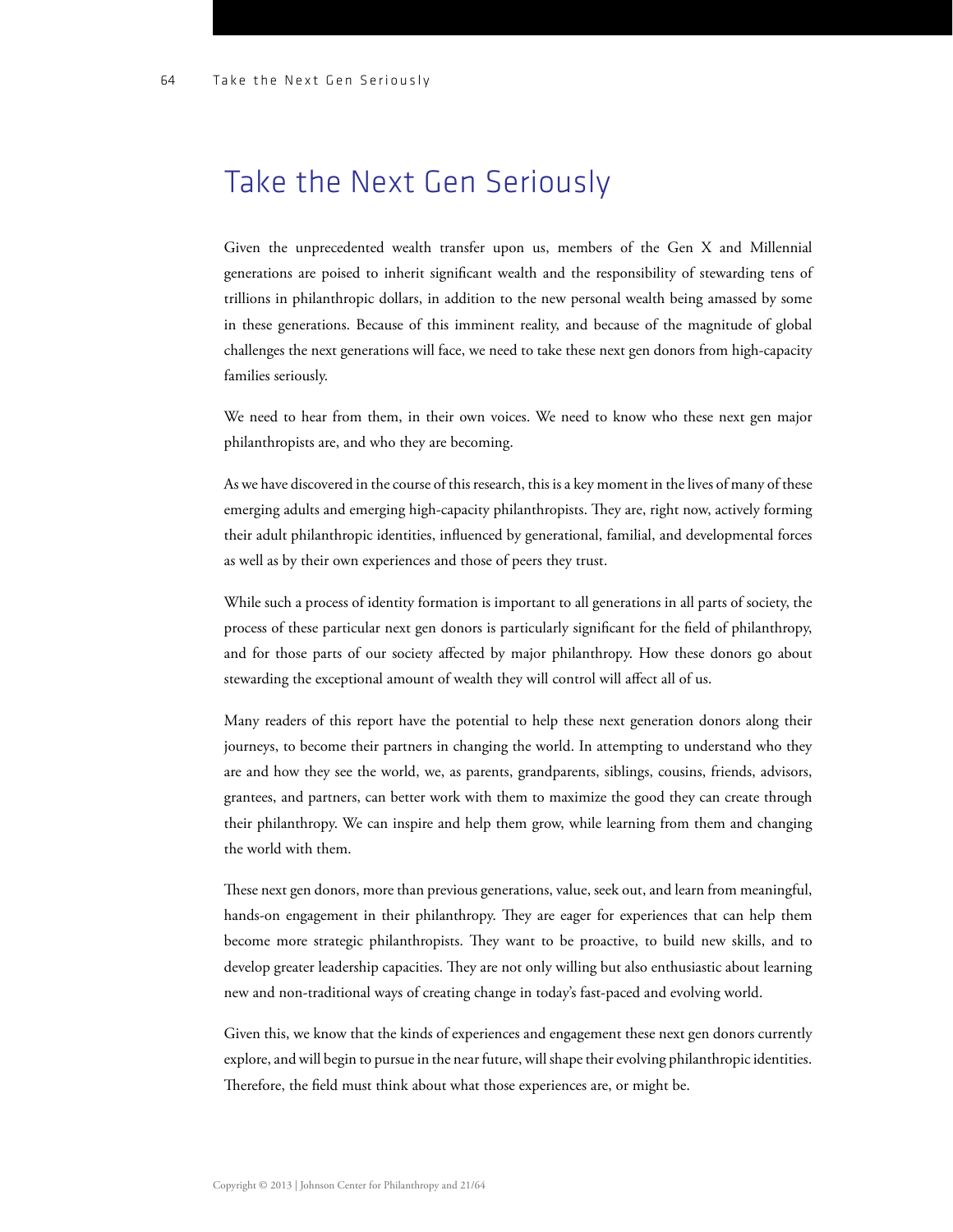While our primary intention for this project is not to provide recommendations or prescriptions for how organizations and advisors might engage next gen donors in high-capacity families, we do hope the ndings here can illuminate how these donors want to be engaged. We ask readers to utilize the website we have set up ([www.NextGenDonors.org](http://www.NextGenDonors.org)) to help us begin a conversation about the data, to share how it has helped with experimenting with other strategies for engaging the next gen, and to provide other feedback that can help all of us improve family philanthropy.

We know that this talk of change may be difficult for many people who have been in this field a long time. Be it in a family foundation, community foundation, family office, or other philanthropic institution, there are established ways of accomplishing the important work at hand, and the next generations certainly challenge the status quo. However, along with the desire we all share to engage the next generations in charitable missions must come the realization that their generational milieu, their philanthropic and wealthy families, and their developmental stages cause them to see the world differently from previous generations.

Fortunately, what we have discovered about these next gen donors, in the majority of cases, should not give anyone who cares about philanthropy reason to fear. Instead, we have found that rising next gen donors have, in fact, inherited the values of their parents and grandparents to a signicant extent, and they honor the legacies of their predecessors with great respect. We should be pleased that they are so earnest about learning what they can, that they are willing to give 100 percent of themselves to nonprofits or new approaches to giving about which they feel passionate, and that they eagerly grapple with the problem of how to maximize the contributions of their time, talent, and ties, as well as their treasure. They take their philanthropy *personally*. They want to give all of themselves and to see the real impact of this personal giving, even if they don't necessarily want to see their names on buildings.

This research shows that Gen X and Millennial donors are not so eager to revolutionize philanthropy that they plan to throw out all that has gone before. But they are cognizant of the pressing social, economic, and cultural issues of today, and they feel excited about the revolutionary possibilities offered by new approaches. They are prepared to make changes and take risks, if they feel those changes can improve the impact of their philanthropic works.

The extent of revolution versus mere evolution that these next gen major donors actually bring is something we will only see by looking back a generation from now. But what we know today is that these generations will be driving any changes from their positions of philanthropic power, so we must take them seriously now and try to understand them better. This report is one step toward that goal.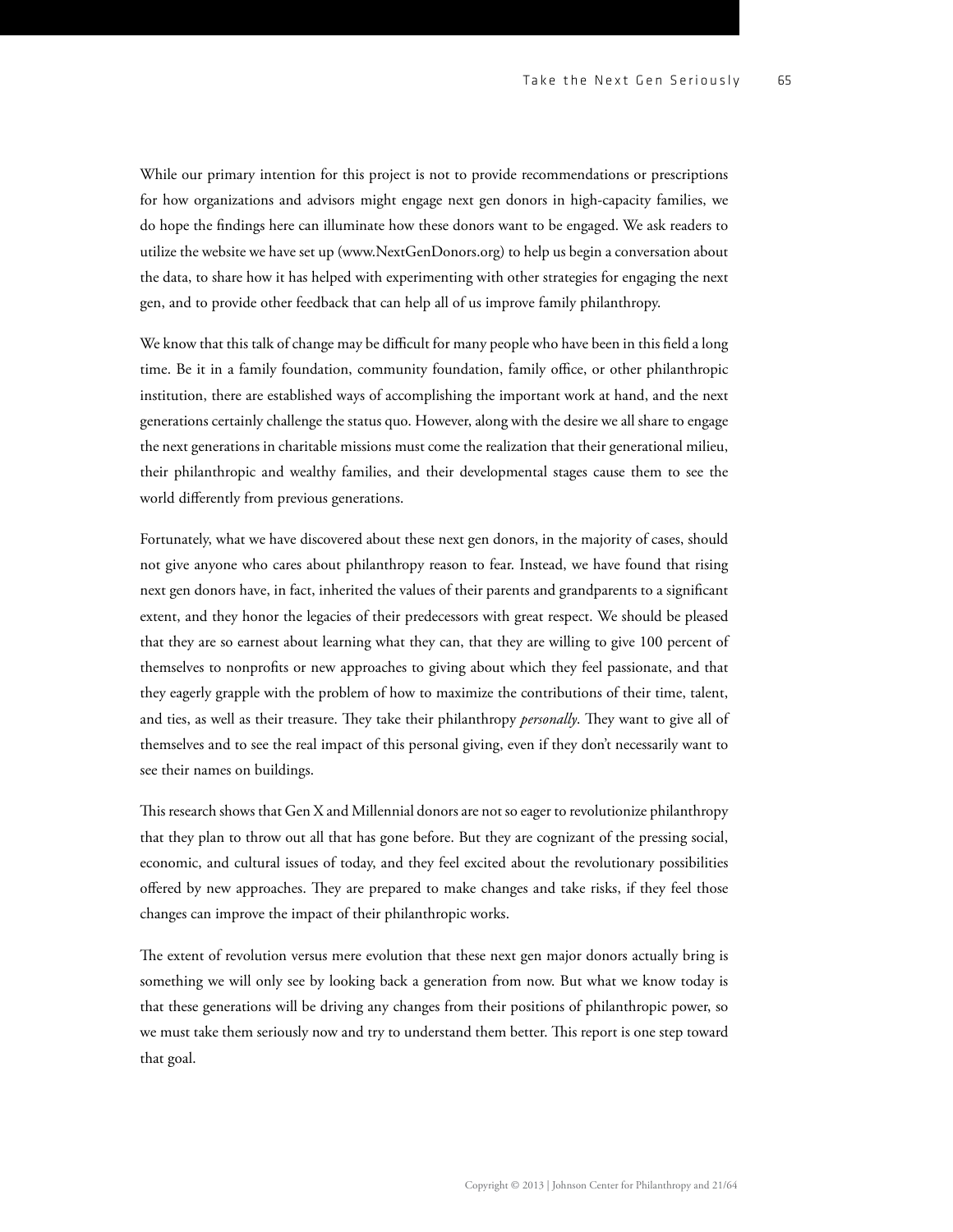## Appendix A - Details of Research Methods

From the beginning, this research was intended to be exploratory, inductive, and applied, in part because of the lack of prior research on this particular population, let alone on its philanthropic orientation and strategies. The research questions and data collection instruments reflected this broad and open-ended focus.

To frame the research questions and inform the specific content of the survey and interviews, we first conducted a literature review on any previous research about generational identities and how these might affect philanthropic orientation and behavior. We also reviewed related topics, including traditions and innovations in family philanthropy, the wealth transfer, and giving and generational dynamics in high-net-worth families. We then collected data over the course of several months using two main methods: an extensive online survey and in-depth, semi-structured interviews.

The survey instrument was deliberately designed to yield considerable depth of information from each subject, rather than a little information from many respondents. It included a number of open-ended questions as well as detailed, fixed-choice questions. The full survey questionnaire is available on the project website: [www.NextGenDonors.org.](http://www.NextGenDonors.org)

We sent the survey to a pilot group of 20 respondents using the SurveyMonkey online system and revised based on their feedback. We then sent partner organizations an invitation with a survey link to distribute to their networks, with specific instructions to focus recruitment on  $21$ -to  $40$ -yearolds from high-capacity philanthropic families, or individuals with high giving capacity themselves. The two main research organizations also distributed survey invitations to their networks.

There were quite a few potential respondents who were older or younger than the designated age range, and they were disqualified from the survey. Other respondents dropped out of the survey early on, and their responses were also eliminated. Finally, we set specific criteria for defining "highcapacity," and any respondent not meeting at least one of these thresholds was eliminated from the sample. Respondents had to meet at least one of the following requirements:

- Personal net worth of \$500,000 or more;
- Personal income of \$100,000 or more;
- Annual personal giving of \$5,000 or more;
- Annual family giving of \$10,000 or more;
- Endowed family philanthropic assets of \$500,000 or more.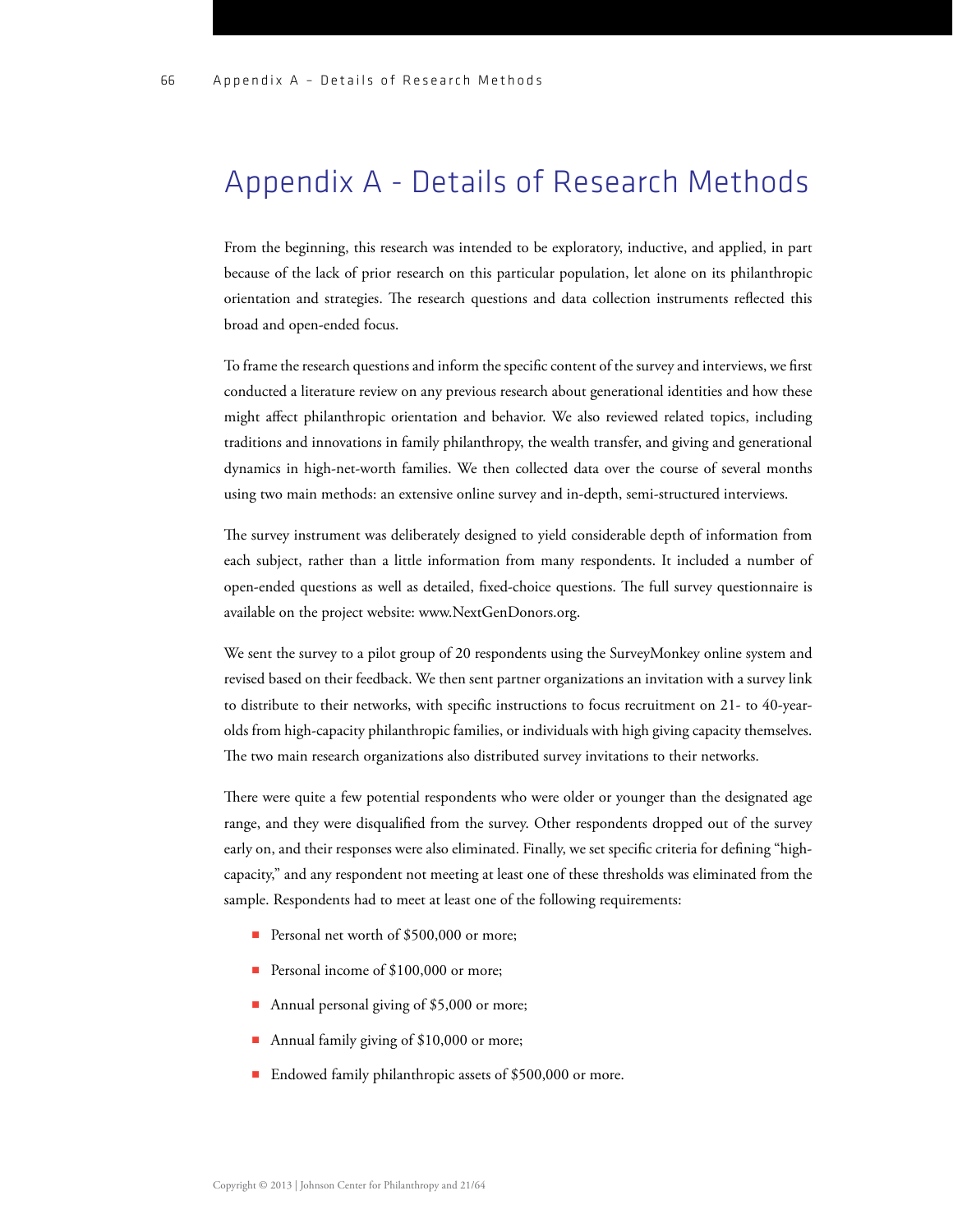The majority of respondents qualified on more than one of these criteria, and many far exceeded these minimum levels.

After these eliminations, there were 310 valid respondents, although some specific questions received fewer answers than this total because of attrition or skipped questions. All responses were recorded anonymously, and participants were promised that no identifying information revealed in open-ended responses would be reported.

The survey sought to gather information about "personal" philanthropy as well as each respondent's "family" philanthropy. The survey offered definitions of each category early on. Essentially, the term "personal philanthropy" covered the giving and volunteering of the respondent and his or her immediate household (spouse or partner and children), while the term "family philanthropy" covered the giving and volunteering of extended family, either on their own (e.g., parents) or together as part of a family giving vehicle.

Potential interviewees were identified by the two main project organizations and our partner organizations. The interviews probed further into the research questions, gathering examples and stories to illustrate what became the major findings of the study, and helping to interpret the findings by providing detailed explanations of the reasons behind observed patterns. The interview guide is also available on the project website: [www.NextGenDonors.org.](http://www.NextGenDonors.org)

Roughly half of the 30 interviews were conducted in person, at a family philanthropy conference or in one research organization's offices, while the others were mostly conducted using the online video meeting service Skype. Two were conducted by phone. Interviews took from one to two hours and were recorded and professionally transcribed. In most cases, two researchers conducted the interview together, with one of the interviewers being a high-capacity donor as a way to help the respondent feel more comfortable. Interviewees were assured of condentiality and that no quotes from the interviews would be attributed to them by name or by identifying information.

In selecting the samples for both the survey and interviews, intentional efforts were made to ensure representativeness and diversity along several key dimensions, including age, gender, race or ethnicity, and geographic distribution. The survey remained live for several extra weeks in order to diversify the sample further, and repeated inquiries were made to partner organizations to identify potential interviewees with certain characteristics, including those who were wealth creators themselves rather than inheritors. Note also that this research was limited to next gen high-capacity donors based in the United States, although it did include donors from across the country and many individuals with global philanthropic interests.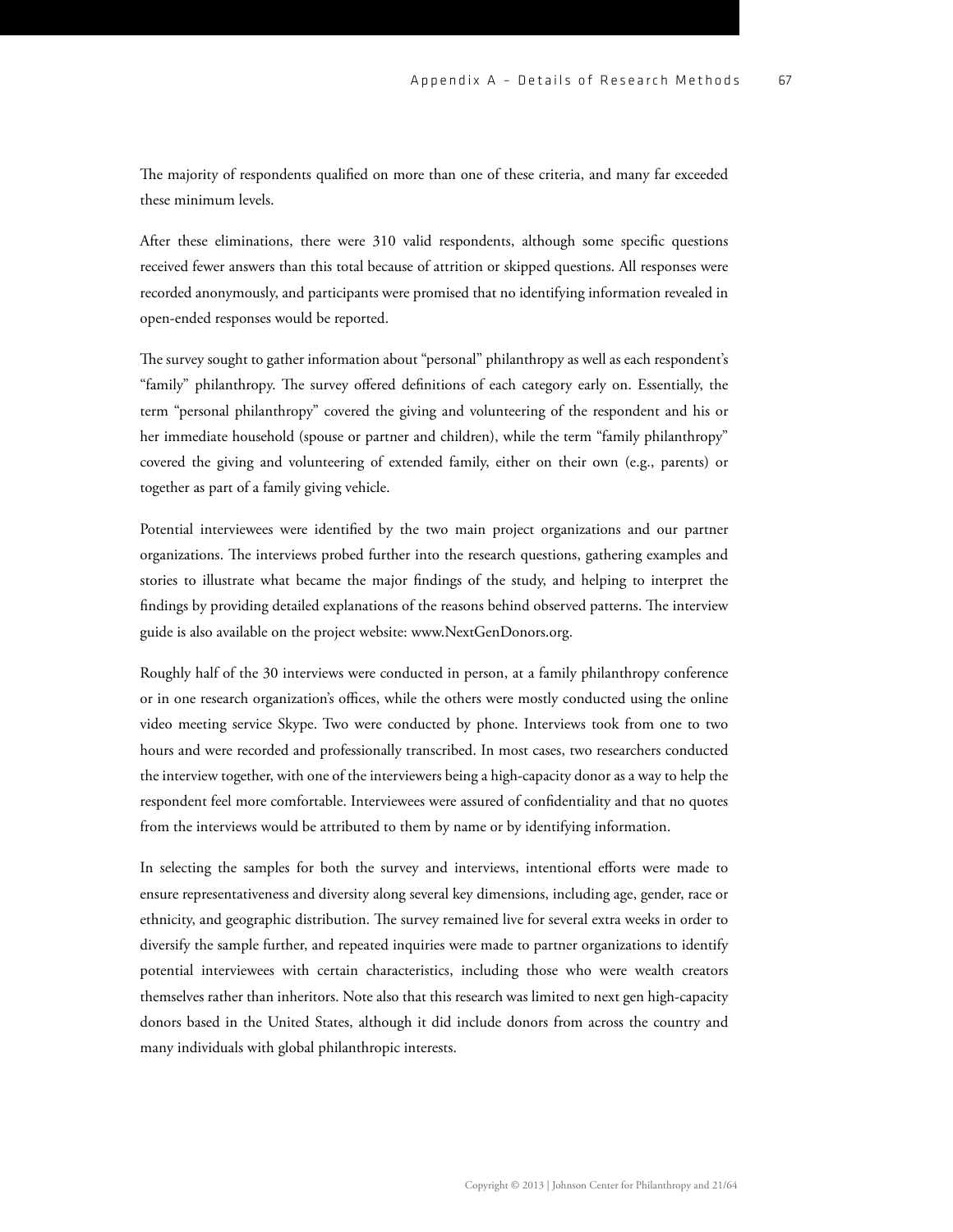There was some inevitable selection bias in the samples, due to the fact that this group of highcapacity next gen donors were already known to the research or partner organizations, and therefore were either personally active or were part of families who were active in those organizations in some way. Compared to other next generation members of high-net-worth families, or those who had created their own wealth, the respondents in our sample were probably disproportionately active in philanthropy already, and/or more proactive about defining their philanthropic identities. We found this selection bias acceptable, however, because we felt that this more active group of donors was likely to continue being active, and to take the lead in defining the philanthropic paths taken by these rising generations.

Survey data was cleaned and analyzed using Excel and SPSS statistical software to generate frequencies and cross-tabulations. Chi-square significance tests were conducted on cross-tabs to determine reliability.

Interview transcripts, as well as open-ended responses to the survey, were coded using NVivo qualitative research software. Coding focused on general themes tied to the research questions, as well as emergent subthemes and topics. Two members of the research team did the coding, with initial tests showing high inter-coder reliability.

All findings were discussed in regular research team meetings and interpreted carefully in light of the primary researchers' extensive experiences in this eld and experiences working with this population. Qualitative and quantitative sources of data on specific questions were compared to ensure consistency of major findings.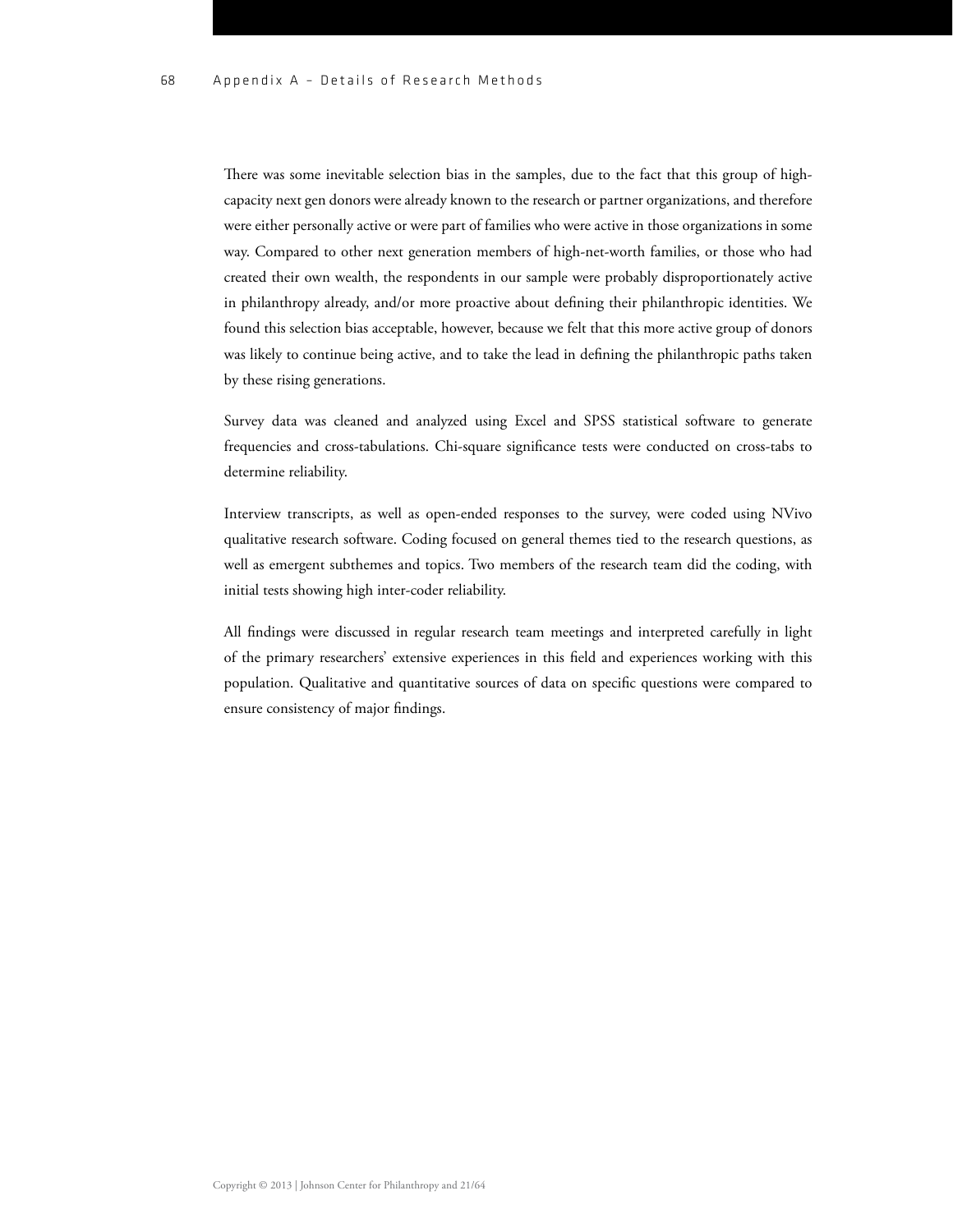# Appendix B – Demographic and Other Information about Survey and Interview Samples

#### Table B-1:

Summary of Survey and Interview Samples

|                                           | <b>SURVEY</b> | <b>INTERVIEWS</b> |
|-------------------------------------------|---------------|-------------------|
| <b>GENDER</b>                             | $n = 224$     | $n = 25$          |
| Female                                    | 63.8          | 64.0              |
| Male                                      | 36.2          | 36.0              |
| AGE                                       | $n = 310$     | $n = 25$          |
| $21 - 25$                                 | 13.5          | 4.0               |
| 26-30                                     | 31.0          | 44.0              |
| $31 - 35$                                 | 31.9          | 28.0              |
| $36 - 40$                                 | 23.5          | 24.0              |
| RACE/ETHNICITY*                           | $n = 225$     | $n = 25$          |
| Caucasian/White                           | 95.6          | 96.0              |
| Asian American                            | 2.2           | 8.0               |
| Mixed Racial/Ethnic Heritage              | 1.8           | 12.0              |
| African American/Black                    | 0.9           | 0                 |
| Native Hawaiian or Other Pacific Islander | 0.9           | 0                 |
| Latino(a)/Hispanic                        | 0.4           | 4.0               |
| Native American or Alaska Native          | 0.4           | 0                 |
| Other                                     | 2.7           | 4.0               |
| <b>EDUCATION</b>                          | $n = 227$     | $n = 25$          |
| Professional Degree or Doctoral Degree    | 8.8           | 8.0               |
| Master's Degree                           | 45.4          | 40.0              |
| Bachelor's Degree                         | 44.5          | 52.0              |
| Associate's Degree                        | 0.4           | 0                 |
| High School Degree/GED                    | 0.9           | 0                 |
| MARITAL/PARTNERSHIP STATUS                | $n = 226$     | $n = 25$          |
| Married or long-term partnership          | 60.6          | 64.0              |
| Single, never married or partnership      | 34.5          | 36.0              |
| Single, divorced                          | 4.0           | 0                 |
| Separated                                 | 0.4           | 0                 |
| Other                                     | 0.4           | 0                 |

 *(percent of respondents) \*Respondents could choose more than one Race/Ethnicity category.*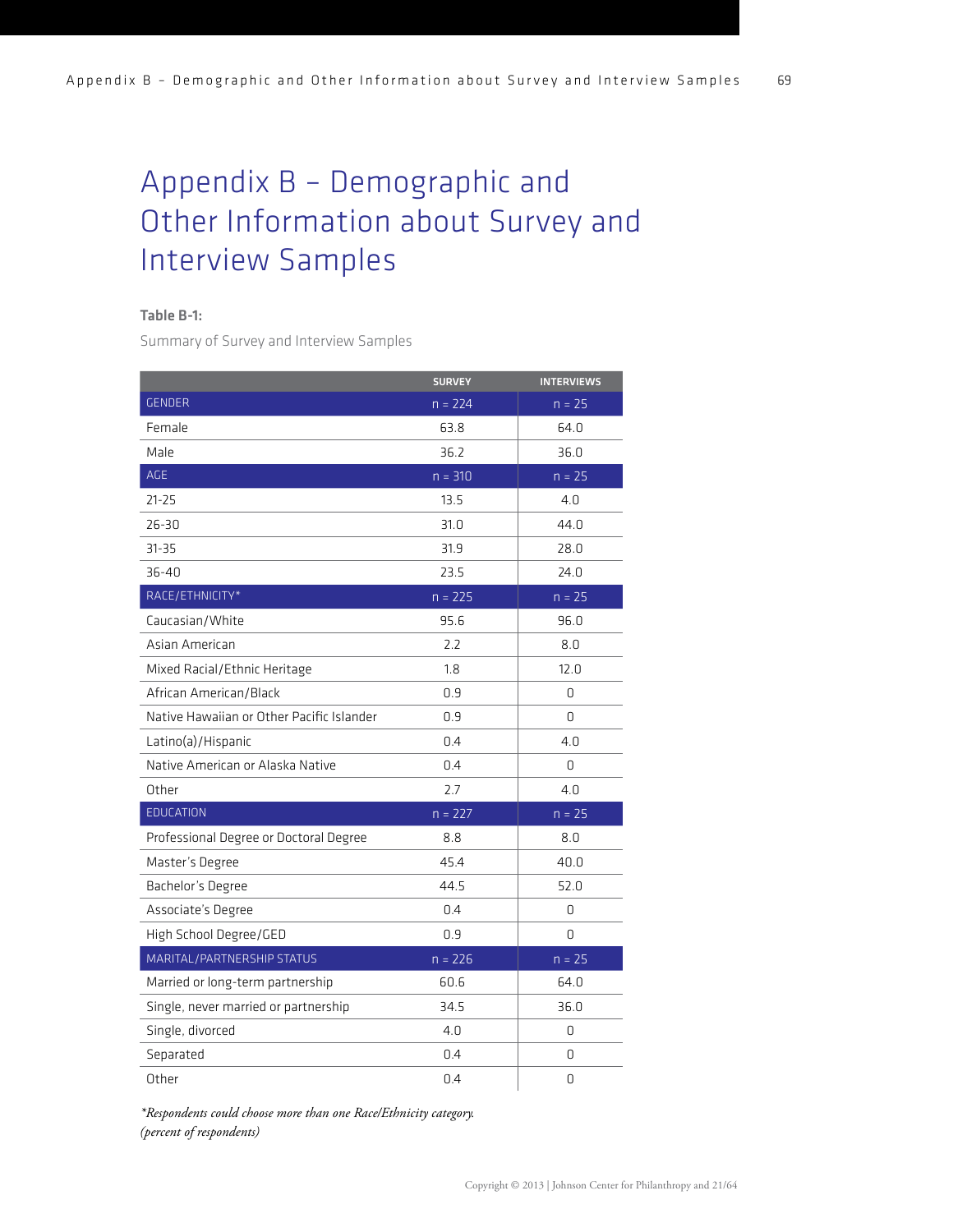#### Table B-1:

Summary of Survey and Interview Samples continued

|                                        | <b>SURVEY</b> | <b>INTERVIEWS</b> |
|----------------------------------------|---------------|-------------------|
| CHILDREN 18 OR UNDER IN HOUSEHOLD      | $n = 227$     | $n = 25$          |
| 0                                      | 61.2          | 84.0              |
| $1$ to 3                               | 38.8          | 16.0              |
| RESIDENCE                              | $n = 194$     | $n = 24$          |
| Northeast                              | 31.4          | 45.8              |
| Great Lakes                            | 8.8           | 12.5              |
| Midwest/Plains                         | 11.9          | 0                 |
| South                                  | 5.2           | 8.3               |
| South Atlantic                         | 18.0          | 12.5              |
| Mountain                               | 6.2           | 4.2               |
| Pacific                                | 18.6          | 16.7              |
| <b>EMPLOYMENT STATUS</b>               | $n = 227$     | $n = 25$          |
| Full-time (40 hours a week or more)    | 61.2          | 56.0              |
| Part-time (fewer than 40 hours a week) | 13.2          | 4 <sub>0</sub>    |
| Self-employed                          | 8.8           | 24.0              |
| Student, not also employed             | 8.4           | 12.0              |
| Stay-at-home parent, not also employed | 5.3           | 4.0               |
| Other                                  | 3.1           | 0                 |
| RELIGIOUS AFFILIATION                  | $n = 225$     | $n = 25$          |
| Christian                              | 34.7          | 24.0              |
| Jewish                                 | 32.0          | 32.0              |
| Agnostic                               | 12.0          | 12.0              |
| Unaffiliated                           | 12.0          | 4.0               |
| Atheist                                | 4.9           | 16.0              |
| <b>Buddhist</b>                        | 1.3           | 0                 |
| Other                                  | 3.1           | 8.0               |
| RELIGIOUS ATTENDANCE                   | $n = 224$     | $n = 25$          |
| More than once a week                  | 2.2           | 0                 |
| Once a week                            | 13.8          | 0                 |
| Once a month                           | 25.0          | 24.0              |
| Once a year                            | 10.3          | 12.0              |
| Less than once a year                  | 4.5           | 8.0               |
| Only on holy days                      | 24.1          | 40.0              |
| Never                                  | 20.1          | 16.0              |

 *(percent of respondents)*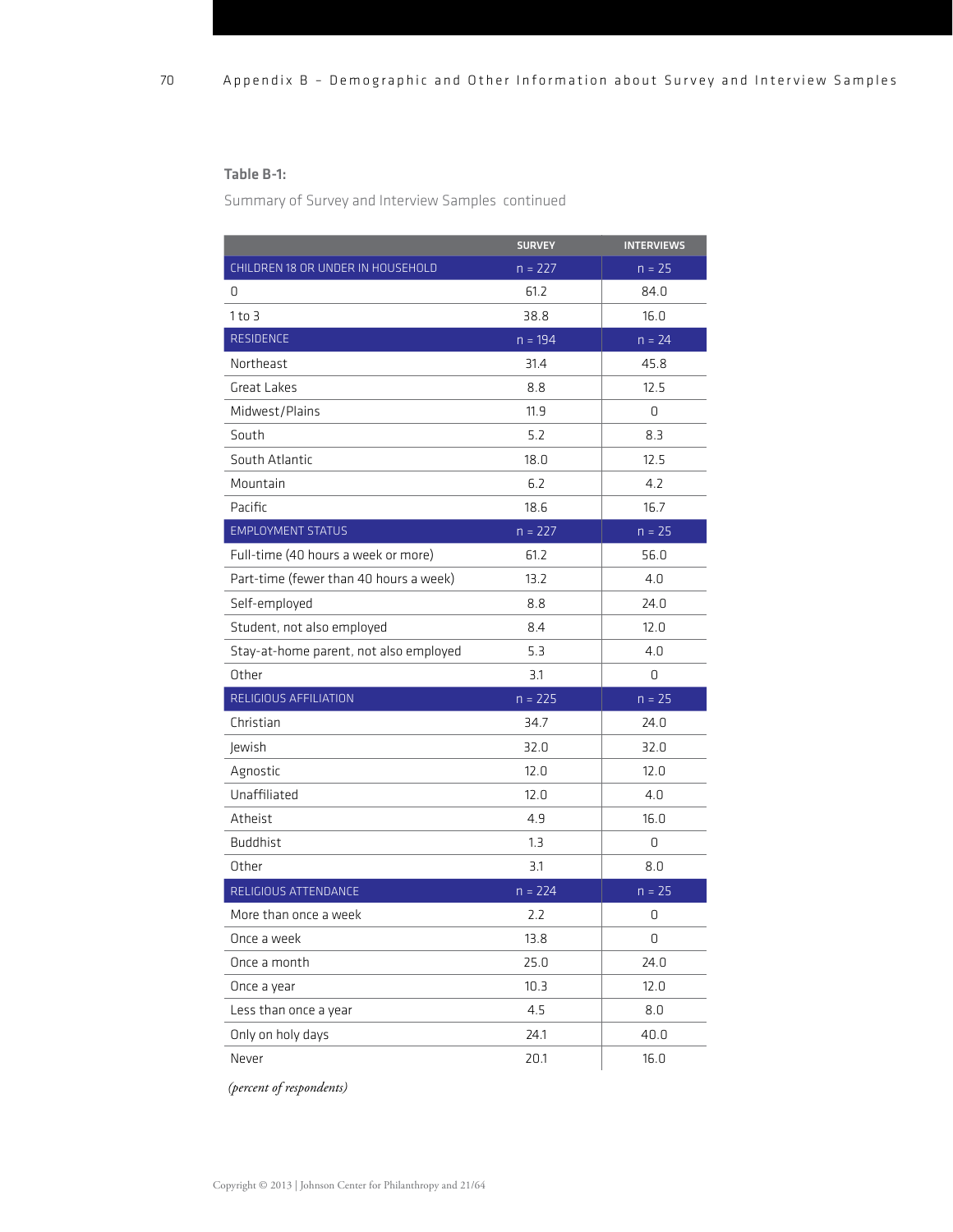#### Table B-1:

Summary of Survey and Interview Samples continued

|                                     | <b>SURVEY</b> | <b>INTERVIEWS</b> |
|-------------------------------------|---------------|-------------------|
| PERSONAL ANNUAL INCOME              | $n = 272$     | $n = 24$          |
| \$50,000 or less                    | 23.5          | 8.3               |
| \$50,000 - \$100,000                | 21.3          | 20.8              |
| $$100,000 - $500,000$               | 47.8          | 62.5              |
| \$500,000 - \$1 million             | 4.8           | 0                 |
| More than \$1 million               | 2.6           | 8.3               |
| PERSONAL NET WORTH                  | $n = 274$     | $n = 24$          |
| \$100,000 or less                   | 17.9          | 4.2               |
| $$100,000 - $500,000$               | 24.8          | 16.7              |
| \$500,000 - \$1 million             | 14.6          | 20.8              |
| \$1 million - \$10 million          | 34.3          | 29.2              |
| More than \$10 million              | 8.4           | 29.2              |
| PERSONAL ANNUAL GIVING              | $n = 310$     | $n = 25$          |
| Not currently giving personal money | 2.6           | 0                 |
| \$1,000 or less                     | 29.0          | 4.0               |
| $$1,000 - $5,000$                   | 26.2          | 16.0              |
| $$5,000 - $10,000$                  | 15.1          | 16.0              |
| $$10,000 - $50,000$                 | 19.4          | 36.0              |
| \$50,000 - \$100,000                | 3.5           | 8.0               |
| More than \$100,000                 | 4.2           | 20.0              |
| FAMILY ANNUAL GIVING                | $n = 303$     | $n = 25$          |
| \$10,000 or less                    | 12.5          | 0                 |
| $$10,000 - $50,000$                 | 16.9          | 16.0              |
| \$50,000 - \$250,000                | 15.9          | 20.0              |
| \$250,000 - \$1 million             | 27.8          | 8.0               |
| \$1 million - \$5 million           | 10.9          | 40.0              |
| More than \$5 million               | 12.2          | 8.0               |
| Don't know                          | 4.0           | 8.0               |
| FAMILY ENDOWED PHILANTHROPIC ASSETS | $n = 303$     | $n = 24$          |
| \$500,000 or less                   | 16.5          | 12.5              |
| \$500,000 - \$5 million             | 16.8          | 16.8              |
| \$5 million - \$25 million          | 15.5          | 16.7              |
| \$25 million - \$100 million        | 14.2          | 29.2              |
| \$100 million - \$500 million       | 5.3           | 4.2               |
| More than \$500 million             | 1.3           | 4.2               |
| Don't know                          | 30.4          | 16.7              |
| (percent of respondents)            |               |                   |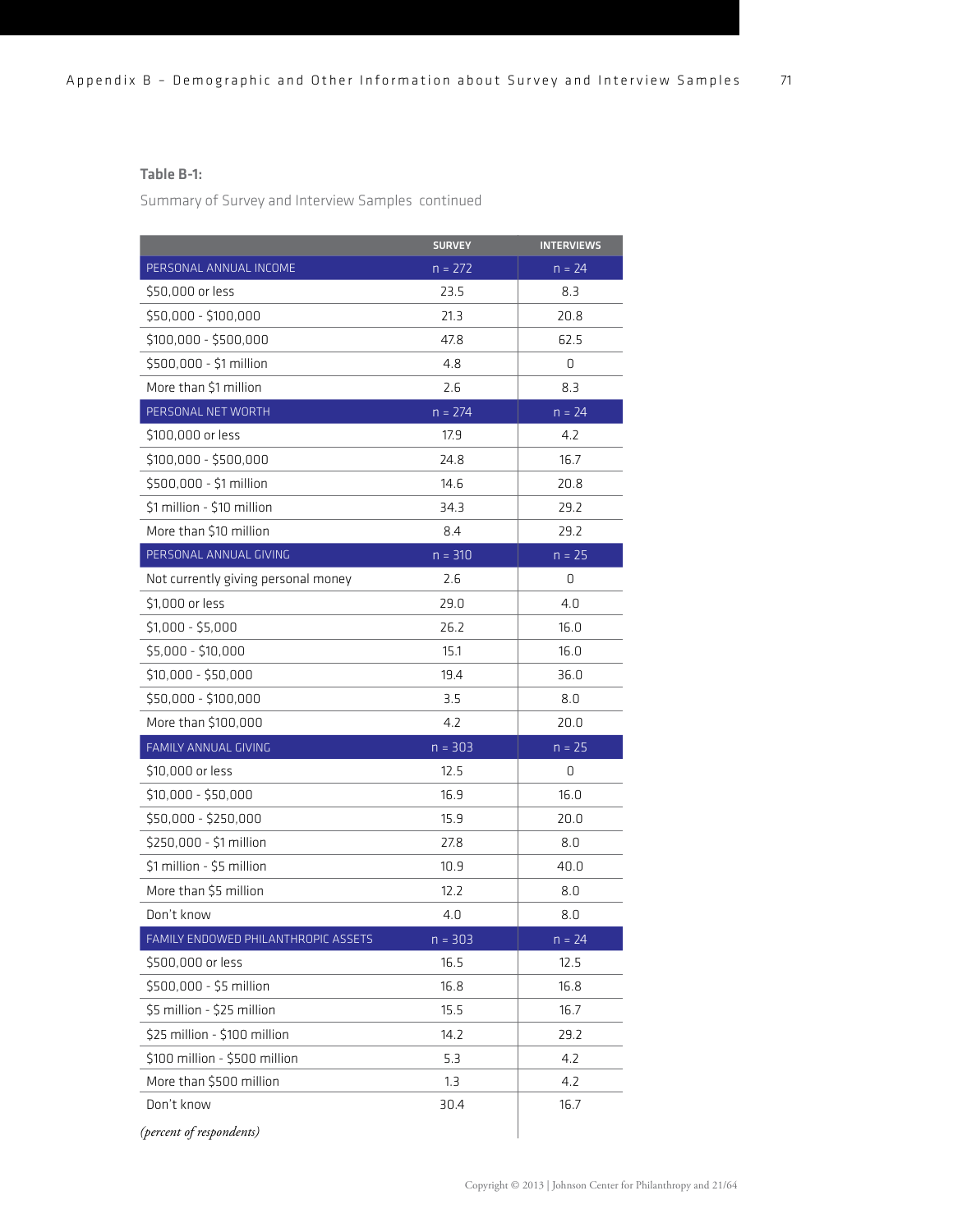

Figure B-1: Personal and Parents' Political Affiliation of Survey Sample



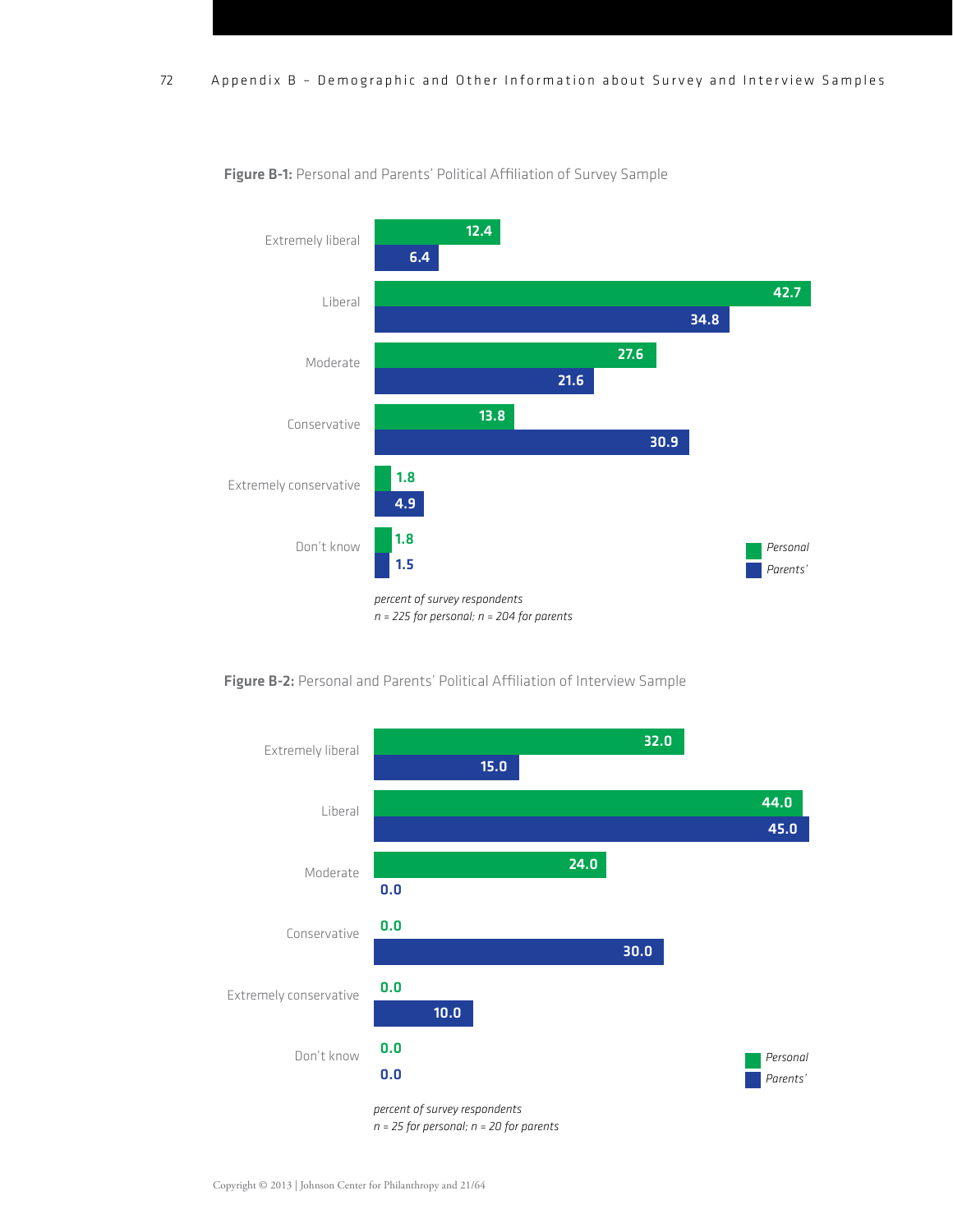# Acknowledgements and Partners

This project is a collaboration between 21/64 and the Johnson Center for Philanthropy. Our two organizations, although different in form and scope, share a focus on understanding and improving family philanthropy. We are delighted that this partnership has been such a productive and enriching experience. We are each grateful to the other for showing the mutual respect, goodwill, and patience required for such a partnership to be successful and rewarding.

#### About 21/64

[21/64 \(www.2164.net](http://www.2164.net)) is a nonprofit consulting practice that specializes in next generation and multigenerational strategic philanthropy. Initially founded as a division of the Andrea and Charles Bronfman Philanthropies, 21/64 is built on the premise that next generation funders have their own values, visions, and voices to bring to the philanthropic table. As families engage the next generation in foundations, donor-advised funds, and family offices, there is an increasing need for clarity, communication, and multigenerational collaboration.

While these endeavors are wonderful opportunities for families to work together, challenges can and often do arise when multiple generations and family members begin to make decisions together. 21/64 offers coaching, consulting, speaking, training, and uniquely-developed resource tools to assist families and their advisors during these times of generational transitions, and education to help next gen donors prepare for their imminent responsibilities.

## About the Johnson Center for Philanthropy and the Frey Chair for Family Philanthropy

e Dorothy A. Johnson Center for Philanthropy, at Grand Valley State University in Grand Rapids, Mich. [\(www.johnsoncenter.org\)](http://www.johnsoncenter.org)), utilizes a systems-based approach to serve foundations, nonprots, and others seeking to transform their communities for the public good. One of the largest such university-based centers in the U.S., the Johnson Center operates a comprehensive mix of programs, including the Community Research Institute, *The Foundation Review* journal, The Grantmaking School, Philanthropic and Nonprofit Services, and the Frey Foundation Chair in Family Foundations and Philanthropy.

The Frey Chair is the nation's only endowed chair focused on family philanthropy. The Chair works with a network of national partners to pursue a program of applied research, professional development, convening, and public teaching and writing, all designed to advance and promote the field of family philanthropy.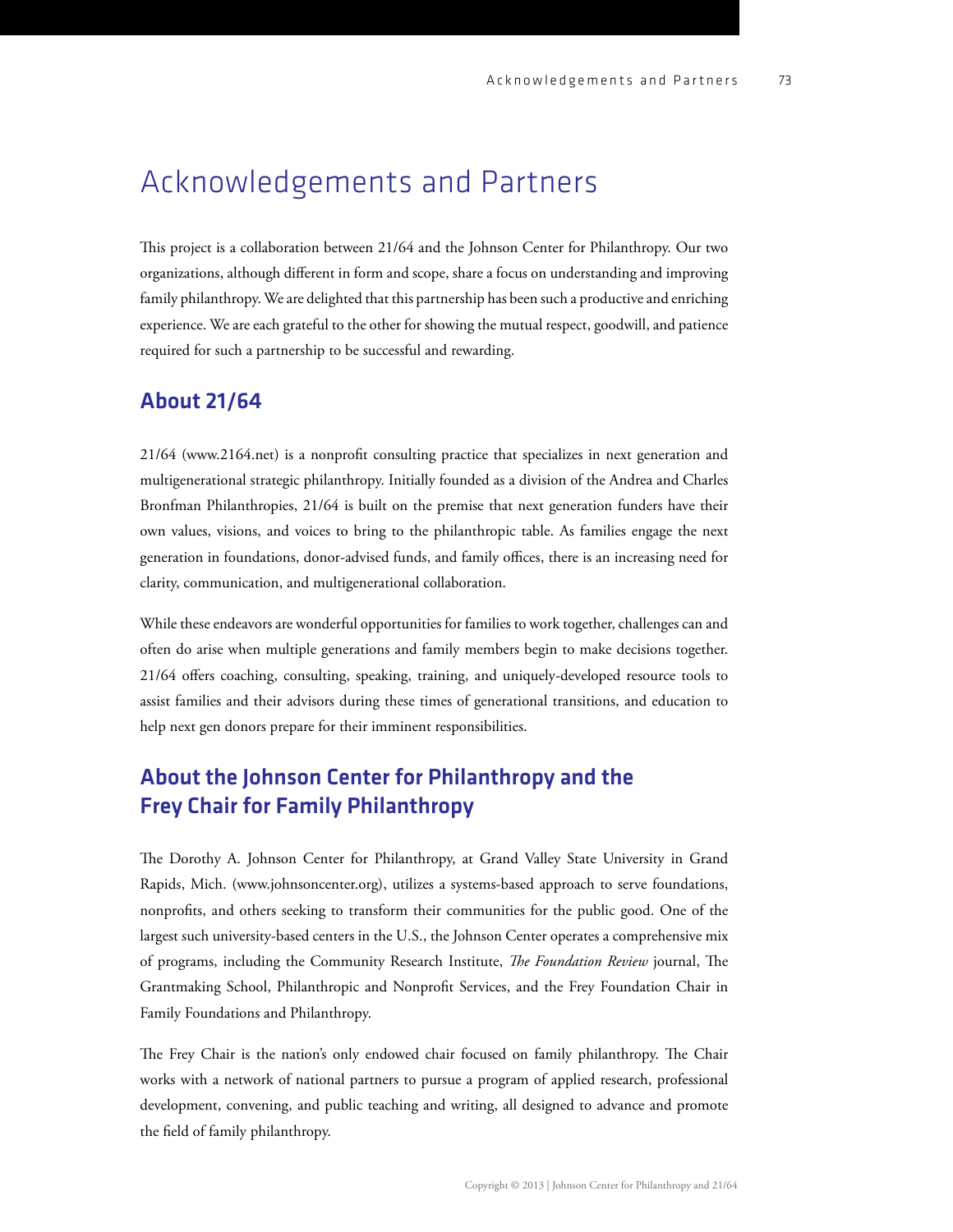#### Our Funders

21/64 would like to thank the Andrea and Charles Bronfman Philanthropies and, in particular, Charles R. Bronfman, Jeffrey R. Solomon, and John Hoover for their philanthropic leadership. They have shown a strong commitment to investing in the next generation in many ways over the years and demonstrate that dedication again through their joint underwriting of this research.

The Frey Chair for Family Philanthropy would like to thank the supporters of the Johnson Center for Philanthropy – including the W.K. Kellogg Foundation, the Grand Rapids Community Foundation, the Dyer-Ives Foundation, and the Doug and Maria DeVos Foundation – as well as supporters of the research activities of the Chair – especially the Frey Foundation and Grand Valley State University.

Funding for the dissemination of this study's findings comes from the Max M. and Marjorie S. Fisher Foundation, the Eugene and Agnes E. Meyer Foundation, and an anonymous donor. We thank them deeply for helping to make sure this new and useful knowledge is widely distributed and utilized by the philanthropic community and many other audiences.

#### Our Partners

The breadth and depth of the samples we have obtained for the survey and interviews in this project would not have been possible without the help of a network of partner organizations across the country. These partners have recognized the value of this research, circulating the survey to their constituents and connecting us with potential interviewees. Now, they are working with us to disseminate the findings, and we are grateful for their involvement on behalf of the field. While we appreciate the roles they have played, we take full responsibility for the contents of this report.

Our organizational partners are: Association of Small Foundations, Association of Baltimore Area Grantmakers, Bolder Giving, Council on Foundations, Council of Michigan Foundations, Emerging Practitioners in Philanthropy, Forum of Regional Association of Grantmakers, Grand Street, GrantCraft, Indiana Grantmakers Alliance, Jewish Communal Fund, Jumpstart, Liberty Hill Foundation, The Minneapolis Foundation, National Center for Family Philanthropy, and Resource Generation.

Thanks also to many other individuals who have helped the research and writing along the way: Michael Balaoing, Teri Behrens, Andrea Bufka, Theo Copley, Phil Cubeta, Derrick Feldmann, Jason Franklin, Shawn Landres, Lisa Philp, Robyn Schein, Navarrow Wright, and the 21/64 trainer network.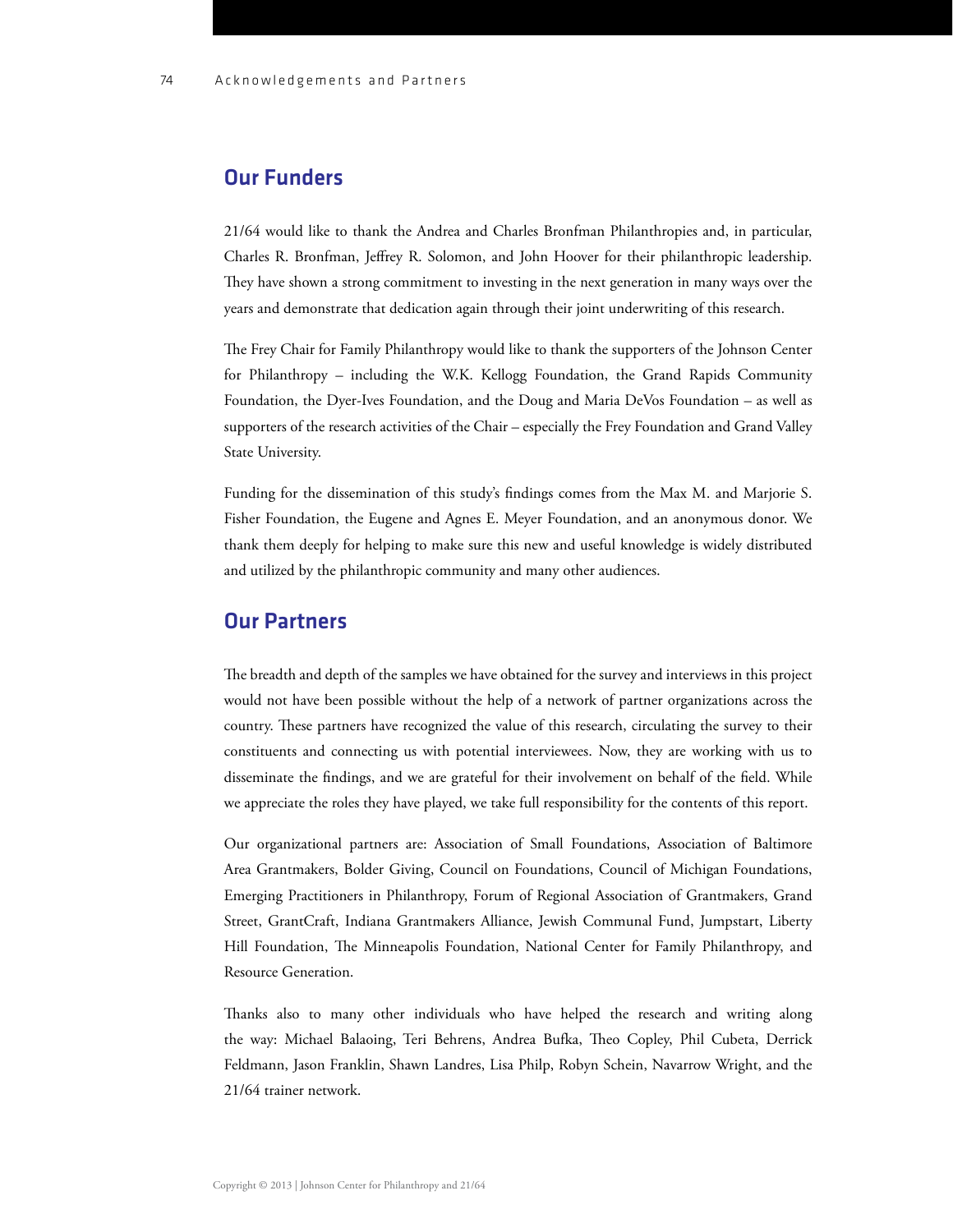### Our Team

Special thanks to the core research team for their tireless efforts, creative insights, and commitment to quality research to help the field: Pattijean McCahill, Heidi McPheeters, Jos Thalheimer, and Allison Lugo Knapp. Thanks also to our design and dissemination team, coordinated by Moore  $+$ Associates.

Our year-round colleagues at 21/64 and the Johnson Center have also been invaluable throughout this project. We do not take their friendship and professionalism for granted: James Edwards, Brian Huizingh, Robert Shalett, Barbara Taylor, and Danielle Oristian York.

Most important, thanks to those next generation donors who make up the backbone of this research and who have contributed valuable time taking the survey or sharing perspectives in interviews. You will remain anonymous, as promised, but know that we are grateful for your willingness to tell your stories and, in doing so, helping us to capture the larger story of next generation major donors in your own voices.

We sincerely hope that you, the reader, find the insights in this report both interesting and useful, whatever your connection to family philanthropy may be.

Frey Foundation Chair for Managing Director Family Foundations and Philanthropy 21/64 Johnson Center for Philanthropy

**Michael Moody Sharna Goldseker**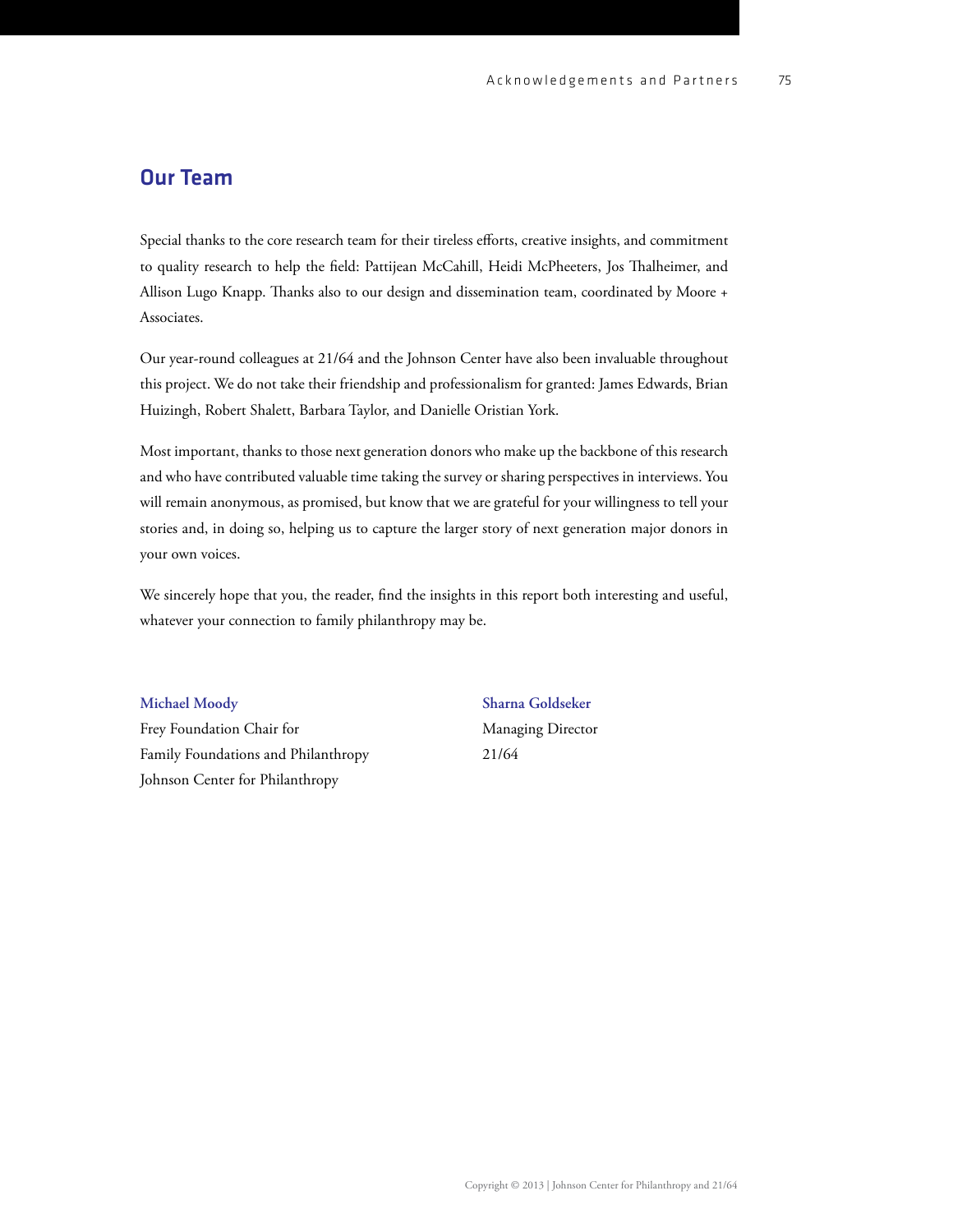# References

- Achieve, & Johnson, Grossnickle and Associates. (2012). *The Millennial impact report*. Indianapolis: Author.
- Arnett, J. J. (2004). *Emerging adulthood: The winding road from late teens through the twenties*. New York: Oxford University Press.
- Bank of America, & The Center on Philanthropy at Indiana University. (2012). *The 2012 Bank of America study of high net worth philanthropy.* Indianapolis and Boston: Author.
- Barton, C., Fromm, J., & Egan, C. (2012). *The Millennial consumer: Debunking stereotypes*. Boston: Boston Consulting Group.
- Bhagat, V., Loeb, P., & Rovner, M. (2010). *The next generation of American giving: A study on the contrasting charitable habits of Generation Y, Generation X, Baby Boomers and Matures.* Convio, Edge Research, & Sea Change Strategies.
- The Center on Philanthropy at Indiana University. (2008). *Generational differences in charitable giving and in motivations for giving.* Indianapolis: Author.
- The Center on Philanthropy at Indiana University. (2010). Charitable giving and the Millennial generation. *GivingUSA Spotlight*, 2, 1-12.
- Davis, E. (2012). *Fundraising and the Next Generation*. Hoboken, NJ: John Wiley & Sons.
- Goldberg, A., Pittelman, K., & Resource Generation. (2007). *Creating change through family philanthropy: The next generation*. Berkeley: Soft Skull Press.
- Goldseker, S. (2006). Beyond duty and obligation. F*oundation News and Commentary,* 47(1).
- Greenberg, A. (2005). *OMG!: How Generation Y is redening faith in the iPod era.* New York: Reboot.
- Havens, J., & Schervish, P. (1999). *Millionaires and the millennium: New estimates of the forthcoming*  wealth transfer and the prospects for a golden age of philanthropy. Boston: Boston College Social Welfare Research Institute.
- Hope Consulting. (2010). *Money for good: The U.S. market for impact investments and charitable gifts from individual donors and investors.* San Francisco: Author.
- Howe, N., & Strauss, W. (1991). *Generations: The history of America's future, 1584-2069*. New York: William Morrow & Co.
- Howe, N., & Strauss, W. (2000). *Millennials rising: The next great generation*. New York: Random House.
- Lancaster, L., & Stillman, D. (2003). *When generations collide.* New York: HarperBusiness.
- Lerner, S. M. (2011). Next-generation philanthropy: Examining a next-generation Jewish philanthropy network. The Foundation Review, 3(4), 82-95.
- McKitrick, M. A., & Hirt, D. (2011). Challenges and strategies for family foundations with geographically dispersed board members. *The Foundation Review*, 3(4), 62-73.

Ostrower, F. (1997). *Why the wealthy give: The culture of elite philanthropy.* Princeton: Princeton University Press.

Pew Research Center. (2010). *Millennials: A portrait of generation next.* Washington, D.C.: Author.